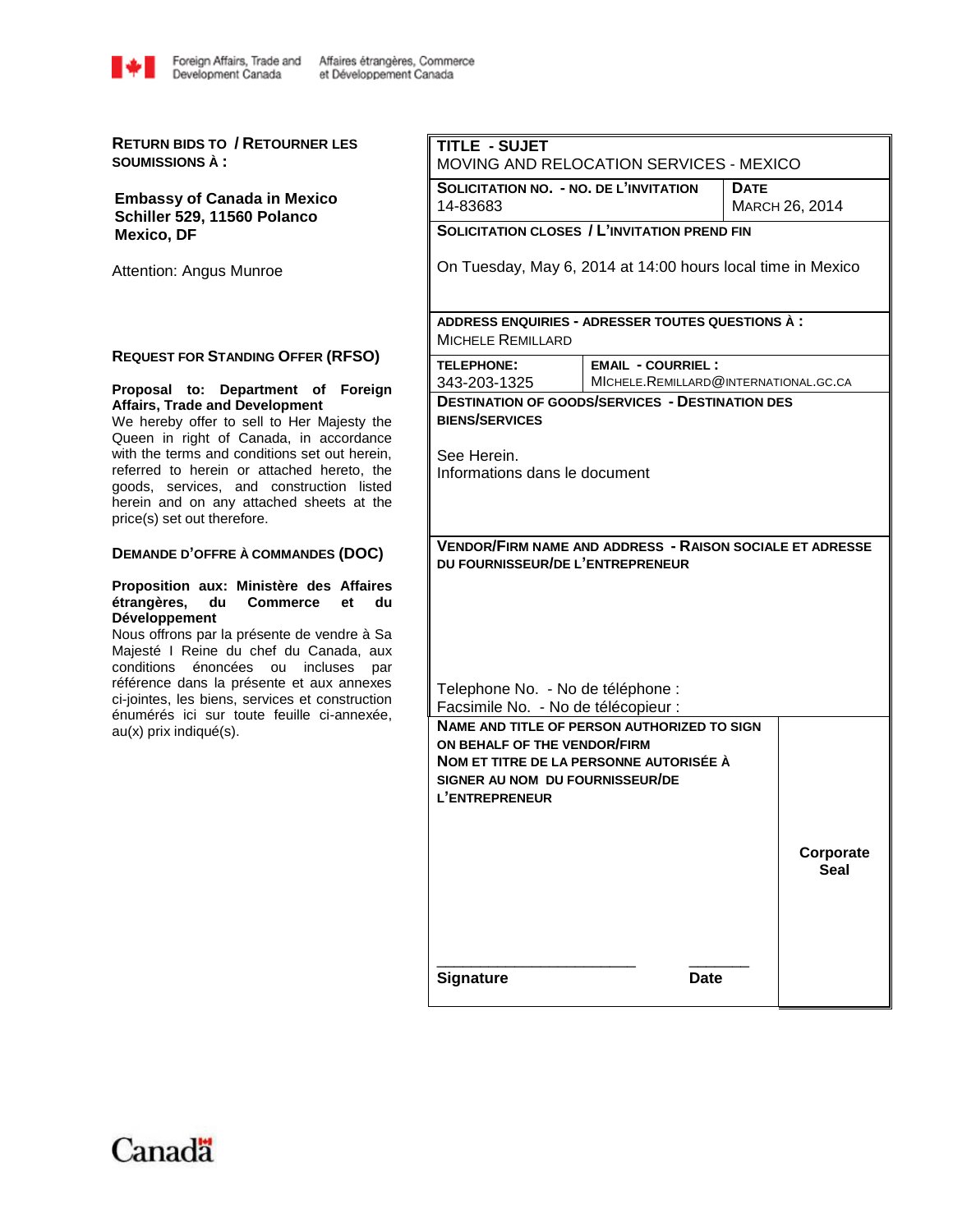

# **TABLE OF CONTENTS**

### **PART 1 - GENERAL INFORMATION**

- 1. Introduction
- 2. Summary
- 3. Debriefings

### **PART 2 - OFFEROR INSTRUCTIONS**

- 1. Standard Instructions, Clauses and Conditions
- 2. Submission of Offers
- 3. Enquiries Request for Standing Offers
- 4. Applicable Laws

### **PART 3 - OFFER PREPARATION INSTRUCTIONS**

1. Offer Preparation Instructions

### **PART 4 - EVALUATION PROCEDURES AND BASIS OF SELECTION**

- 1. Evaluation Procedures
- 2. Basis of Selection

# **PART 5 - CERTIFICATIONS**

- 1. Mandatory Certifications Required Precedent to Issuance of a Standing Offer
- 2. Additional Certifications Precedent to Issuance of a Standing Offer

### **PART 6 - INSURANCE REQUIREMENTS**

1. Insurance Requirements

### **PART 7 - STANDING OFFER AND RESULTING CONTRACT CLAUSES**

# **A. STANDING OFFER**

- 1. Offer
- 2. Standard Clauses and Conditions
- 3. Term of Standing Offer
- 4. Authorities
- 5. Identified Users
- 6. Call-up Instrument / Procedures
- 7. Call-up Instrument
- 8. Limitation of Call-ups
- 9. Priority of Documents
- 10. Certifications
- 11. Applicable Laws

# **B. RESULTING CONTRACT CLAUSES**

- 1. Statement of Work
- 2. Standard Clauses and Conditions
- 3. Period of Contract
- 4. Payment
- 5. Invoicing Instructions

List of Annexes: Annex A - Statement of Work Annex A1 – Packing Standards and Instructions Annex B – Pricing Schedule Appendix A – FSD 15 Appendix B - Call-up Template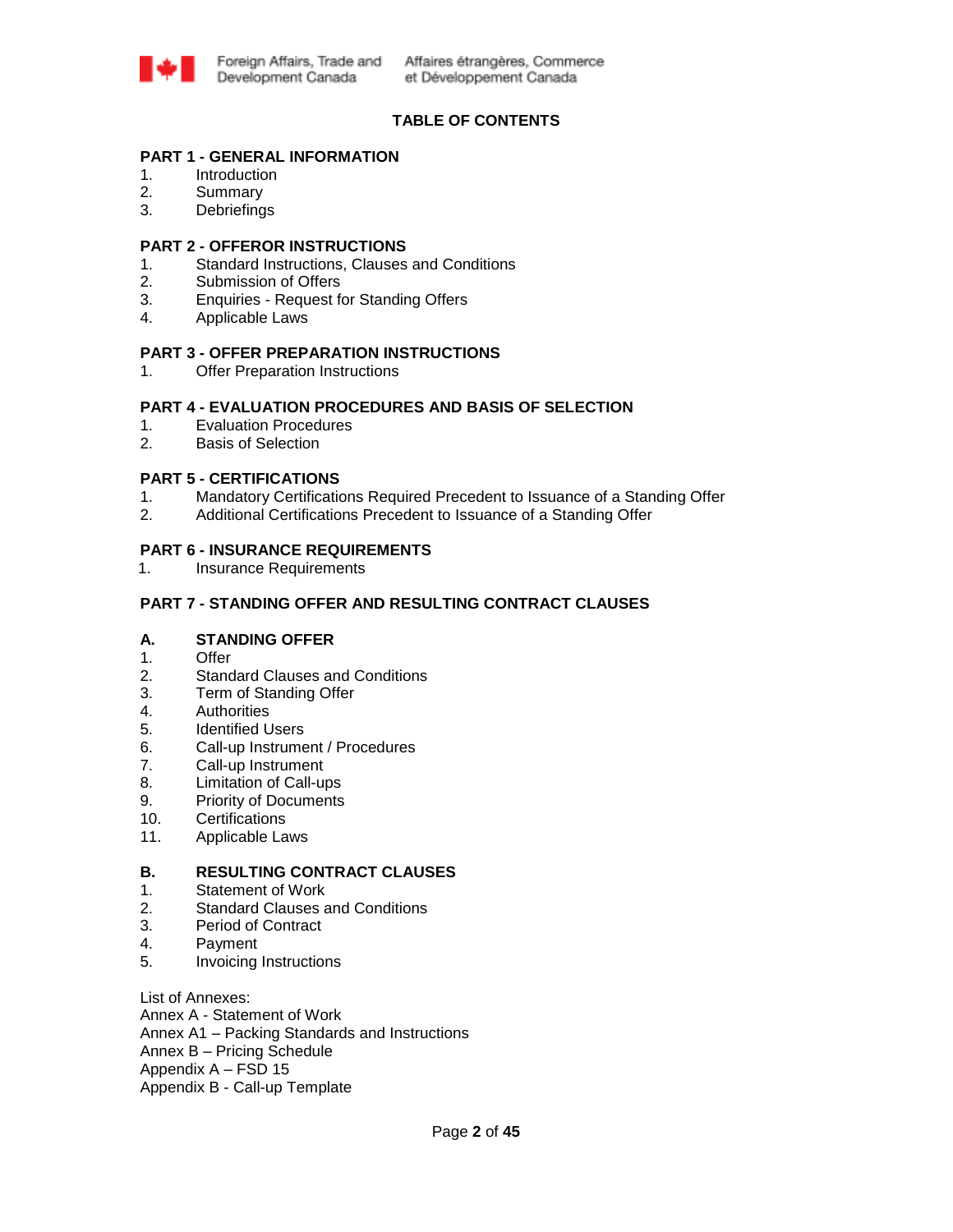

# **PART 1 - GENERAL INFORMATION**

# **1. Introduction**

One method of supply used by the Department of Foreign Affairs, Trade and Development (DFATD) to satisfy its requirements is to arrange with suppliers to submit a standing offer to provide goods, services or both during a specified period. Specific clients as representatives of DFATD are then authorized by DFATD to make call-ups against the standing offer detailing the exact quantities of goods or level of services they wish to order at a particular time, during the effective period of the standing offer in accordance with the predetermined conditions.

The process normally starts with a Request for Standing Offers (RFSO) that suppliers may obtain through the Government Electronic Tendering Service (GETS). A RFSO is an invitation to suppliers to provide DFATD with a standing offer. The quantity of goods, level of services and estimated expenditure specified in the RFSO are only an approximation of requirements given in good faith. A RFSO does not commit DFATD to authorize the utilization of a standing offer or to procure or contract for any goods, services or both. A standing offer is not a contract.

The Request for Standing Offers (RFSO) is divided into seven parts plus attachments and annexes, as follows:

| Part 1 | General Information: provides a general description of the requirement;                                                                                                                       |
|--------|-----------------------------------------------------------------------------------------------------------------------------------------------------------------------------------------------|
| Part 2 | Offeror Instructions: provides the instructions applicable to the clauses and<br>conditions of the RFSO;                                                                                      |
| Part 3 | Offer Preparation Instructions: provides offerors with instructions on how to<br>prepare their offer to address the evaluation criteria specified;                                            |
| Part 4 | Evaluation Procedures and Basis of Selection: indicates how the evaluation will<br>be conducted, the evaluation criteria which must be addressed in the offer, and<br>the basis of selection; |
| Part 5 | Certifications: includes the certifications to be provided;                                                                                                                                   |
| Part 6 | Insurance Requirements: includes specific requirements that must be addressed<br>by offerors; and                                                                                             |
| Part 7 | 7A, Standing Offer, and 7B, Resulting Contract Clauses:                                                                                                                                       |
|        | 7A, includes the Standing Offer containing the offer from the Offeror and the<br>applicable clauses and conditions;                                                                           |
|        | 7B, includes the clauses and conditions which will apply to any contract resulting<br>from a call-up made pursuant to the Standing Offer.                                                     |

The Annexes and Appendices include the Statement of Work, Packing Instructions, the Pricing Schedule, the FSD 15, and a Call-up template

# **2. Summary**

# *(i) Purpose of this Request for Standing Offer (RFSO)*

The purpose of this RFSO is to establish up to three (3) Standing offers (SOs) with qualified Contractors who can provide, on an "as and when requested basis" to the Embassy of Canada to Mexico, the services specified within the Statement of Work - Appendix "A", summarized as follows: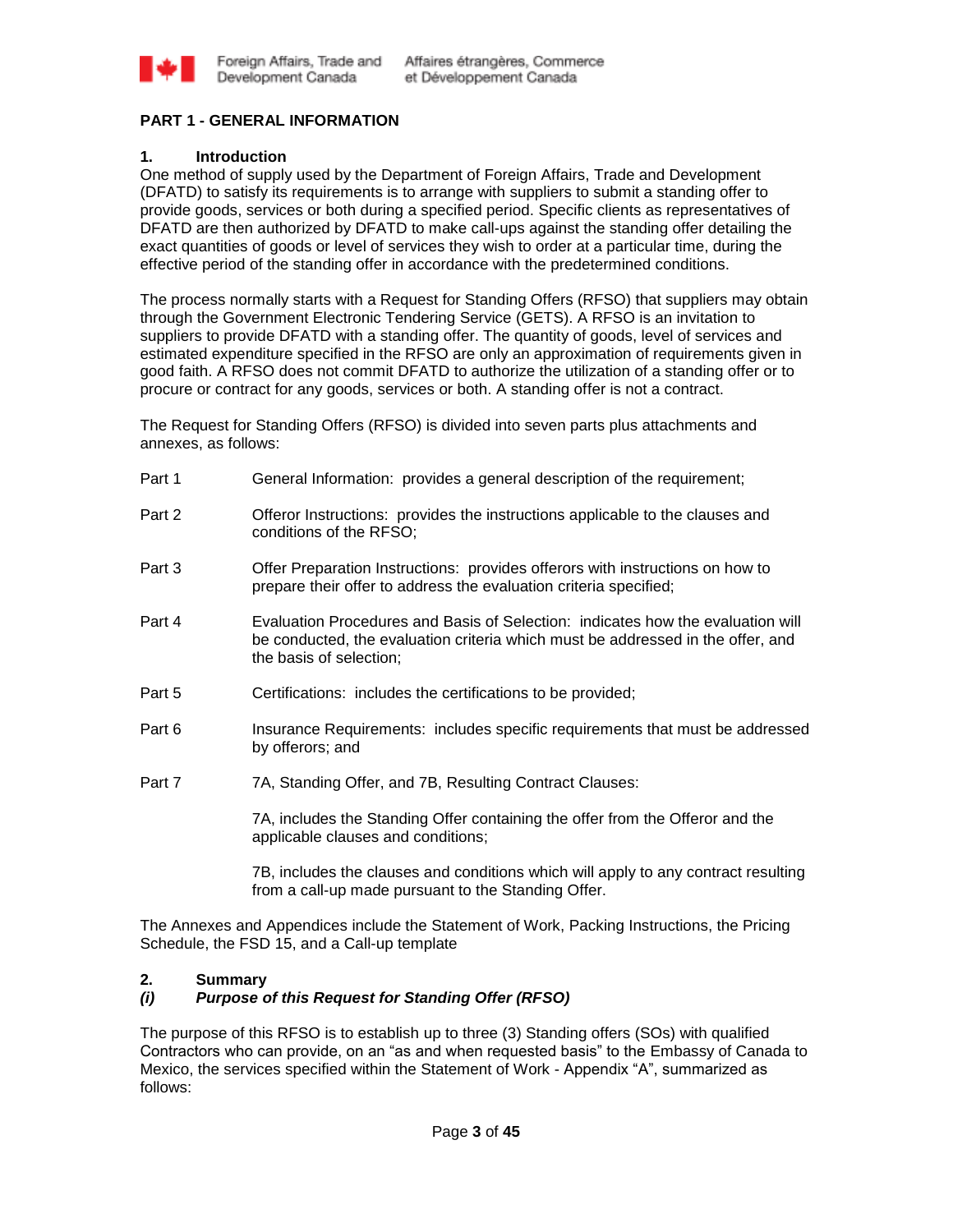

- Preparation, packing and/or in-transit storage of personal effects and personal motor vehicles for outgoing shipments of DFATD employees and employees of other government departments who are being relocated to Canada or to another Mission abroad (xposting) under the terms of the Foreign Service Directive 15 (FSD 15, a copy can be found in Appendix A);
- Unpacking, delivery and/or in-transit storage of incoming personal effects/vehicle shipments of DFATD employees and employees of other government departments who are being relocated from Canada or another mission (xposting) to Mexico and surrounding area missions under the terms of the Foreign Service Directives;
- Local moves from one location to another in Mexico City, including preparation, packing, delivery to new location (residence or office)and unpacking and/or storage of personal effects and government owned furniture and furnishings;
- Provision of personnel for internal moving services to be carried out at the mission premises, Canada-based staff quarters and at the Official Residences of the Embassies to Mexico;
- Storage of government-owned furniture and furnishings, household goods and personal belongings for short- and long-term periods.

# *(ii) Proposed Term of Standing Offer;*

The period for placing call-ups and rendering services against the standing offer shall be from the date of award until March 31, 2017 inclusive.

The Contractor grants to Canada the irrevocable option to extend the term of the Contract by up to two (2) additional one (1) year period(s) under the same conditions. The Contractor agrees that, during the extended period of the Contract, it will be paid in accordance with the applicable provisions as set out in the Basis of Payment.

Canada may exercise this option at any time by sending a written notice to the Contractor at least fifteen (15) calendar days before the expiry date of the Contract. The option may only be exercised by the Contracting Authority, and will be evidenced for administrative purposes only, through a contract amendment.

# **3. Debriefings**

After issuance of a standing offer, offerors may request a debriefing on the results of the request for standing offers process. Offerors should make the request to the Standing Offer Authority within fifteen (15) working days of receipt of the results of the request for standing offers process. The debriefing may be in writing, by telephone or in person.

# **PART 2 - OFFEROR INSTRUCTIONS**

### **1. Standard Instructions, Clauses and Conditions**

All instructions, clauses and conditions identified in the Request for Standing Offers (RFSO) by number, date and title are set out in the *[Standard Acquisition Clauses and Conditions Manual](https://buyandsell.gc.ca/policy-and-guidelines/standard-acquisition-clauses-and-conditions-manual)* [\(https://buyandsell.gc.ca/policy-and-guidelines/standard-acquisition-clauses-and-conditions](https://buyandsell.gc.ca/policy-and-guidelines/standard-acquisition-clauses-and-conditions-manual/1/2006/14)[manual/1/2006/14\)](https://buyandsell.gc.ca/policy-and-guidelines/standard-acquisition-clauses-and-conditions-manual/1/2006/14) issued by Public Works and Government Services Canada.

Offerors who submit an offer agree to be bound by the instructions, clauses and conditions of the RFSO and accept the clauses and conditions of the Standing Offer and resulting contract(s).

The 2006 (2014-03-01) Standard Instructions - Request for Standing Offers - Goods or Services - Competitive Requirements, are incorporated by reference into and form part of the RFSO.

Subsection 5.4 of 2006, Standard Instructions - Request for Standing Offers - Goods or Services - Competitive Requirements, is amended as follows:

Delete: sixty (60) days Insert: one hundred and twenty (120) days

Page **4** of **45**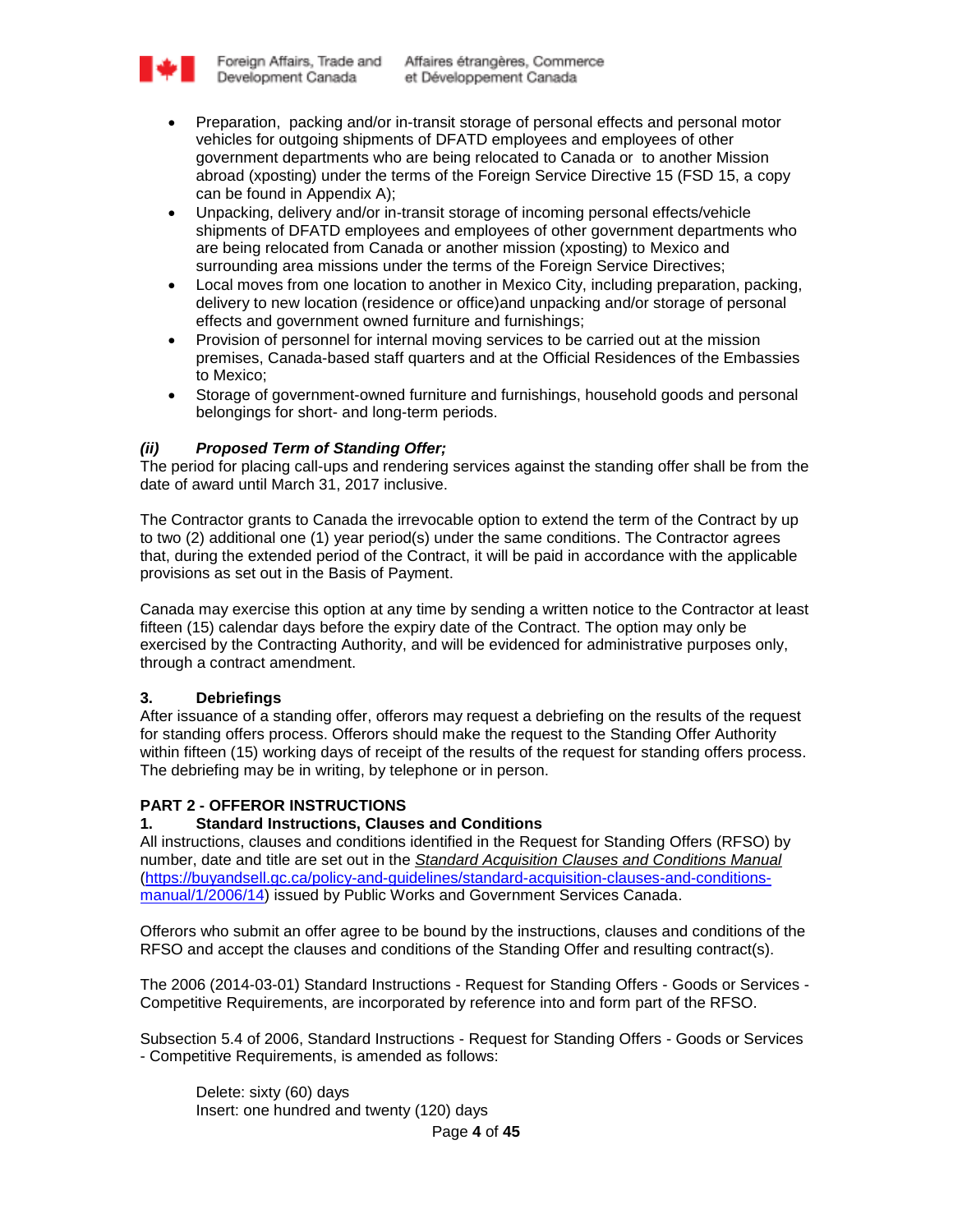

# **2. Submission of Offers**

Offers must be submitted only to the Department of Foreign Affairs, Trade and Development (DFATD) by the date, time and place indicated on page 1 of the Request for Standing Offers.

Due to the nature of the Request for Standing Offers, transmission of offers by facsimile to DFATD will not be accepted.

# **3. Enquiries - Request for Standing Offers**

All enquiries must be submitted in writing to the Standing Offer Authority no later than eight (8) calendar days before the Request for Standing Offers (RFSO) closing date. Enquiries received after that time may not be answered.

Offerors should reference as accurately as possible the numbered item of the RFSO to which the enquiry relates. Care should be taken by offerors to explain each question in sufficient detail in order to enable Canada to provide an accurate answer. Technical enquiries that are of a proprietary nature must be clearly marked "proprietary" at each relevant item. Items identified as "proprietary" will be treated as such except where Canada determines that the enquiry is not of a proprietary nature. Canada may edit the questions or may request that offerors do so, so that the proprietary nature of the question is eliminated, and the enquiry can be answered with copies to all offerors. Enquiries not submitted in a form that can be distributed to all offerors may not be answered by Canada.

### **4. Applicable Laws**

The Standing Offer and any contract resulting from the Standing Offer must be interpreted and governed, and the relations between the parties determined, by the laws in force in Ontario.

Offerors may, at their discretion, substitute the applicable laws of a Canadian province or territory of their choice without affecting the validity of their offer, by deleting the name of the Canadian province or territory specified and inserting the name of the Canadian province or territory of their choice. If no change is made, it acknowledges that the applicable laws specified are acceptable to the offerors.

# **PART 3 - OFFER PREPARATION INSTRUCTIONS**

### **1. Offer Preparation Instructions**

Canada requests that offerors provide their offer in separately bound sections as follows:

Section I: Technical Offer (3 hard copies)

Section II: Financial Offer (2 hard copies)

Section III: Certifications (1 hard copy)

Prices must appear in the financial offer only. No prices must be indicated in any other section of the offer.

Canada requests that offerors follow the format instructions described below in the preparation of their offer.

- (a) use 8.5 x 11 inch (216 mm x 279 mm) paper, or format A4 paper;
- (b) use a numbering system that corresponds to that of the Request for Standing Offers.

In April 2006, Canada issued a policy directing federal departments and agencies to take the necessary steps to incorporate environmental considerations into the procurement process [Policy](http://www.tpsgc-pwgsc.gc.ca/ecologisation-greening/achats-procurement/politique-policy-eng.html)  [on Green Procurement \(http://www.tpsgc-pwgsc.gc.ca/ecologisation-greening/achats-](http://www.tpsgc-pwgsc.gc.ca/ecologisation-greening/achats-procurement/politique-policy-eng.html)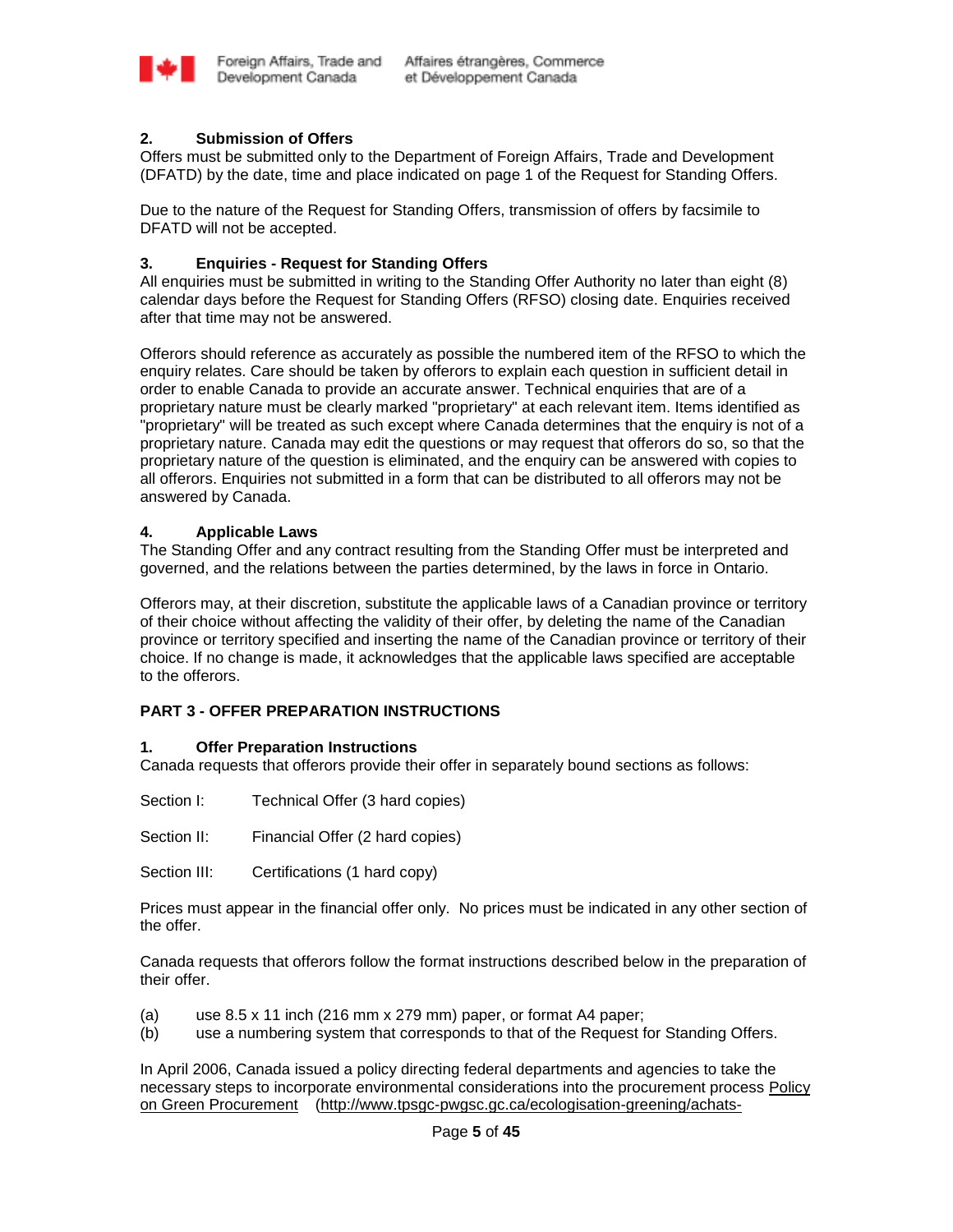

[procurement/politique-policy-eng.html\)](http://www.tpsgc-pwgsc.gc.ca/ecologisation-greening/achats-procurement/politique-policy-eng.html). To assist Canada in reaching its objectives, offerors should:

- 1) use 8.5 x 11 inch (216 mm x 279 mm) paper (or format A4 paper) containing fibre certified as originating from a sustainably-managed forest and containing minimum 30% recycled content; and
- 2) use an environmentally-preferable format including black and white printing instead of colour printing, printing double sided/duplex, using staples or clips instead of cerlox, duotangs or binders.

# **Section I: Technical Offer**

In their technical offer, offerors should explain and demonstrate how they propose to meet the requirements and how they will carry out the Work.

# **Section II: Financial Offer**

Offerors must submit their financial offer in accordance with the Annex B, Basis of Payment. The total amount of applicable tax must be shown separately.

# **Payment by Credit Card**

Canada requests that offerors complete one of the following:

(a) ( ) Government of Canada Acquisition Cards (credit cards) will be accepted for payment of call-ups against the standing offer.

> The following credit card(s) are accepted: VISA \_\_\_\_\_\_\_ Master Card

(b) ( ) Government of Canada Acquisition Cards (credit cards) will not be accepted for payment of call-ups against the standing offer.

The Offeror is not obligated to accept payment by credit card.

Acceptance of credit cards for payment of call-ups will not be considered as an evaluation criterion.

# **Section III: Certifications**

Offerors must submit the certifications required under Part 5.

# **PART 4 - EVALUATION PROCEDURES AND BASIS OF SELECTION**

### **1. Evaluation Procedures**

- (a) Offers will be assessed in accordance with the entire requirement of the Request for Standing Offers including the technical and financial evaluation criteria.
- (b) An evaluation team composed of representatives of Canada will evaluate the offers.

# **1.1. Technical Evaluation**

**1.1.1 Mandatory Technical Criteria**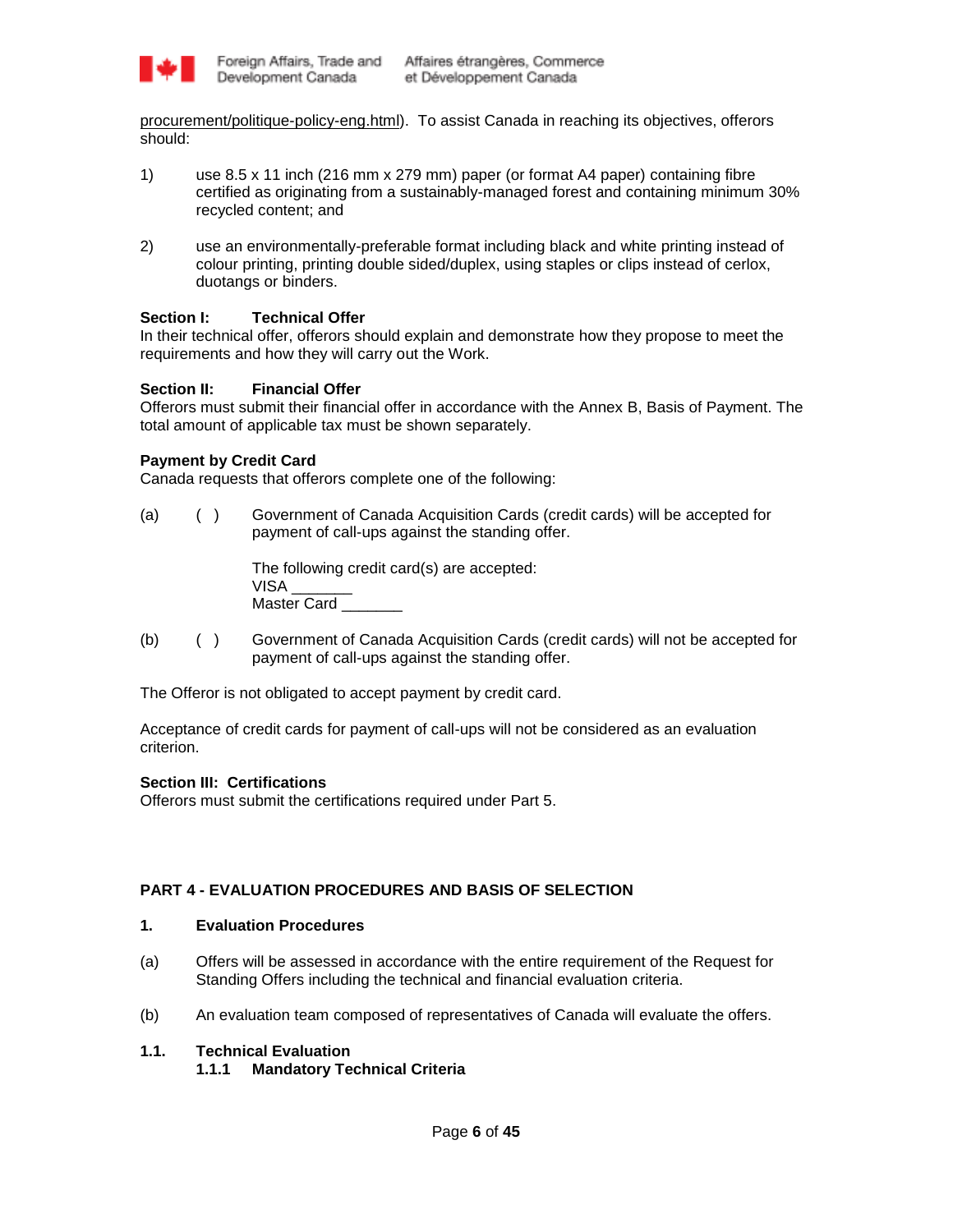

| <b>Mandatory</b><br><b>Criteria</b> | <b>Description</b>                                                                                                                                                                                                                                                                                                                                                                                                                                                                                                                                                                                                                                                                                                                                                                                                                                                                                                                                                                                                                                                                                                                                                                                                                                                                                                                                                                                                                                                                                                      | <b>Pass</b> | Fail |
|-------------------------------------|-------------------------------------------------------------------------------------------------------------------------------------------------------------------------------------------------------------------------------------------------------------------------------------------------------------------------------------------------------------------------------------------------------------------------------------------------------------------------------------------------------------------------------------------------------------------------------------------------------------------------------------------------------------------------------------------------------------------------------------------------------------------------------------------------------------------------------------------------------------------------------------------------------------------------------------------------------------------------------------------------------------------------------------------------------------------------------------------------------------------------------------------------------------------------------------------------------------------------------------------------------------------------------------------------------------------------------------------------------------------------------------------------------------------------------------------------------------------------------------------------------------------------|-------------|------|
| M1                                  | In their submission, the bidders must indicate that they can perform<br>all activities represented in the Statement of Work. Partial offers will<br>not be studied.                                                                                                                                                                                                                                                                                                                                                                                                                                                                                                                                                                                                                                                                                                                                                                                                                                                                                                                                                                                                                                                                                                                                                                                                                                                                                                                                                     |             |      |
| M <sub>2</sub>                      | Qualifications of Key Personnel:<br>Technical coordinator: The Bidder must identify a technical<br>coordinator who has relevant experience in moves of similar size,<br>scope and complexity, to meet the requirements as described in the<br>Statement of Work. The proposed technical coordinator must have at<br>least five (5) years' experience in similar operations (work with<br>embassies or major firms, coordination of international moves,<br>custom formalities, etc.) and at least ten (10) years' overall work<br>experience in the moving business. Bidders must describe the<br>proposed technical coordinator's role and responsibilities and provide<br>a detailed résumé in their proposal for the proposed technical<br>coordinator and state that he/she will have the authority to make all<br>decisions. The technical coordinator must indicate in the résumé the<br>ability to perform the duties described in one of Canada's official<br>languages (English, or French).<br><b>Estimators:</b> The Bidder must demonstrate that the proposed key<br>estimators have relevant experience to meet the requirements as<br>described in the Statement of Work. The Bidder must submit detailed<br>résumés, in their proposal. Estimators must have at least two (2)<br>years' experience in estimating the cost of moves during the last five<br>(5) years and six (6) years' overall work experience in the moving<br>business.<br>References are to be provided for each and may be checked. |             |      |
| M <sub>3</sub>                      | The bidder must demonstrate that they have a branch and/or a<br>warehouse in or around Mexico (within 50 km from Mexico City) by<br>providing the address of these premises, a telephone number and the<br>names of the managers of the local offices.<br>Distance is measured from Embassy of Canada in Mexico City.                                                                                                                                                                                                                                                                                                                                                                                                                                                                                                                                                                                                                                                                                                                                                                                                                                                                                                                                                                                                                                                                                                                                                                                                   |             |      |
| M4                                  | Bidders must demonstrate that all of their employees are employed<br>under local regulations or provide a certified declaration that all staff<br>hired to perform the work will have a valid work permit in Mexico by<br>contract award. DFATD will not unduly delay contract award for<br>suppliers to fulfil this requirement.                                                                                                                                                                                                                                                                                                                                                                                                                                                                                                                                                                                                                                                                                                                                                                                                                                                                                                                                                                                                                                                                                                                                                                                       |             |      |
| M <sub>5</sub>                      | Bidders must provide a statement indicating that they have tools and<br>equipment that are in good condition and meet safety standards for<br>satisfactory work performance and are available for the duration of<br>the standing offer agreement.                                                                                                                                                                                                                                                                                                                                                                                                                                                                                                                                                                                                                                                                                                                                                                                                                                                                                                                                                                                                                                                                                                                                                                                                                                                                      |             |      |
| M6                                  | Bidders must provide a certificate of company registration (RFC).                                                                                                                                                                                                                                                                                                                                                                                                                                                                                                                                                                                                                                                                                                                                                                                                                                                                                                                                                                                                                                                                                                                                                                                                                                                                                                                                                                                                                                                       |             |      |
| M7                                  | Bidders must provide proof of insurance coverage for their<br>employees such as stipulated at Part 6 of this RFSO.                                                                                                                                                                                                                                                                                                                                                                                                                                                                                                                                                                                                                                                                                                                                                                                                                                                                                                                                                                                                                                                                                                                                                                                                                                                                                                                                                                                                      |             |      |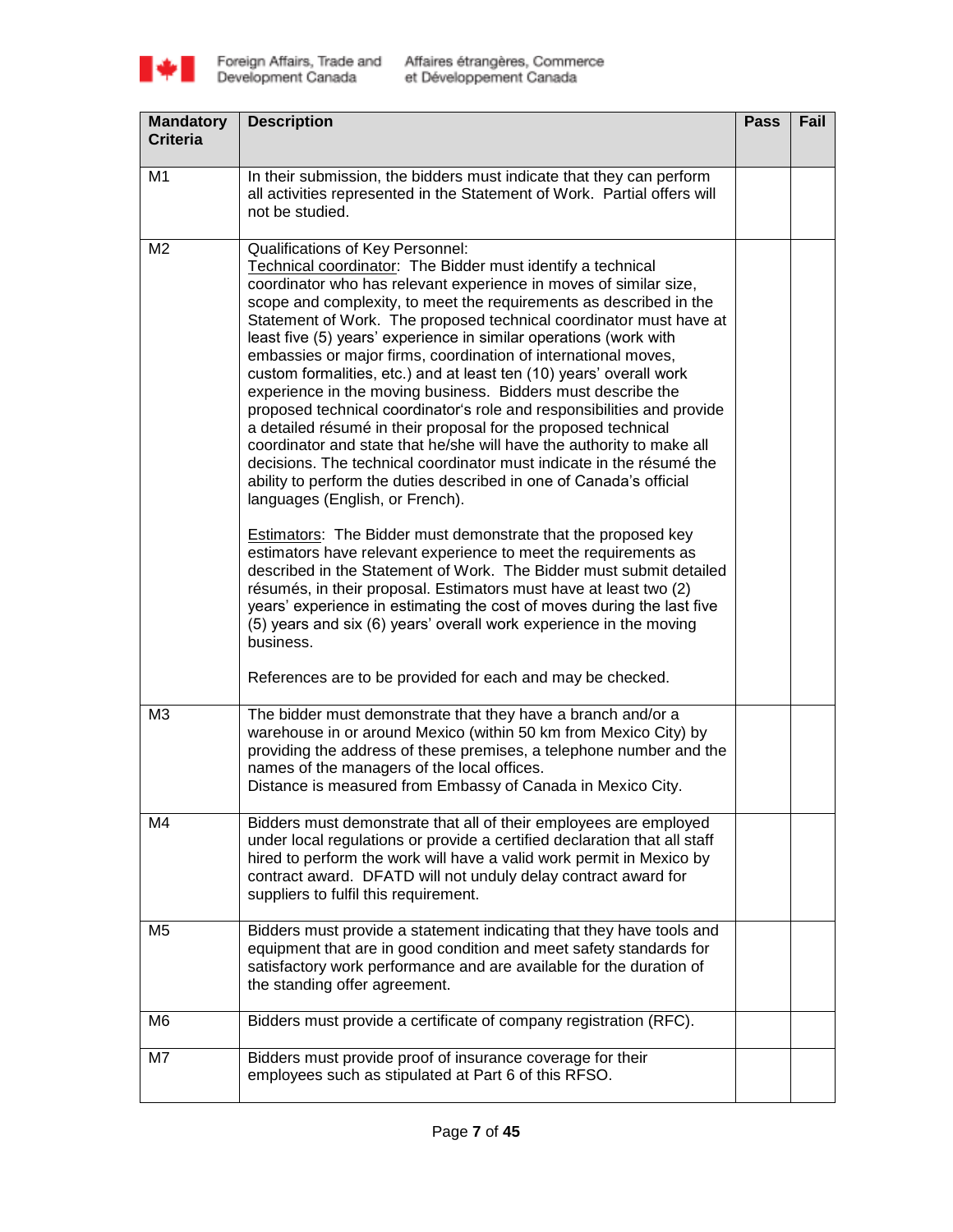

| M <sub>8</sub> | The bidder must show that they are able to perform customs<br>clearance of personal effects and vehicles by providing the names of<br>their customs brokers, their addresses and telephone numbers.                                                                                                                                                                                                                                                                                                                                                                                                                                                                                                                                                                                                 |  |
|----------------|-----------------------------------------------------------------------------------------------------------------------------------------------------------------------------------------------------------------------------------------------------------------------------------------------------------------------------------------------------------------------------------------------------------------------------------------------------------------------------------------------------------------------------------------------------------------------------------------------------------------------------------------------------------------------------------------------------------------------------------------------------------------------------------------------------|--|
| M9             | The bidder must show, by providing the names of the companies they<br>use as well as their addresses and telephone numbers, that they are<br>able to load vehicles into a container and unload them, transport<br>vehicles on a transporter from the residence of Canadian officials to<br>the depot, to deliver vehicles to designated residential addresses and<br>to ensure the delivery or collection of personal effects to or from<br>various locations in Mexico when the use of staircases and the lift is<br>impractical or prohibited and/or if the residence is situated on a high<br>floor.<br>The aim of this requirement is to provide evidence that the bidder has<br>a network of subcontractors that would be able to assist the bidder<br>with furniture lifts or other services. |  |
|                |                                                                                                                                                                                                                                                                                                                                                                                                                                                                                                                                                                                                                                                                                                                                                                                                     |  |

| 1.1.2                                    | <b>Point Rated Technical Criteria</b>                                                                                                                                                                                                                                                                                                                                                                    |                      |
|------------------------------------------|----------------------------------------------------------------------------------------------------------------------------------------------------------------------------------------------------------------------------------------------------------------------------------------------------------------------------------------------------------------------------------------------------------|----------------------|
| <b>Point</b><br>Rated<br><b>Criteria</b> | <b>Description</b>                                                                                                                                                                                                                                                                                                                                                                                       | <b>Points</b>        |
| PR <sub>1</sub>                          | Certifications (2 points per certification directly related to the<br>trade; attach supporting documents)<br>E.g. FAIM (Fidi Accredited International Mover), ISO 9001, etc.                                                                                                                                                                                                                             | Maximum<br>6 points  |
| PR <sub>2</sub>                          | Membership of North American or International trade<br>organisations (2 points per relevant organisation; enclose<br>supporting documentation)<br>e.g.: FIDI (International Federation of International Movers), IAM<br>(International Association of Movers), etc.                                                                                                                                      | Maximum<br>4 points  |
| PR <sub>3</sub>                          | certifications<br><b>Environmental</b><br>(2)<br>relevant<br>points<br>per<br>certifications; enclose supporting documentation)<br>e.g.: ISO 14001, EMAS, etc.                                                                                                                                                                                                                                           | Maximum<br>4 points  |
| PR <sub>4</sub>                          | Vehicle fleet and environmental standards - provide copies<br>of registration certificates<br>a. 1 point per utility vehicle from 10 to 20 $m^3$ (2 points max.)<br>b. 1 point per utility vehicle larger than 20 m <sup>3</sup> (3 points max.)<br>c. 1 additional point per utility vehicle (in a. and b.) if it meets the<br>MXN 4 standard, 2 points if it meets MXN 5 (10 points max.)              | Maximum<br>15 points |
| PR <sub>5</sub>                          | Geographic location of warehouse<br>Distance is measured from Embassy of Canada (Schiller 529,<br>11560 Polanco, Mexico DF) in Mexico City using Google<br>Maps.<br>a. In Mexico City 12 points (within G.R.A.)<br>b. In the immediate surrounding area 10 points (within 50 km)<br>from Mexico City)<br>c. Every additional 10km past the immediate surrounding area<br>(6 points, 4pts, 2pts, 0 point) | Maximum<br>12 points |

**1.1.2 Point Rated Technical Criteria**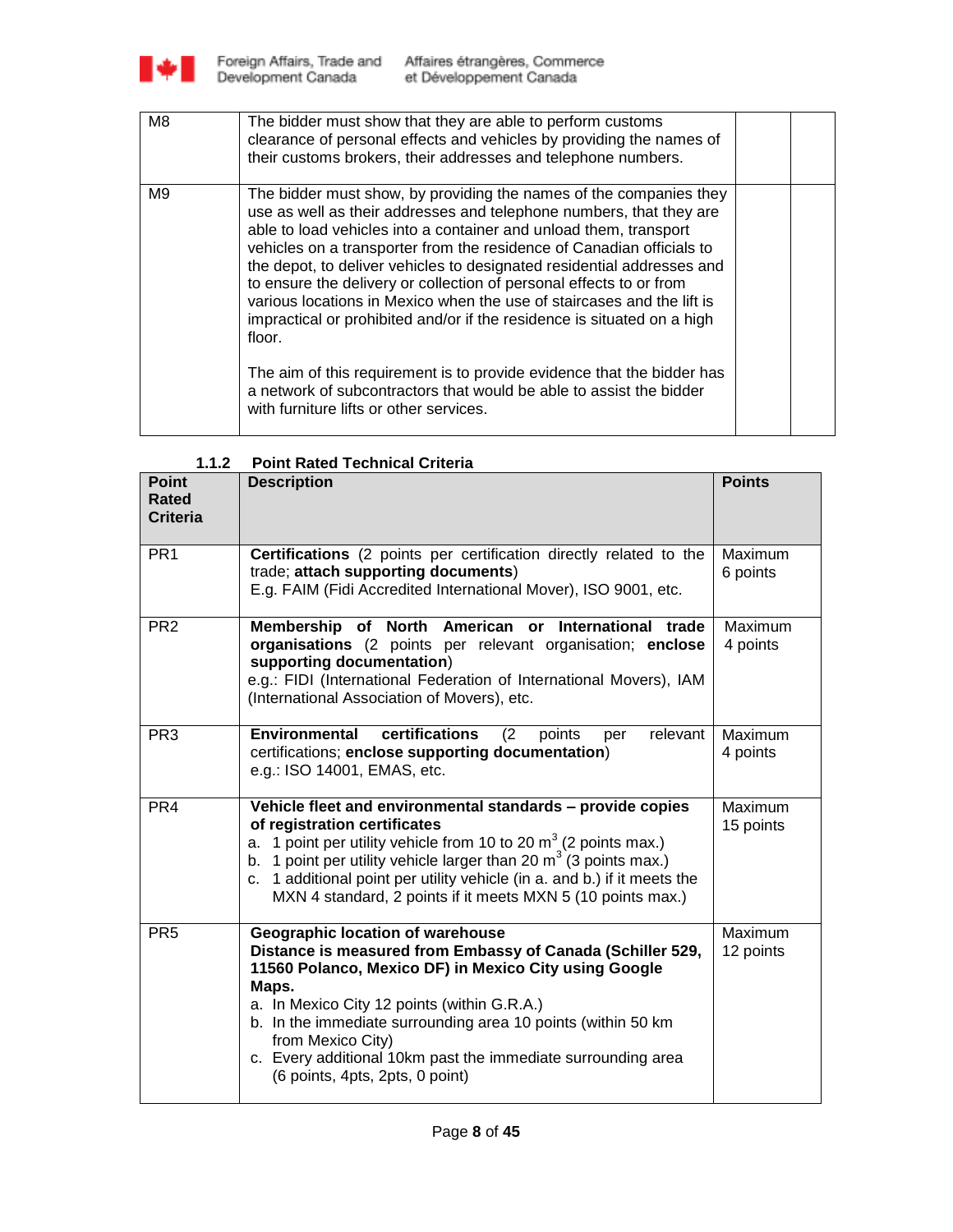

| PR <sub>6</sub> | State number or removal men (workmen) who worked full<br>time during the 2012 period: June - July - August-<br>September) high season in the Mexico City branch (state<br>number of permanent employees and number of seasonal<br>employees)<br>Workmen (assistant movers, movers and removal team<br>supervisors) in the Mexico City branch:<br>a. In the high season, at least 75% of the workmen are<br>permanent employees (9 points)<br>b. In the high season, at least 60% of the workmen are<br>permanent employees (6 points)<br>c. In the high season, at least 45% of the workmen are<br>permanent employees (3 points)                                                                                                                                                                                                                                                                        | Maximum<br>9 points                    |
|-----------------|----------------------------------------------------------------------------------------------------------------------------------------------------------------------------------------------------------------------------------------------------------------------------------------------------------------------------------------------------------------------------------------------------------------------------------------------------------------------------------------------------------------------------------------------------------------------------------------------------------------------------------------------------------------------------------------------------------------------------------------------------------------------------------------------------------------------------------------------------------------------------------------------------------|----------------------------------------|
| PR <sub>7</sub> | Experience in removals (enclose supporting documents -<br>client names, project numbers, dates etc.)<br>a. Number of national removals performed by the Mexico City<br><b>branch</b> (20 points if over 500, 16 points if over 300, 10 points<br>if over 200, 5 points if over 100)<br>b. Number of international removals from 2010 to 2012<br>performed by the Mexico City branch (these may have been<br>included in point a). (20 points if over 150, 16 points if over<br>40, 10 points if over 20, 5 points if over 15)<br>c. Number of international diplomatic removals from 2010 to<br>2012 performed by the Mexico City branch (these may have<br>been included in point b). (10 points if over 50, 8 points if over<br>30, 6 points if over 20, 1 points if over 10) State the diplomatic<br>missions in Mexico and give references (project controller in<br>the mission, telephone number). | Maximum<br>50 points                   |
|                 | <b>TOTAL</b><br>Bidders require 55 points to be considered compliant.                                                                                                                                                                                                                                                                                                                                                                                                                                                                                                                                                                                                                                                                                                                                                                                                                                    | Maximum<br>available<br>$= 100$ points |

# **1.2 Financial Evaluation**

The Bidder must complete the Financial Evaluation forms included in Annex "B" Pricing Schedule *REMINDER: The Financial Proposal must be submitted in a separate envelope.*

# **2. Basis of Selection**

### **2.1 Lowest Price per Point**

To be declared responsive, an offer must:

- a. comply with all the requirements of the Request for Standing Offers;
- b. meet all mandatory technical evaluation criteria; and
- c. obtain the required minimum of 55 points for the technical evaluation criteria which are subject to point rating. The rating is performed on a scale of 100 points.

Offers not meeting (a) or (b) or (c) will be declared non-responsive. Neither the responsive offer that receives the highest number of points nor the one that proposed the lowest price will necessarily be accepted. **The responsive offers with the lowest evaluated price per point will be recommended for issuance of a standing offer.**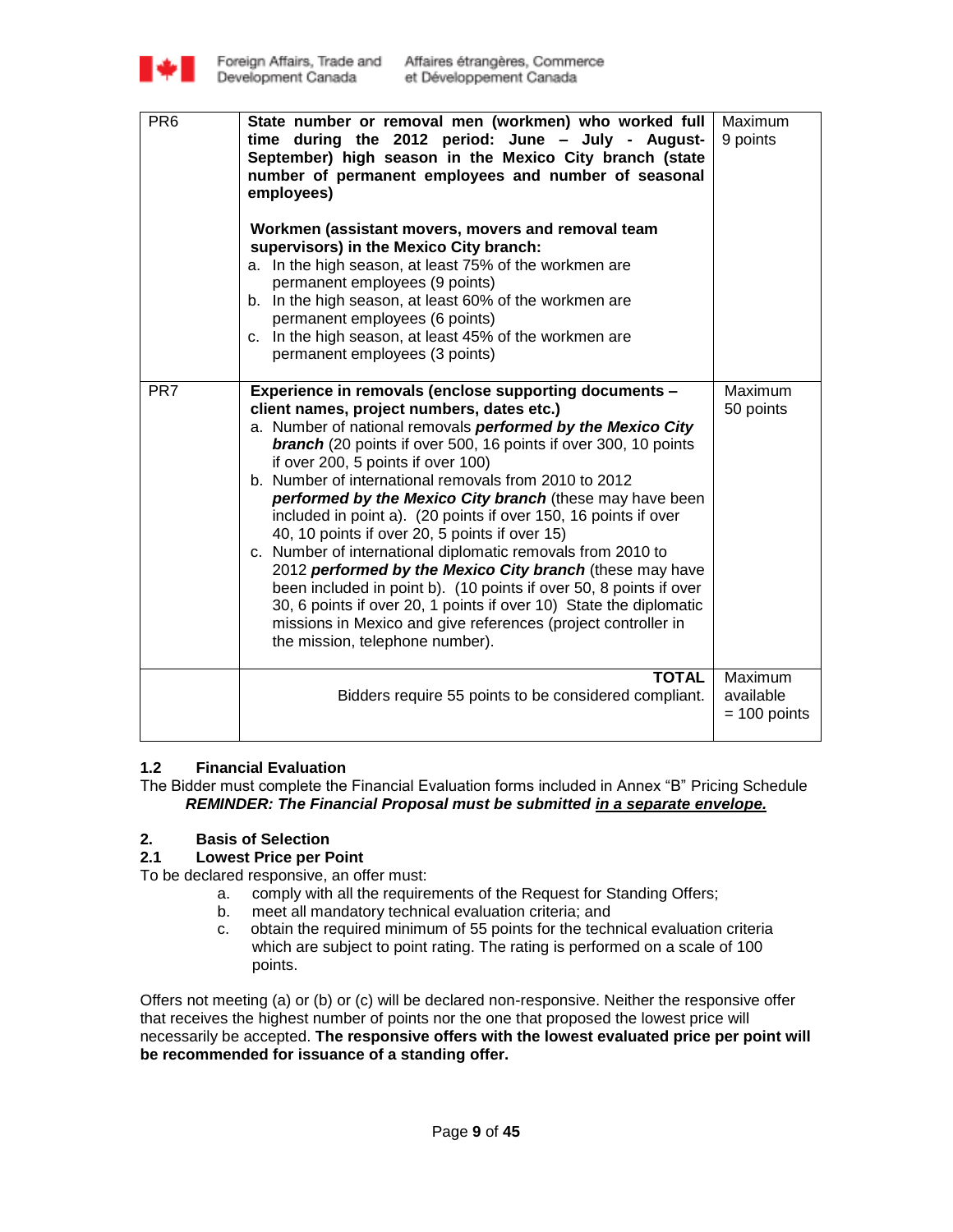

# **PART 5 - CERTIFICATIONS**

Offerors must provide the required certifications and related documentation to be issued a standing offer. Canada will declare an offer non-responsive if the required certifications and related documentation are not completed and submitted as requested.

Compliance with the certifications offerors provide to Canada is subject to verification by Canada during the offer evaluation period (before issuance of a standing offer) and after issuance of a standing offer. The Standing Offer Authority will have the right to ask for additional information to verify offerors' compliance with the certifications before issuance of a standing offer. The offer will be declared non-responsive if any certification made by the Offeror is untrue, whether made knowingly or unknowingly. Failure to comply with the certifications, to provide the related documentation or to comply with the request of the Standing Offer Authority for additional information will also render the offer non-responsive.

### **1. Mandatory Certifications Required Precedent to Issuance of a Standing Offer Code of Conduct and Certifications - Related documentation**

By submitting an offer, the Offeror certifies, for himself and his affiliates, to be in compliance with the Code of Conduct and Certifications clause of the Standard instructions. The related documentation hereinafter mentioned will help Canada in confirming that the certifications are true. By submitting an offer, the Offeror certifies that it is aware, and that its affiliates are aware, that Canada may request additional information, certifications, consent forms and other evidentiary elements proving identity or eligibility. Canada may also verify the information provided by the Offeror, including the information relating to the acts or convictions specified herein, through independent research, use of any government resources or by contacting third parties. Canada will declare non-responsive any offer in respect of which the information requested is missing or inaccurate, or in respect of which the information contained in the certifications is found to be untrue, in any respect, by Canada. The Offeror and any of the Offeror"s affiliates will also be required to remain free and clear of any acts or convictions specified herein during the entire period of the Standing Offer and any call-ups made against the Standing Offer.

Canada may, at any time, request that an Offeror provide properly completed and Signed Consent Forms [\(Consent to a Criminal Record Verification](http://www.tpsgc-pwgsc.gc.ca/app-acq/forms/formulaires-forms-eng.html) form- PWGSC-TPSGC 229) (http://www.tpsgc-pwgsc.gc.ca/app-acq/forms/formulaires-forms-eng.html) for any or all individuals aforementioned within the time specified. Failure to provide such Consent Forms within the time period provided will result in the offer being declared nonresponsive.

### **2. Additional Certifications Precedent to Issuance of a Standing Offer**

The certifications listed below should be completed and submitted with the offer, but may be submitted afterwards. If any of these required certifications is not completed and submitted as requested, the Standing Offer Authority will so inform the Offeror and provide the Offeror with a time frame within which to meet the requirement. Failure to comply with the request of the Standing Offer Authority and meet the requirement within that time period will render the offer non-responsive.

# **2.1 Federal Contractors Program - Certification**

1. The Federal Contractors Program (FCP) requires that some suppliers, including a supplier who is a member of a joint venture, bidding for federal government contracts, valued at \$200,000 or more (including all applicable taxes), make a formal commitment to implement employment equity. This is a condition precedent to the issuance of a standing offer. If the Offeror, or, if the Offeror is a joint venture and if any member of the joint venture, is subject to the FCP, evidence of its commitment must be provided before the issuance of a standing offer.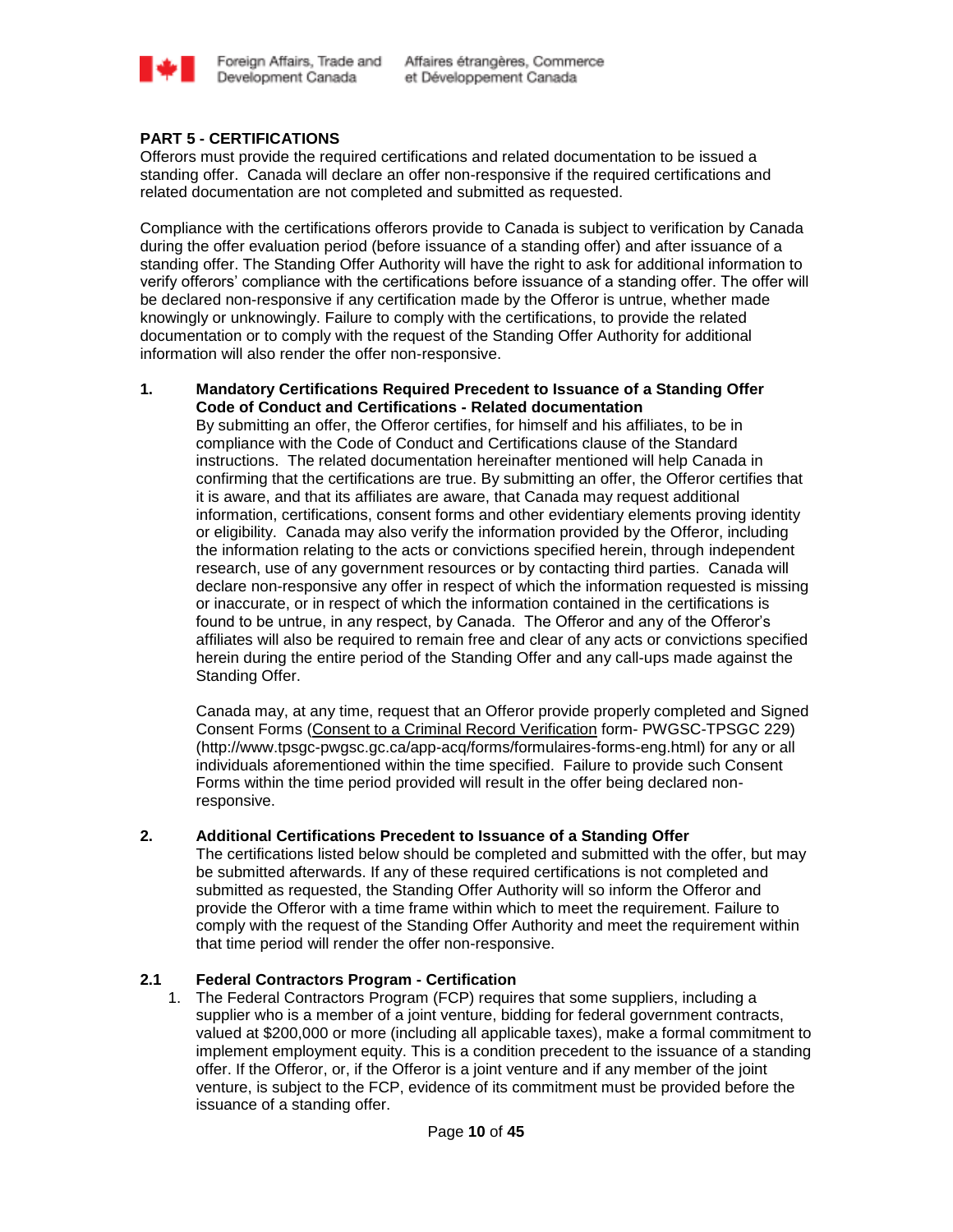Suppliers who have been declared ineligible contractors by Human Resources and Skills Development Canada (HRSDC) are no longer eligible to receive government contracts over the threshold for solicitation of bids as set out in the *[Government Contracts](http://laws-lois.justice.gc.ca/eng/regulations/SOR-87-402/)  [Regulations](http://laws-lois.justice.gc.ca/eng/regulations/SOR-87-402/)*. Suppliers may be declared ineligible contractors either as a result of a finding of non-compliance by HRSDC, or following their voluntary withdrawal from the FCP for a reason other than the reduction of their workforce to less than 100 employees. Any offers from ineligible contractors, including an offer from a joint venture that has a member who is an ineligible contractor, will be declared non-responsive.

- 2. If the Offeror does not fall within the exceptions enumerated in 3.(a) or (b) below, or does not have a valid certificate number confirming its adherence to the FCP, the Offeror must fax (819-953-8768) a copy of the signed form [LAB 1168,](http://www1.servicecanada.gc.ca/cgi-bin/search/eforms/index.cgi?app=profile&form=lab1168&dept=sc&lang=e) Certificate of Commitment to Implement Employment Equity, to the Labour Branch of HRSDC.
- 3. The Offeror, or, if the Offeror is a joint venture the member of the joint venture, certifies its status with the FCP, as follows:

The Offeror or the member of the joint venture

- a. ( ) is not subject to the FCP, having a workforce of less than 100 full-time or parttime permanent employees, and/or temporary employees having worked 12 weeks or more in Canada;
- b. ( ) is not subject to the FCP, being a regulated employer under the *[Employment](http://laws.justice.gc.ca/en/E-5.401/index.html)  [Equity Act,](http://laws.justice.gc.ca/en/E-5.401/index.html)* S.C. 1995, c. 44;
- c. ( ) is subject to the requirements of the FCP, having a workforce of 100 or more full- time or part-time permanent employees, and/or temporary employees having worked 12 weeks or more in Canada, but has not previously obtained a certificate number from HRSDC (having not bid on requirements of \$200,000 or more), in which case a duly signed certificate of commitment is attached;
- d. ( ) is subject to FCP, and has a valid certificate number as follows: \_\_\_\_\_\_\_ (*e.g. has not been declared an ineligible contractor by HRSDC*).

Further information on the [FCP](http://www.hrsdc.gc.ca/eng/labour/equality/fcp/index.shtml) is available on the HRSDC Web site.

**NOTE:** The FCP policy does not apply to:

- a. suppliers having a combined workforce of less than 100 employees in Canada, including any branch offices and Canadian divisions of the organization;
- b. offshore suppliers who will conduct and perform the work outside Canada;

# **2.2 Former Public Servant Certification**

Contracts with former public servants (FPS) in receipt of a pension or of a lump sum payment must bear the closest public scrutiny, and reflect fairness in the spending of public funds. In order to comply with Treasury Board policies and directives on contracts with FPS, offerors must provide the information required below.

# **Definitions**

For the purposes of this clause,

"former public servant" is any former member of a department as defined in the *[Financial](http://laws-lois.justice.gc.ca/eng/acts/f-11/)  [Administration Act](http://laws-lois.justice.gc.ca/eng/acts/f-11/)* R.S., 1985, c. F-11, a former member of the Canadian Armed Forces or a former member of the Royal Canadian Mounted Police. A former public servant may be:

- a. an individual;
- b. an individual who has incorporated;
- c. a partnership made of former public servants; or
- d. a sole proprietorship or entity where the affected individual has a controlling or major interest in the entity.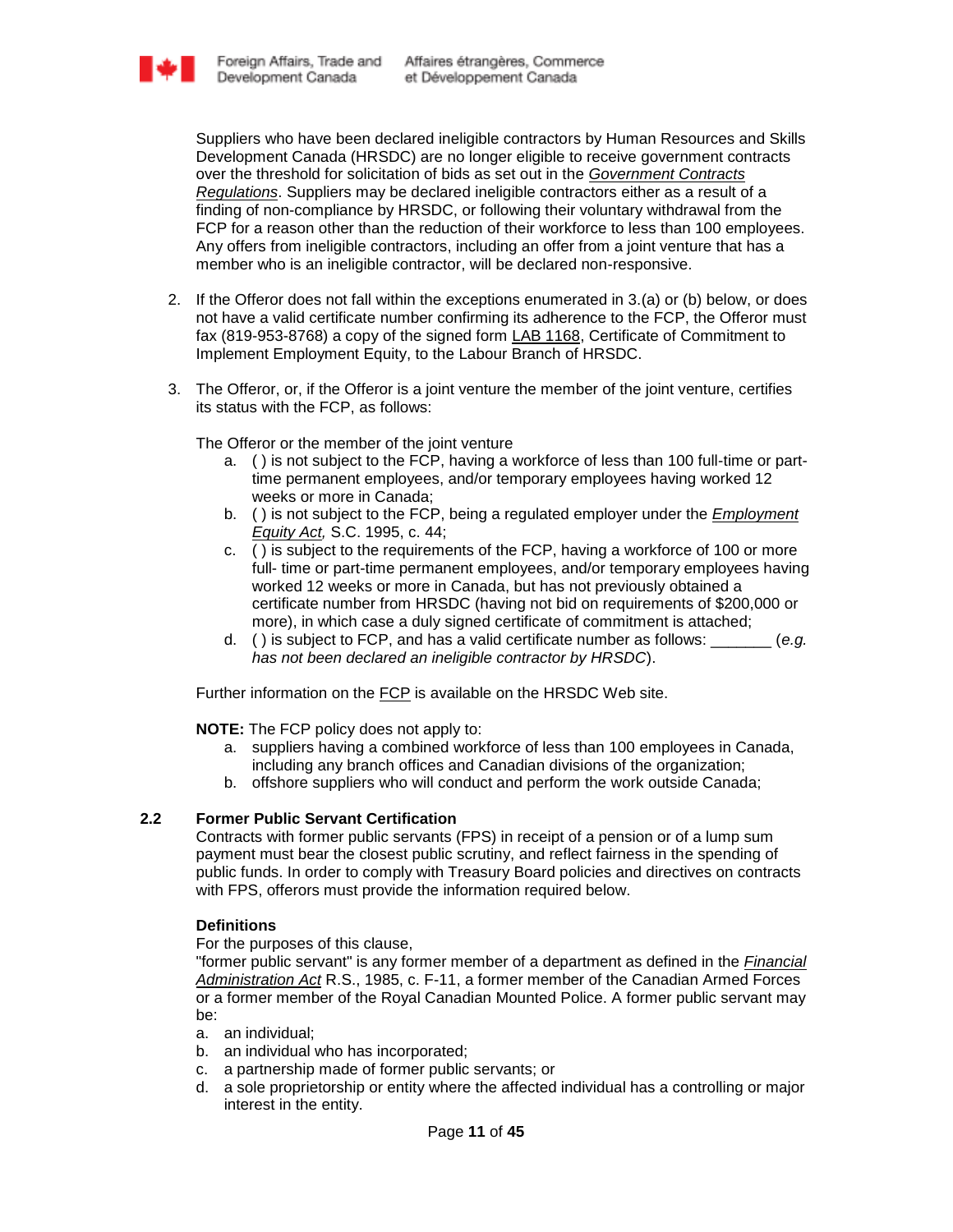

"lump sum payment period" means the period measured in weeks of salary, for which payment has been made to facilitate the transition to retirement or to other employment as a result of the implementation of various programs to reduce the size of the Public Service. The lump sum payment period does not include the period of severance pay, which is measured in a like manner.

"pension" means a pension or annual allowance paid under the *[Public Service](http://laws-lois.justice.gc.ca/eng/acts/P-36/FullText.html)  [Superannuation Act](http://laws-lois.justice.gc.ca/eng/acts/P-36/FullText.html)* (PSSA), R.S., 1985, c. P-36, and any increases paid pursuant to the *[Supplementary Retirement Benefits Act](http://laws-lois.justice.gc.ca/eng/acts/S-24/page-2.html)*, R.S., 1985, c. S-24 as it affects the FPS . It does not include pensions payable pursuant to the *[Canadian Forces Superannuation Act](http://laws-lois.justice.gc.ca/eng/acts/C-17/page-1.html)*, R.S., 1985, c. C-17, the *[Defence Services Pension Continuation Act](http://laws.justice.gc.ca/eng/acts/D-1.3/)*, 1970, c. D-3, the *[Royal](http://laws.justice.gc.ca/eng/acts/R-10.6/)  [Canadian Mounted Police Pension Continuation Act](http://laws.justice.gc.ca/eng/acts/R-10.6/)* , 1970, c. R-10, and the *[Royal](http://laws-lois.justice.gc.ca/eng/acts/R-11/page-19.html)  [Canadian Mounted Police Superannuation Act](http://laws-lois.justice.gc.ca/eng/acts/R-11/page-19.html)*, R.S., 1985, c. R-11, the *[Members of](http://laws-lois.justice.gc.ca/eng/acts/M-5.01/index.html)  [Parliament Retiring Allowances Act](http://laws-lois.justice.gc.ca/eng/acts/M-5.01/index.html)* , R.S. 1985, c. M-5, and that portion of pension payable to the *[Canada Pension Plan Act](http://laws-lois.justice.gc.ca/eng/acts/C-8/index.html)*, R.S., 1985, c. C-8.

### **Former Public Servant in Receipt of a Pension**

As per the above definitions, is the Offeror a FPS in receipt of a pension? **YES** ( ) **NO** ( ) If so, the Offeror must provide the following information, for all FPS in receipt of a pension, as applicable:

- a. name of former public servant;
- b. date of termination of employment or retirement from the Public Service.

By providing this information, Offerors agree that the successful Offeror's status, with respect to being a former public servant in receipt of a pension, will be reported on departmental websites as part of the published proactive disclosure reports in accordance with [Contracting Policy Notice: 2012-2](http://www.tbs-sct.gc.ca/pubs_pol/dcgpubs/ContPolNotices/2012/10-31-eng.asp) and the [Guidelines on the Proactive](http://www.tbs-sct.gc.ca/pol/doc-eng.aspx?id=14676§ion=text)  [Disclosure of Contracts.](http://www.tbs-sct.gc.ca/pol/doc-eng.aspx?id=14676§ion=text)

### **Work Force Reduction Program**

Is the Offeror a FPS who received a lump sum payment pursuant to the terms of a work force reduction program? **YES** ( ) **NO** ( )

- If so, the Offeror must provide the following information:
- a. name of former public servant;
- b. conditions of the lump sum payment incentive;
- c. date of termination of employment;
- d. amount of lump sum payment;
- e. rate of pay on which lump sum payment is based;
- f. period of lump sum payment including start date, end date and number of weeks;
- g. number and amount (professional fees) of other contracts subject to the restrictions of a work force reduction program.

For all contracts awarded during the lump sum payment period, the total amount of fees that may be paid to a FPS who received a lump sum payment is \$5,000, including the Goods and Services Tax or Harmonized Sales Tax.

# **2.4 Status and Availability of Resources**

The Offeror certifies that, should it be issued a standing offer as a result of the Request for Standing Offer, every individual proposed in its offer will be available to perform the Work resulting from a call-up against the Standing Offer as required by Canada's representatives and at the time specified in a call-up or agreed to with Canada's representatives. If for reasons beyond its control, the Offeror is unable to provide the services of an individual named in its offer, the Offeror may propose a substitute with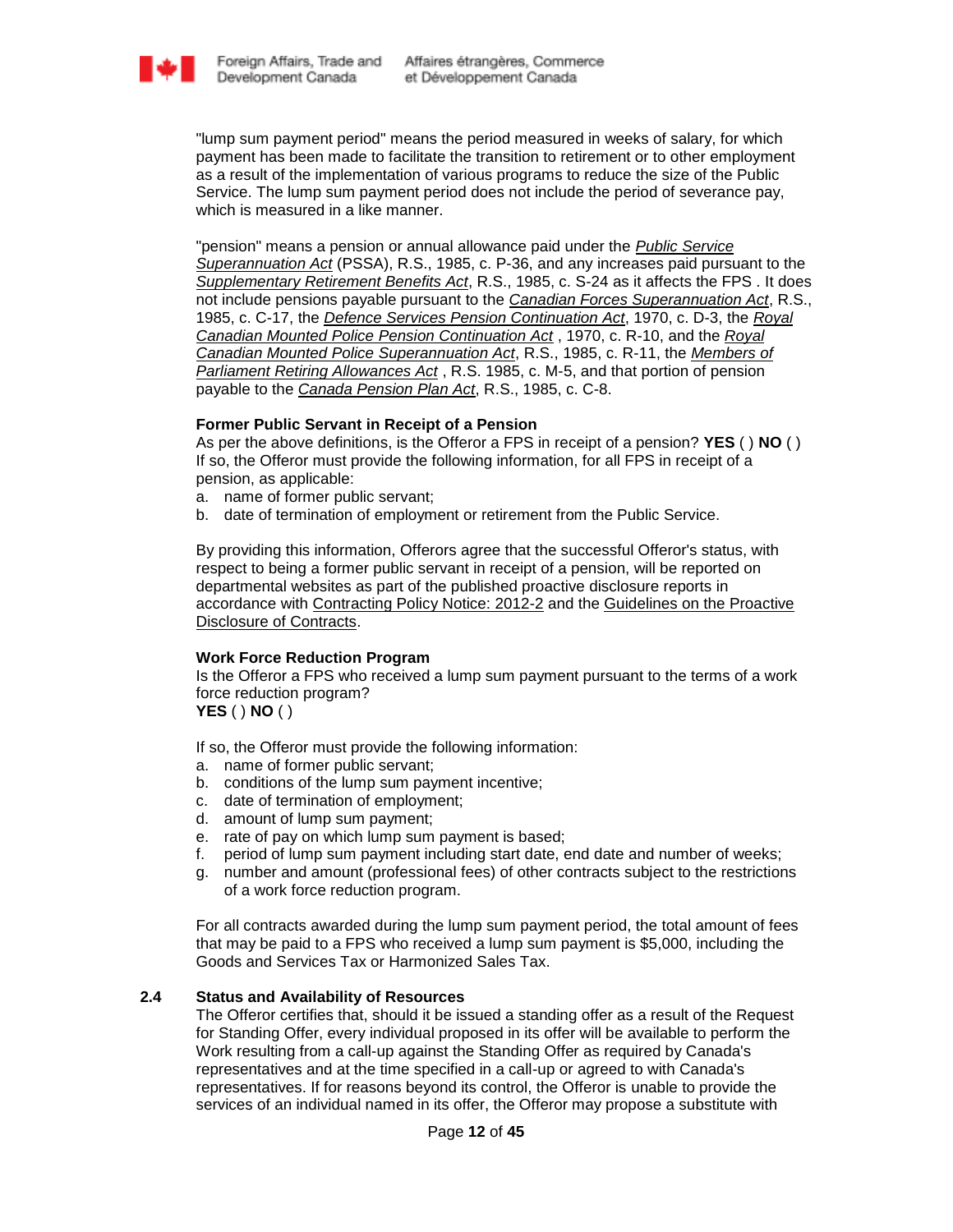

similar qualifications and experience. The Offeror must advise the Standing Offer Authority of the reason for the substitution and provide the name, qualifications and experience of the proposed replacement. For the purposes of this clause, only the following reasons will be considered as beyond the control of the Offeror: death, sickness, maternity and parental leave, retirement, resignation, dismissal for cause or termination of an agreement for default.

### **PART 6 - INSURANCE REQUIREMENTS**

### **1. Insurance Requirements – M9015T**

The Offeror must provide a letter from an insurance broker or an insurance company licensed to operate in Mexico stating that the Offeror, if issued a standing offer as a result of the request for standing offer, can be insured in accordance with the Insurance Requirements specified below.

If the information is not provided in the offer, the Standing Offer Authority will so inform the Offeror and provide the Offeror with a time frame within which to meet the requirement. Failure to comply with the request of the Standing Offer Authority and meet the requirement within that time period will render the offer non-responsive.

- 1. The Contractor must obtain Commercial General Liability Insurance, and maintain it in force throughout the duration of the Contract, in an amount usual for a contract of this nature, but for not less than \$2,000,000.00 CDN per accident or occurrence and in the annual aggregate.
- 2. The Commercial General Liability policy must include the following:
	- a. Additional Named Insured: Canada is added as an additional named insured, but only with respect to liability arising out of the performance of the Contract.
	- b. Bodily Injury and Property Damage to third parties arising out of the operations of the Contractor.
	- c. Products and Completed Operations: Coverage for bodily injury or property damage arising out of goods or products manufactured, sold, handled, or distributed by the Contractor and/or arising out of operations that have been completed by the Contractor.
	- d. Personal Injury: While not limited to, the coverage must include Violation of Privacy, Libel and Slander, False Arrest, Detention or Imprisonment and Defamation of Character.
	- e. Cross Liability/Separation of Insureds: Without increasing the limit of liability, the policy must protect all insured parties to the full extent of coverage provided. Further, the policy must apply to each Insured in the same manner and to the same extent as if a separate policy had been issued to each.
	- f. Blanket Contractual Liability: The policy must, on a blanket basis or by specific reference to the Contract, extend to assumed liabilities with respect to contractual provisions.
	- g. Employees and, if applicable, Volunteers must be included as Additional Insured.
	- h. Employers' Liability (or confirmation that all employees are covered by Worker's compensation (WSIB) or similar program (INAIL))
	- i. Broad Form Property Damage including Completed Operations: Expands the Property Damage coverage to include certain losses that would otherwise be excluded by the standard care, custody or control exclusion found in a standard policy.
	- j. Notice of Cancellation: The Insurer will endeavour to provide the Contracting Authority thirty (30) days written notice of policy cancellation.
	- k. If the policy is written on a claims-made basis, coverage must be in place for a period of at least 12 months after the completion or termination of the Contract.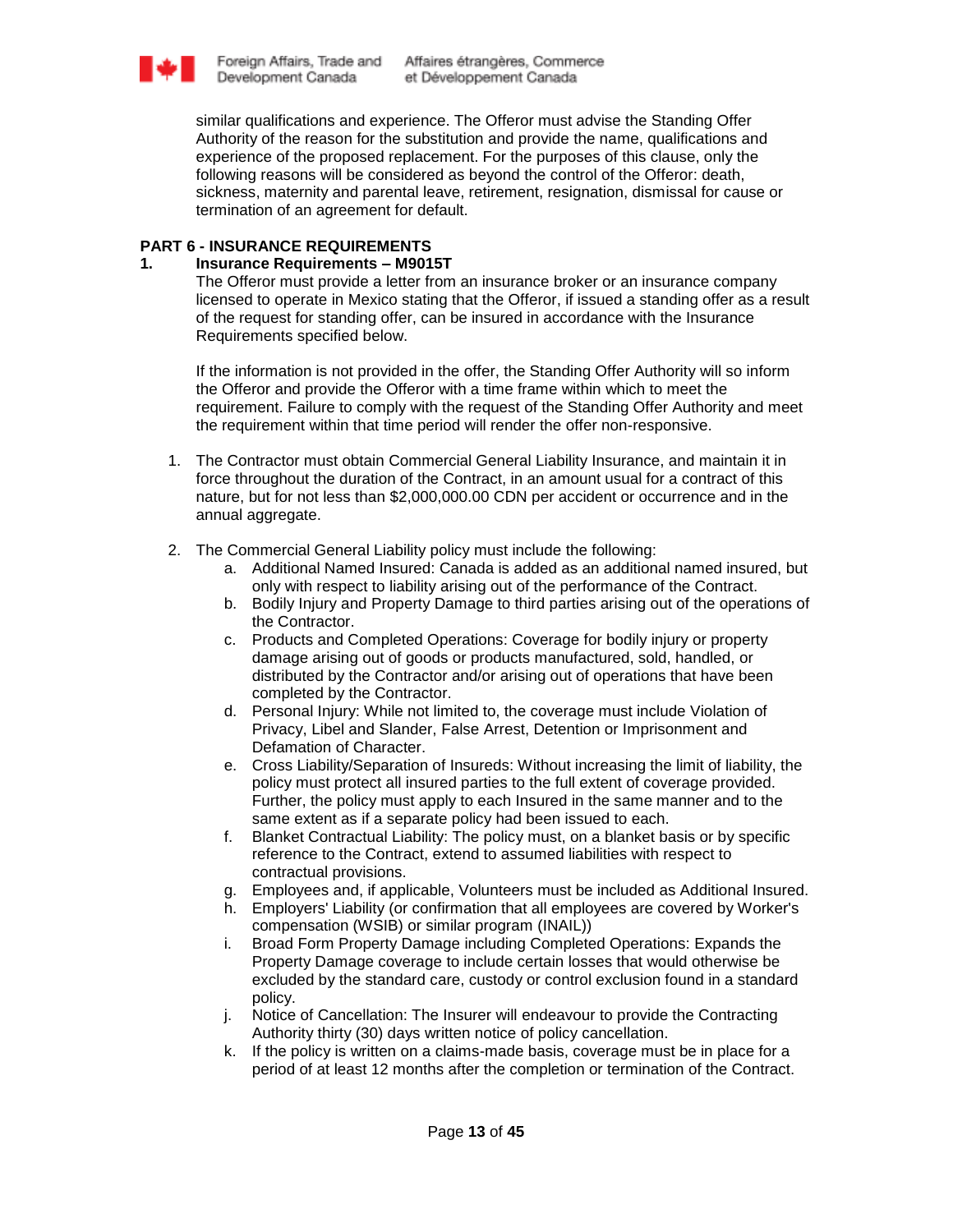

- l. Owners' or Contractors' Protective Liability: Covers the damages that the Contractor becomes legally obligated to pay arising out of the operations of a subcontractor.
- m. Non-Owned Automobile Liability Coverage for suits against the Contractor resulting from the use of hired or non-owned vehicles.
- n. All Risks Tenants Legal Liability to protect the Contractor for liabilities arising out of its occupancy of leased premises.
- o. Amendment to the Watercraft Exclusion to extend to incidental repair operations on board watercraft.
- p. Sudden and Accidental Pollution Liability (minimum 120 hours): To protect the Contractor for liabilities arising from damages caused by accidental pollution incidents.
- q. Litigation Rights: Pursuant to subsection 5(d) of the *[Department of Justice Act](http://laws-lois.justice.gc.ca/eng/acts/J-2/)*, S.C. 1993, c. J-2, s.1, if a suit is instituted for or against Canada which the Insurer would, but for this clause, have the right to pursue or defend on behalf of Canada as an Additional Named Insured under the insurance policy, the Insurer must promptly contact the Attorney General of Canada to agree on the legal strategies by sending a letter, by registered mail or by courier, with an acknowledgement of receipt.

A copy of the letter must be sent to the Contracting Authority. Canada reserves the right to co-defend any action brought against Canada. All expenses incurred by Canada to co-defend such actions will be at Canada's expense. If Canada decides to co-defend any action brought against it, and Canada does not agree to a proposed settlement agreed to by the Contractor's insurer and the plaintiff(s) that would result in the settlement or dismissal of the action against Canada, then Canada will be responsible to the Contractor's insurer for any difference between the proposed settlement amount and the amount finally awarded or paid to the plaintiffs (inclusive of costs and interest) on behalf of Canada.

# **PART 7 - STANDING OFFER AND RESULTING CONTRACT CLAUSES**

# **A. STANDING OFFER**

### **1. Offer**

The Offeror offers to perform the Work in accordance with the Statement of Work at Annex "A".

### **2. Standard Clauses and Conditions**

All clauses and conditions identified in the Standing Offer and resulting contract(s) by number, date and title are set out in the *[Standard Acquisition Clauses and Conditions](https://buyandsell.gc.ca/policy-and-guidelines/standard-acquisition-clauses-and-conditions-manual)  [Manual](https://buyandsell.gc.ca/policy-and-guidelines/standard-acquisition-clauses-and-conditions-manual) (*https://buyandsell.gc.ca/policy-and-guidelines/standard-acquisition-clauses-andconditions-manual) issued by Public Works and Government Services Canada.

### **General Conditions**

2005 (2014-03-01) General Conditions - Standing Offers - Goods or Services, apply to and form part of the Standing Offer.

### **3. Term of Standing Offer**

### **3.1 Period of the Standing Offer**

The period for making call-ups against the Standing Offer is from the date of award to March 31, 2017

### **3.2 Extension of Standing Offer**

If the Standing Offer is authorized for use beyond the initial period, the Offeror offers to extend its offer for an additional two (2) periods of one (1) year each under the same conditions and at the rates or prices specified in the Standing Offer, or at the rates or prices calculated in accordance with the formula specified in the Standing Offer.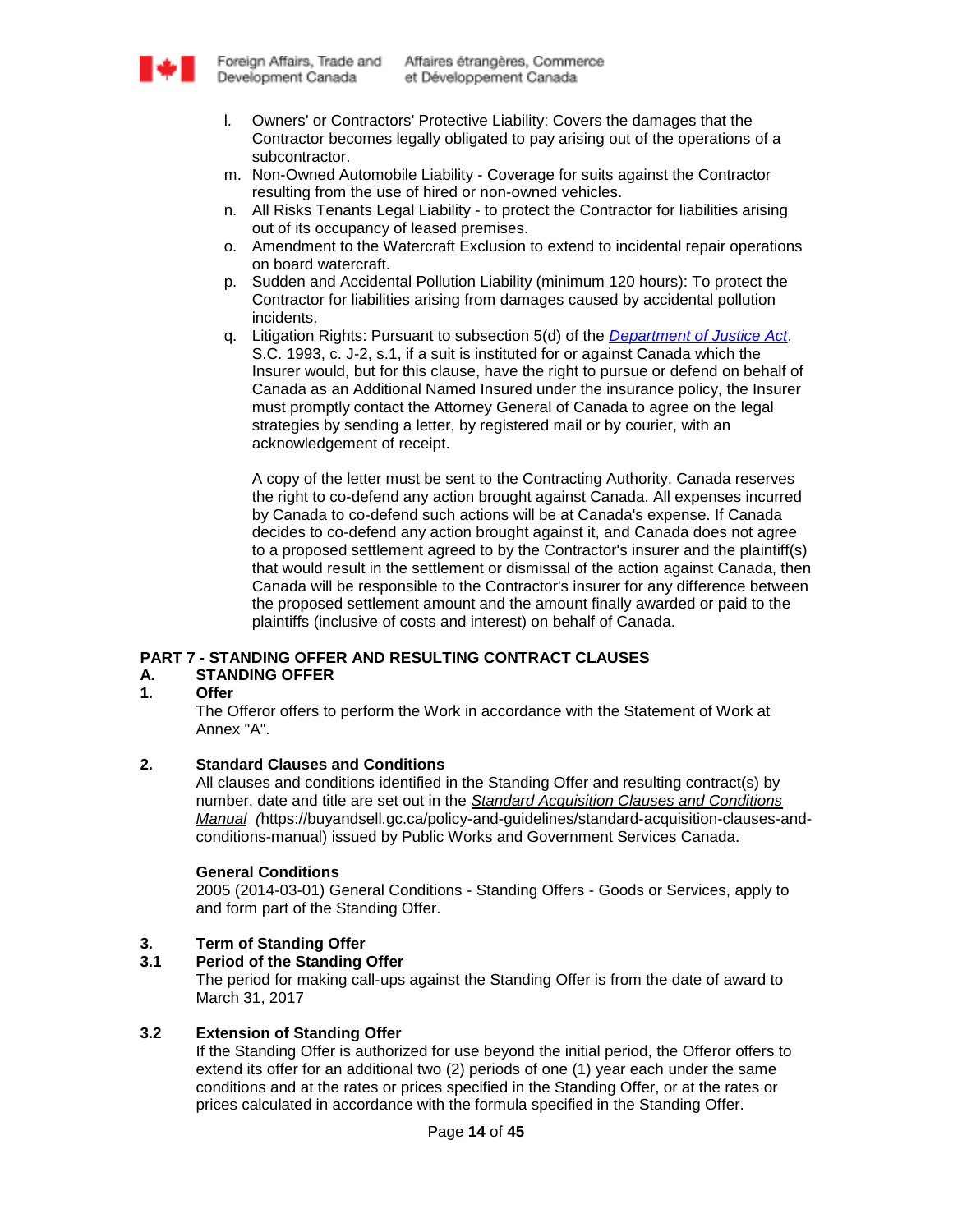

The Offeror will be advised of the decision to authorize the use of the Standing Offer for an extended period by the Standing Offer Authority fifteen (15) days before the expiry date of the Standing Offer. A revision to the Standing Offer will be issued by the Standing Offer Authority.

### **4. Authorities**

### **4.1 Standing Offer Authority**

The Standing Offer Authority is:

Name: Michele Remillard Title: Contracting Specialist Department of Foreign Affairs, Trade and Development Directorate: SPP Address: 125 Sussex Drive, Ottawa, Ontario Canada

Telephone: 343-203-1325 E-mail address: Michele.Remillard@international.gc.ca

The Standing Offer Authority is responsible for the establishment of the Standing Offer, its administration and its revision, if applicable. Upon the making of a call-up, as Contracting Authority, she is responsible for any contractual issues relating to individual call-ups made against the Standing Offer by any Identified User.

### **4.2 Project Authority**

The Project Authority for the Standing Offer will be identified in the call-ups against the Standing Offer.

The Project Authority is the representative of the department or agency for whom the Work will be carried out pursuant to a call-up against the Standing Offer and is responsible for all the technical content of the Work under the resulting Contract.

### **5. Identified Users**

\_\_\_\_\_\_\_.

The Identified User(s) authorized to make call-ups against the Standing Offer is/are:

### **6. Call-up Instrument / Procedures**

The Work will be authorized or confirmed by the Identified User(s) using a Call-up form against a Standing Offer.

### **Call-up Procedures**

Right of first refusal basis:

The call-up procedures require that when a requirement is identified, the identified user will contact the highest-ranked offeror to determine if the requirement can be satisfied by that offeror. If the highest-ranked offeror is able to meet the requirement, a call-up is made against its standing offer. If that offeror is unable to meet the requirement, or does not respond within two (2) working days, the identified user will contact the next ranked offeror. The identified user will continue and proceed as above until one offeror indicates that it can meet the requirement of the call-up. In other words, call-ups are made based on the "right of first refusal" basis.

# **7. Limitation of Call-ups**

Individual call-ups against the Standing Offer must not exceed \$940,000 Mexican Pesos (Applicable tax included).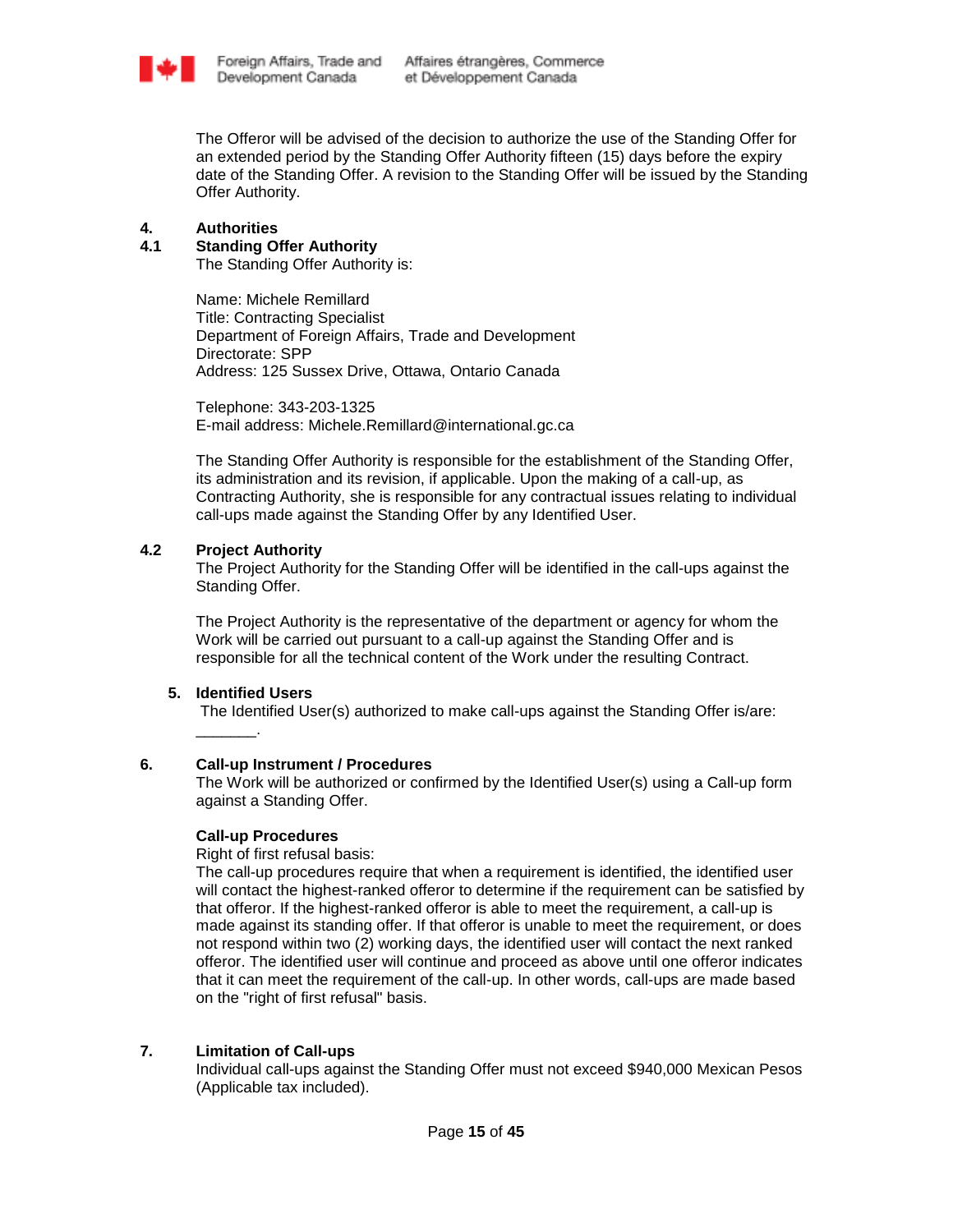

# **8. Priority of Documents**

If there is a discrepancy between the wording of any documents that appear on the list, the wording of the document that first appears on the list has priority over the wording of any document that subsequently appears on the list.

- a) the call up against the Standing Offer, including any annexes;
- b) the articles of the Standing Offer;
- c) the general conditions 2005 (2014-03-01) General Conditions Standing Offers Goods or Services
- d) the supplemental general conditions;
- e) the general conditions 2035 (2014-03-01) General Conditions Higher Complexity;
- f) Annex A, Statement of Work;
- g) Annex B, Pricing Schedule

# **9. Certifications - Compliance**

Compliance with the certifications and related documentation provided by the Offeror is a condition of authorization of the Standing Offer and subject to verification by Canada during the term of the Standing Offer and of any resulting contract that would continue beyond the period of the Standing Offer. In the event that the Offeror does not comply with any certification, provide the related documentation or if it is determined that any certification made by the Offeror in its offer is untrue, whether made knowingly or unknowingly, Canada has the right to terminate any resulting contract for default and set aside the Standing Offer.

# **10. Applicable Laws**

The Standing Offer and any contract resulting from the Standing Offer must be interpreted and governed, and the relations between the parties determined, by the laws in force in Ontario.

# **B. RESULTING CONTRACT CLAUSES**

The following clauses and conditions apply to and form part of any contract resulting from a callup against the Standing Offer.

# **1. Statement of Work**

The Contractor must perform the Work described in the call-up against the Standing Offer.

# **2. Standard Clauses and Conditions**

### **2.1 General Conditions**

2035 (2014-03-01) General Conditions - Higher Complexity - Services, apply to and form part of the Contract.

Section 17 Interest on Overdue Accounts of 2035 (2014-03-01) General Conditions - Higher Complexity - Services will not apply to payments made by credit cards.

### **2.2 Supplemental General Conditions Anti-Terrorism Clause**

The Contractor shall not use the funds for the purpose of any payment to persons or entities, or for the supply of goods, if such payment or supply to the Contractor's knowledge or belief, is prohibited by a decision of the United Nations Security Council taken under Chapter VII of the Charter of the United Nations or is made, directly or indirectly, to finance, support, facilitate or benefit a terrorist or a terrorist group listed under the Canadian *Criminal Code*, the *United Nations Al-Qaida and Taliban Regulations or the Regulations Implementing the United Nations Resolutions on the Suppression of Terrorism*.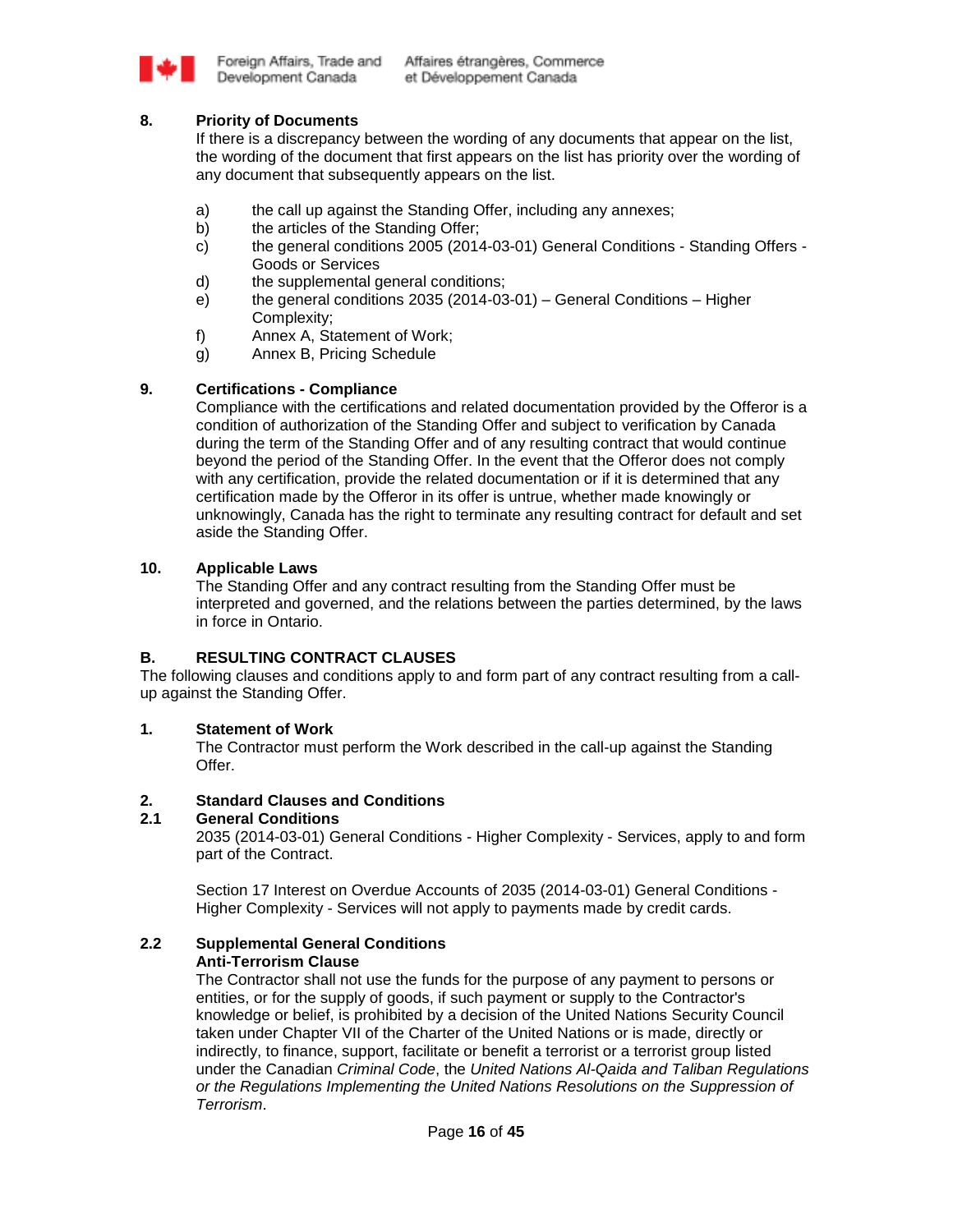

If the Contractor breaches Sub-paragraph (1) above, DFATD shall terminate this Contract immediately without notice or any further obligation to the Contractor. The Contractor shall immediately refund to the Receiver General for Canada *via* DFATD all unspent funds provided under this Contract.

# **3. Period of the Contract**

The Work must be completed in accordance with the call-up against the Standing Offer.

# **4. Payment**

### **4.1 Basis of Payment**

In consideration of the Contractor satisfactorily completing all of its obligations under the authorized call-up form), the Contractor will be paid in accordance with the basis of payment, in Annex "B" as specified. Customs duties are excluded and applicable tax is extra.

Canada will not pay the Contractor for any design changes, modifications or interpretations of the Work, unless they have been authorized, in writing, by the Contracting Authority before their incorporation into the Work.

# **4.2 Payment by Credit Card**

The following credit cards are accepted: (*to be identified upon Standing Offer award*).

# **5. Invoicing Instructions**

The Contractor must submit invoices in accordance with the section entitled "Invoice Submission" of the general conditions. Invoices cannot be submitted until all work identified in the invoice is completed.

Invoices must be distributed as follows:

The original and one (1) copy must be forwarded to the address shown on page 1 of the Contract for certification and payment.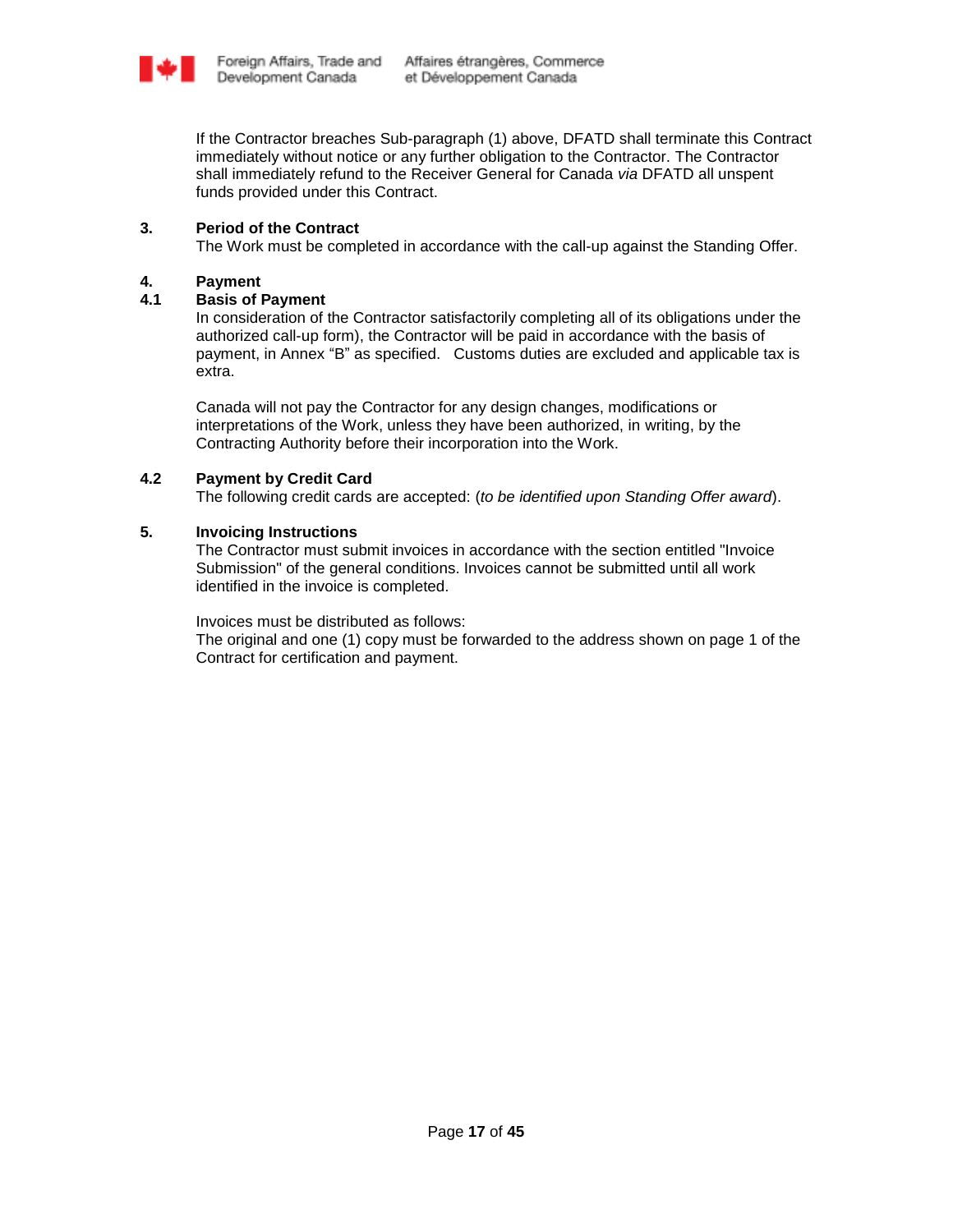

# **ANNEX "A" STATEMENT OF WORK**

### **1. Scope**

Relocation and Moving Services

### **2. Objective**

The objective of this Standing Offer is to obtain the professional services of three (3) contractors for the provision of moving services in and around Mexico City for local moves and for the local and international relocation of Canada Based Staff, mainly in Mexico City and from/to Mexico.

### **3. Context**

Household moving services for Canadian public servants arriving in or departing from mainly but not exclusively coming from or going to Canada. Requests for moving services within Mexico may be submitted as and when needed.

### **4. Tasks / Technical specifications**

### **4.1 The Embassy of Canada will**

- a. prepare a call-up against the Standing Offer each time a service is requested (see Appendix D);
- b. have access at all times to the work performed by the Contractor and perform inspections of the work when the representatives of the ministry or the Project Authority deems necessary.
- c. have access to all books, accounts and other information in the Contractor"s possession relating to the Statement of Work called for in the Standing Offer.
- d. provide the necessary customs documentation for the clearance of incoming and outgoing shipments (employee household effects, motor vehicles, artwork, furniture and other goods and equipment etc.);
- e. be the focal point for the day-to-day operation of the Call Up;
- f. provide guidance to the Contractor with respect to the performance monitoring system to be employed with the Call Up;
- g. provide the Contractor with relevant government documentation governing the shipment and storage of personal effects, that is the AForeign Service Directive 15" (see Appendix A);
- h. for incoming shipments, provide the Contractor with shipment notification and details in a timely fashion;
- i. for outgoing shipments, advise the Contractor on the name of the freight forwarding company contracted by DFATD or other government departments;
- j. for outgoing shipments, advise the Contractor with respect to the mode(s) of transport authorized for the destination, as per instructions received from DFATD and/or other government departments;
- k. for internal relocations, discuss with the Contractor with respect to the procedures relating to preparing, packing, removing and unpacking of the personal effects and/or Governmentowned goods.

### **4.2 The Contractor must For preparing each removal season**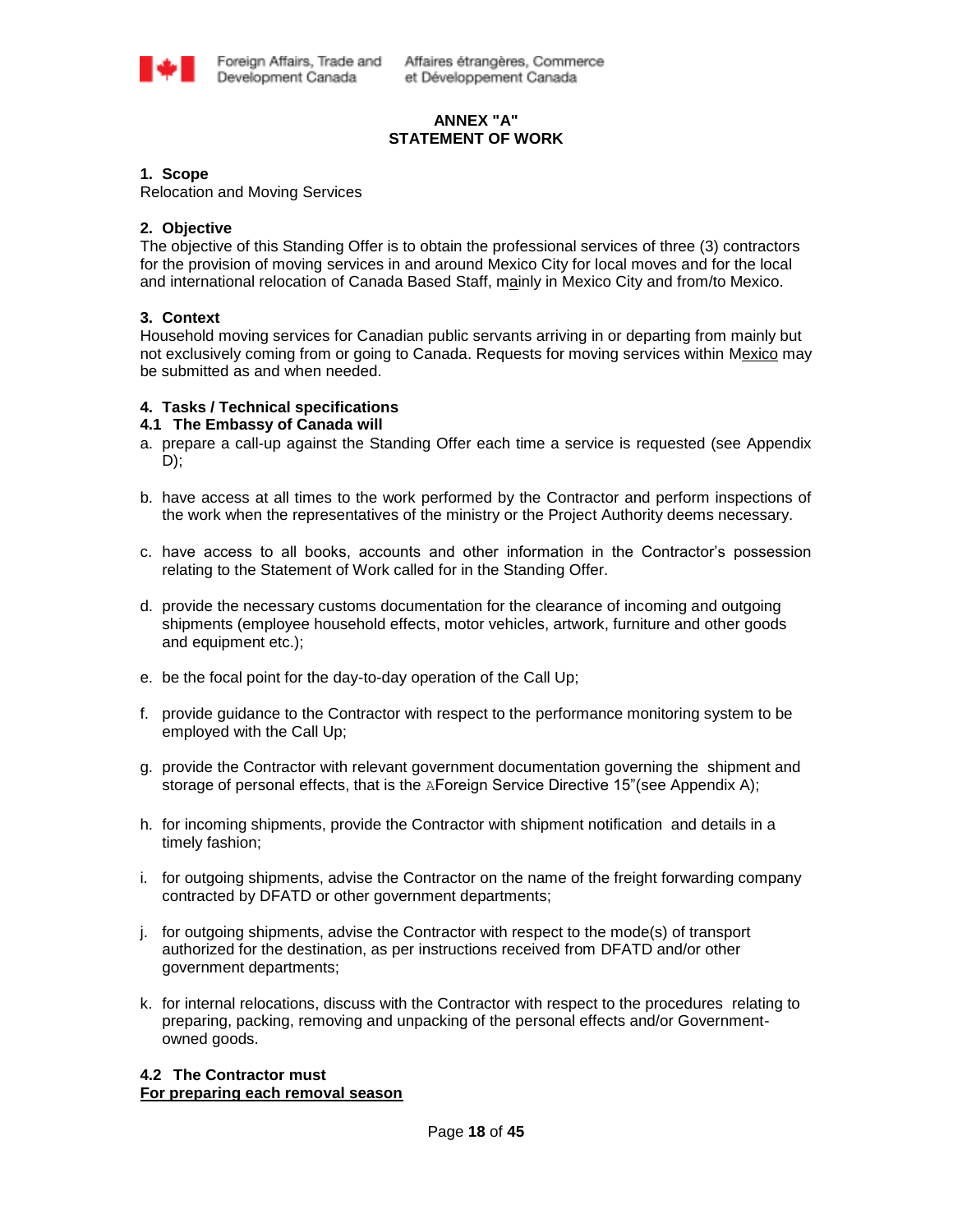

a. Discuss specific requirements relating to estimating, preparing, packing and removing of the employee's personal effects with the project authority as required.

### **For all import removal operations:**

- a. in the event of a consolidated shipment determine in conjunction with the project authority the most appropriate delivery option
- b. carry out the import customs clearance for a particular shipment (goods and/or personal effects/vehicles) in accordance with the instructions and documentation received from the Contractor;
- c. provide storage for incoming shipments of personal effects, private motor vehicles and/or other goods directed to the Mexico or the Embassies or to the Canada Based Staff at the rates provided in the Basis of Payment sheets;
- d. check the access to the residence of the Canadian employee and inform the Project Authority in advance if a shuttle, conveyance or a furniture lift will be needed. Only costs for services stipulated in the estimate and pre-approved by the Project Authority will be paid by the Canadian Mission;
- e. schedule dates for the delivery and unpacking of the shipments. A reasonable effort must be made to accommodate the requirements of the Project Authority with respect to the scheduling of these appointments with the employee;
- f. deliver and unpack the shipments at destination, and organize up to 2 pickups of empty boxes with the employee. Date of delivery must be scheduled in agreement with the Project Authority. A reasonable effort must be made to accommodate the preferences of the employee with respect to the scheduling of shipment delivery. Notify the Project Authority, in writing, once goods have been delivered.
- g. arrange in conjunction with the Project Authority the delivery of the employee"s personal motor vehicle at destination with tow truck;
- h. provide copy of the packing list and quality control questionnaire, both signed by client, to the Project Authority.

### **For all export removal operations:**

a. Arrange appointments with the Canada Based Staff to:

- i) Discuss move arrangements and prepare an estimate; brief the employee with respect to:
	- i) the mode(s) of transport authorized for the destination;
	- ii) procedures and considerations relating to estimating, preparing, packing, removing of the employee's personal effects as per S.O. guidelines.

ii) Set dates for the packing and removal of personal effects. A reasonable effort must be made to accommodate the preferences of the employee with respect to the scheduling of these appointments. The Contractor must be aware of the employee's entitlements under FSD 15 (Foreign Service Directives) (see Appendix A) relating to the removal of Household Effects.

b. conduct an on-site visit and prepare an estimate of the weight of the personal effects to be shipped by air and by sea to the destination. The estimate is to be submitted in writing to the employee and to the Project Authority within 72 (seventy-two) hours of the performance of the estimate. The estimate is to show the net packed weight for all shipments. If the net weight is within 10% (ten percent) of the employee's entitlement for shipment abroad, the Contractor will offer the employee the opportunity to reduce the weight of the shipment(s). Any changes to the composition of the shipment(s) desired by the employee shall be submitted in writing to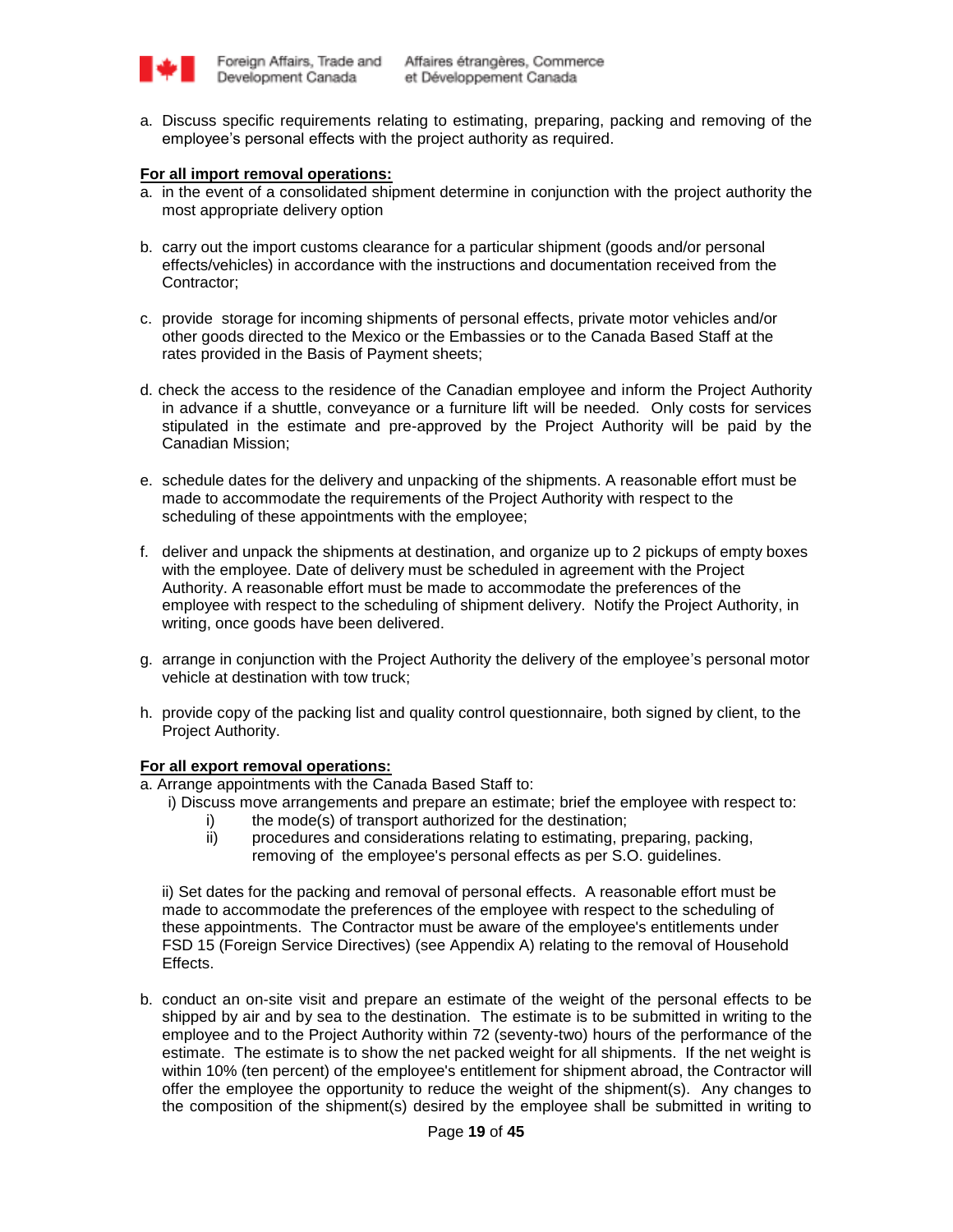

the Contractor at least seven working days prior to the packing date. The Contractor will amend the estimate and submit the amended estimates in writing to the employee and the Project Authority at least two working days prior to the packing date.

- c. ensure that the estimate is accurate. The final weight of the personal effects to be shipped must be within 10% (ten percent) of the final written estimate(s). This final weight is to be confirmed in writing, on company letterhead via letter, fax or e-mail to the employee and the Project Authority. Any excess costs, including but not limited to air and/or sea freight costs incurred as a result of a faulty estimate will be the responsibility of the Contractor;
- d. pack, in accordance with the specifications listed in Annex A1- Standards and Instructions for Packing, Crating and Loading., the employee"s personal effects for shipment and storage. Note: Only the possessions of the employee or the immediate family may be packed for shipment. Any requests for a deviation to this must be directed to the Project Authority. The contractor is to provide an official with at least two (2) years of relevant experience to supervise the packing and preparation of employees" personal effects. If several days are required for packing, the Contractor must allocate one and the same team to packing and loading the effects for the whole duration of the operation. Crating of goods will be done where specified and required, or where, in the judgement of the contractor, crating is consistent with good industry practice. The cost of all such crating must be reflected in the packing rates specified in the Pricing Schedule (Annex B), and the Canada based Staff will not authorize nor pay any surcharge for such crating, unless authorized in advance in writing by the Project Authority.
- e. load boxes, crates and other packaged effects into the container to minimise the space taken up, arranging the heaviest contents at the bottom and the lightest contents at the top. Effects must be stowed so as to prevent any movement in the container. If the container is only partly filled, the packages must be prevented from moving.
- f. provide the Project Authority and the forwarding agent with a clear and detailed packing list, preferably electronic (e.g. box  $#X$  – kitchen items, box  $#XX$  – linens, etc.), within three (3) working days of the packing date. All boxes will be fully and properly labelled before leaving the employee's residence.
- g. inform the forwarding agent in writing of the recommended size of container, the weight and volume of the goods to be shipped and fix a date to position the container at the residence of the Canada based Staff Or at the removal company depot

The Contractor must ensure that the container is clean and in good condition.

Effects should be loaded into the container in front of the residence except in exceptional circumstances such as lack of access. If for exceptional reasons loading of the container must be carried out at the removal company depot the period of time fixed for the forwarding agent to be able to collect the goods must not exceed three (3) working days after the date of collecting the effects and preparing them for dispatch from the residence of the employee. This will be four (4) working days for all destinations by air.

The Contractor must take full responsibility for replacing poorly packaged items or items poorly marked for sending to the point of destination if the Contractor does not comply with the instructions sent by DFATD, in addition to bearing all shipping costs to and from the point at which the error was discovered. When the goods are handed over to the forwarding agent the Contractor will be liable for any costs caused by errors, omissions or delays for which the Contractor is responsible if there are any such additional costs to be paid.

h. follow up and confirm, in writing, to the Project Authority receipt date on requested containers from the freight forwarder.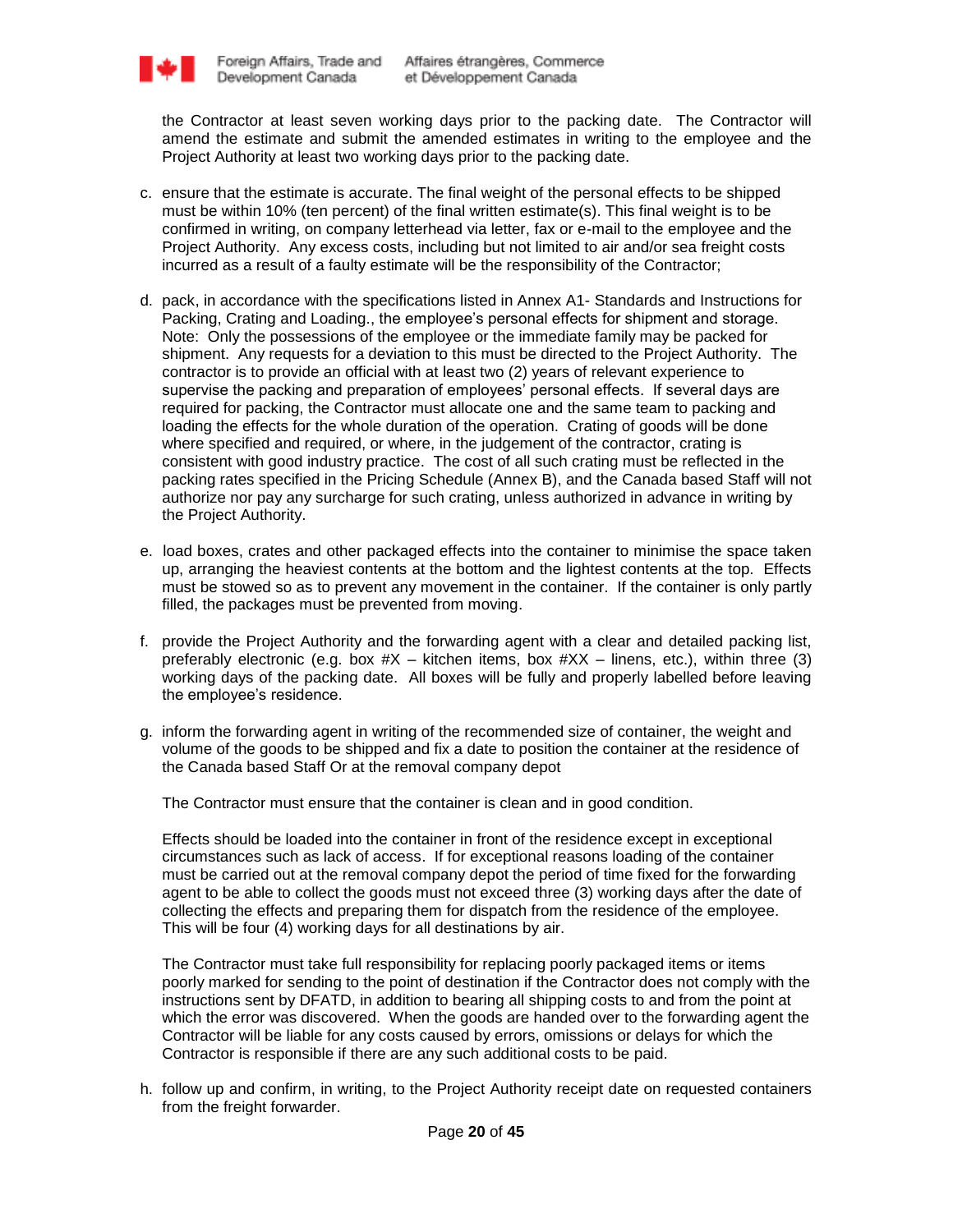

- i. as applicable, load personal motor vehicle into the container at the Contractor's depot where the Canada Based Staff must deliver their vehicle at their own expense.. Even though the Canadian employee is responsible for cleaning their car before handing it over to the Contractor, the Contractor must inform the Project Authority of any traces of earth or mud on the vehicle before loading into the container.
- j. brace and block personal motor vehicles and prepare them for placing in a container near the door of the container so that it is directly accessible for inspection by customs officials in the country of destination. Ensure that it is prepared for overseas shipment in accordance with the dangerous goods regulations and provide dangerous goods declaration signed by the employee to the freight forwarder, and the Project Authority;
- k. determine the final net weight of all shipments. If the final net weight of any of the shipments exceeds the employee's entitlement, prior to releasing the shipment the Contractor is to inform the employee, that it will be the employee's responsibility for any excess costs, including freight costs, as a result of the shipment exceeding the employee's entitlement, and offer the employee the opportunity to reduce the shipment. Should shipments be sent overweight, without the employee=s acknowledgment, the mover will be responsible for the excess costs associated with same.
- l. carry out the export customs clearance in Mexico prior to reaching port of departure for a particular shipment based on the instructions and documentation received from the Project Authority;
- m. storage of government-owned materiel, furniture and furnishings, household goods and personal belongings for short- and long-term periods, according to instructions received.

### **For general moving services and internal relocations:**

#### **DOCUMENTATION**

Inform the local relevant authorities of the date of loading or unloading the personal effects and vehicle, if relevant, and obtain a parking permit for the container and/or the removal company"s vehicles.

TASKS

- a) conduct an on-site visit and discuss arrangements and timelines with the Project Authority. Prepare a detailed estimate at the rates provided in the Basis of Payment. The estimate is to be submitted in writing to the Project Authority within 72 (seventy-two) hours of the performance of the on-site visit.
- b) personal effects and/or Government-owned goods will be packed as instructed by Project authority and in accordance with normal commercial standards for internal relocation
- c) only for personal effects relocated within Mexico provide estimate for full-cost replacement value insurance, including delivery to destination (no deductible charge for this insurance) at the rates provided in the Basis of Payment sheets;
- d) provide or arrange for suitable truck transport for the delivery of employee personal effects and Government-owned goods to destination;
- e) unpack the goods/personal effects packed at destination and remove packing material;
- f) grant access at all times to the work performed and permit inspections of the work when the Minister or the Project Authority may deem necessary;
- g) adhere to special requirements that may be specified by the Project Authority due to unforeseen circumstances with respect to particular destinations;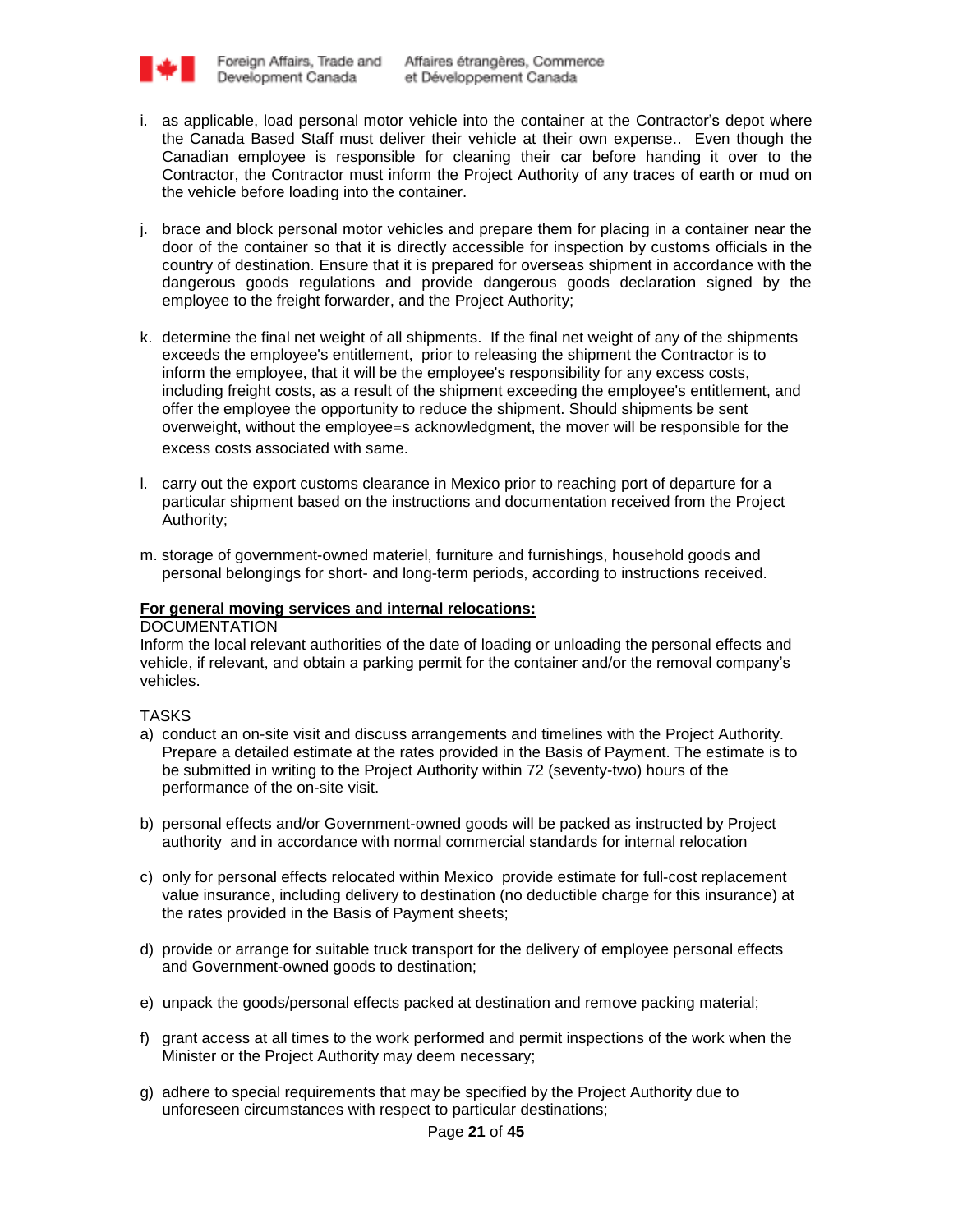

- h) the Contractor shall use all reasonable precautions to protect personal effects and goods from damage by weather while they are being moved;
- i) the Contractor shall exercise skill and judgment in utilizing proper handling equipment for loading employee personal effects and Government-owned goods and shall properly protect the residence/mission premises during the loading operation. The Contractor shall be liable for actual property damage replacement/repair costs;

# **STORAGE**

Store designated goods with the approval of the Project Authority and inform him/her of any addition or withdrawal of goods from the furniture store during the period of storage.

### MOVING PERSONNEL

- a) Designate an official to coordinate the implementation of the resulting standing offer and name a technical coordinator will be the only contact for the Canadian Mission and who will be responsible for answering all requests from the Project Authority throughout the term of this standing offer.
- b) Obtain approval from the project authority and the contracting authority for any changes to the personnel proposed by the contractor to fulfil the requirements of the resulting standing offer.
- c) Designate an official or officials to coordinate the implementation of the resulting Standing Offer with at least 5 years" experience in similar operations and name an official within the company who will be the major contact for the Project Authority throughout the term of this Standing Offer with at least 2 years" experience in similar operations. This official or these officials must be in a position to make decisions and respond to instructions from the Project Authority. The Contractor must provide a service line (e.g. phone number, fax number, E-mail number) to respond, within 24 hours, to inquiries from employees and mission administration staff.
- d) For identification purposes the employees of the Contractor must clearly display the name or logo of the company they represent.

#### **5. Hazardous materials**

The Bidder hereby confirms that all local and Canadian state, Federal, Provincial, Municipal, as well as International regulations governing the transportation packaging and crating of the material including dangerous goods as defined by the International Air Transport Associations (IATA) and / or the International Maritime Organization (IMDG) and adherence to any dangerous goods regulations, is or will be met and/ or obtained before the commencement of any service. Any legal actions and any extra costs resulting from non-compliance with these regulations will be the responsibility of the Contractor.

### **6. Constraints**

The storage facilities used by the Contractor must meet local security standards.

The Contractor must comply with labour regulations in terms of social security and with ecological environmental standards in force in Mexico.

The Contractor must comply with the standards and minimum directives on packaging as described in Annex "A1".

### **7. Support offered by the DFATD**

DFATD will not provide any equipment required to carry out the work described above. It is the responsibility of the Contractor to provide the necessary equipment, tools and materials.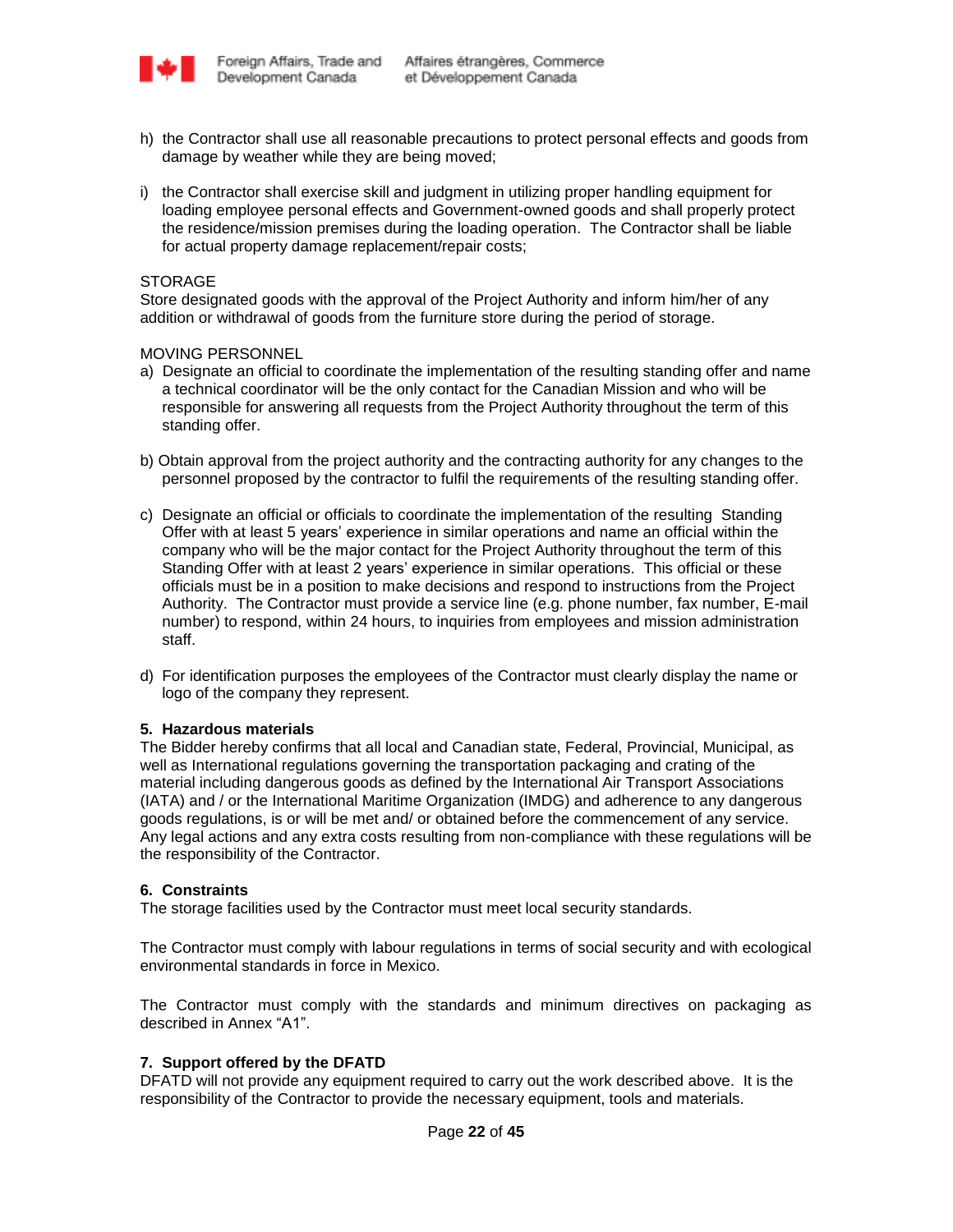

For each relocation, the Project Authority will give the Contractor the following documents: certificates for customs declarations; duty free import request form; copy of vehicle registration certificate; all customs formalities must be fulfilled by the Contractor, upon request of the project authority.

International relocations are insured by DFATD.

# **8. Deliverable Products and Services**

The Contractor must send electronically:

- a. an estimate of the weight of the personal effects to be sent by ship, aircraft and/or lorry, (3) working days following the technical visit to the personal residence
- b. clear and detailed packing list within three (3) working days following packing of the personal effects;
- c. copy of the hazardous material declaration for any export of a vehicle which requires such a declaration within ten (10) working days of it being issued.
- d. Performance Monitoring Survey will be provided to each employee for incoming/outgoing relocations under the Standing Offer in order to gather feedback on the quality of the process. Each completed survey will be reviewed by the Project Authority and those surveys which indicate an unsatisfactory level of service will be discussed at meetings between the official or officials designated by the Contractor to coordinate the implementation of the Standing Offer and the Project Authority or his/her representative. The Contractor will be expected to explain the source of the unsatisfactory assessment and to provide the Project Authority and the employee with a description of the remedial action to be taken.
- e. on a yearly basis, an activity and status report of work contracted for under the standing offer. For outgoing relocations this data will include, but not necessarily be limited to, he actual packing dates, the date of removal from residence, the date(s) the designated freight forwarder was notified for pick-up of the shipment(s), and the actual date(s) of pick-up by the freight forwarder. For incoming shipments data provided will include, but not necessarily be limited to, the date(s) of receipt of the shipment(s) and the date(s) of delivery to residences. For internal relocations and general services data provided will include, but not necessarily be limited to, the date (s) and location of work performance. This information is to be provided in electronic form in a commonly used software format which will be specified in advance of the removal season.

### **9. Definitions**

Canada Based Staff – a member of the Government of Canada being relocated outside Canada or back to Canada from one Mission to another Mission under the provisions of the Foreign Service Directives (FSDs) or Other Government Departments.

Employee - a member of DFATD or other employee on interchange agreement being relocated outside Canada or back to Canada or from a mission to another mission under the provision of the FSDs (Foreign Service Directives)

Freight Forwarder – the entity designated by DFATD Framework Agreement to be responsible for the shipment of the goods from warehouse to warehouse (or door to door whenever possible) between Canada and Canada"s missions abroad.

Household effects – privately owned household furnishings for personal use, consisting of furniture, dishes, linens, clothing, libraries, small appliances, artwork, and other similar household items.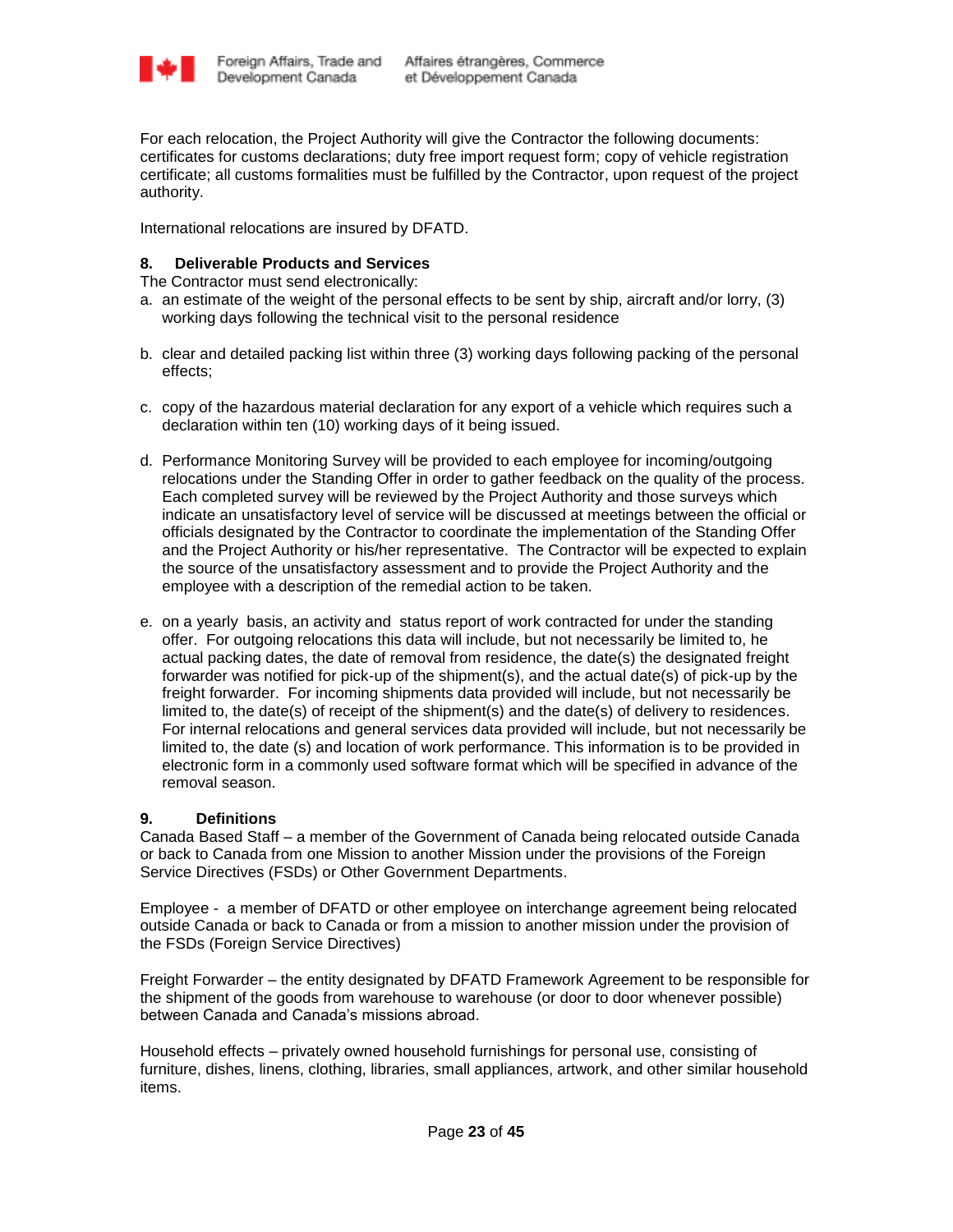

Net weight – weight of household effects (including furniture) prior to packing

Packed weight – weight of household effects (including furniture) with packing material included

Crated (Gross) weight – weight of household effects crated for shipment and includes all packing material

Storage in Transit (SIT) – temporary storage of a shipment; it can occur at any time after pick-up, or upon receipt of an incoming shipment, but prior to delivery.

### **10. Limitations**

10.1 The Contractor does not have to provide the following services:

a) cleaning;

b) connecting and disconnecting appliances;

c) conversion of appliances;

d) dismantling and reassembling swing sets, garden, patio furniture and other outdoor apparatus including boats, watercraft, draining and refilling waterbeds;

e) draining and filling internal combustion engine fuel tanks;

f) extra pick-up and delivery;

g) moth proofing;

h) removing or installing valance boxes, curtain rods, wall hooks or pictures, clocks etc.

i) taking up or putting down wall to wall carpets, hall runners etc.

10.2 The Contractor is not to pack and transport the following non-admissible items:

a) ammunition;

b) dangerous materials, such as flammable and combustible liquids, compressed gases, corrosive materials, explosive, flammable solids, magnetized materiel, oxidizing material, poison, radioactive materials, noxious or irritating substances etc.

c) propane tanks and SCUBA diving tanks (SCUBA tanks may be accepted provided the employee empties the tanks, removes the pressure valve located at the neck of the tank and installs a dust cap);

d) aircraft, guilders, ultra-lights, micro-lights, and associated parts;

e) building material exceeding 45 kgs and hobby material including rocks forming part of lapidary hobby exceeding 230 kgs;

f) empty bottles (exclusive of preserving jars and hobby collections);

g) opened bottles of food stuffs or liquor/wine;

h) farm or construction equipment;

i) outdoor barbeques (brick cement or stone);

j) patio stones and rocks

k) portable buildings

l) fences;

m) trailers;

n) major private motor vehicle assemblies/large components exceeding 45 kg;

o) items restricted by Agriculture Canada.

10.3 The employee is responsible prior to shipment for the draining of internal combustion engine fuel tanks e.g. lawnmowers and for the draining of waterbeds. The employee is responsible for ensuring the gas tank of the automobile is less than ¼ full and the contractor must confirm the same by completing a dangerous goods declaration for the shipment of automobiles.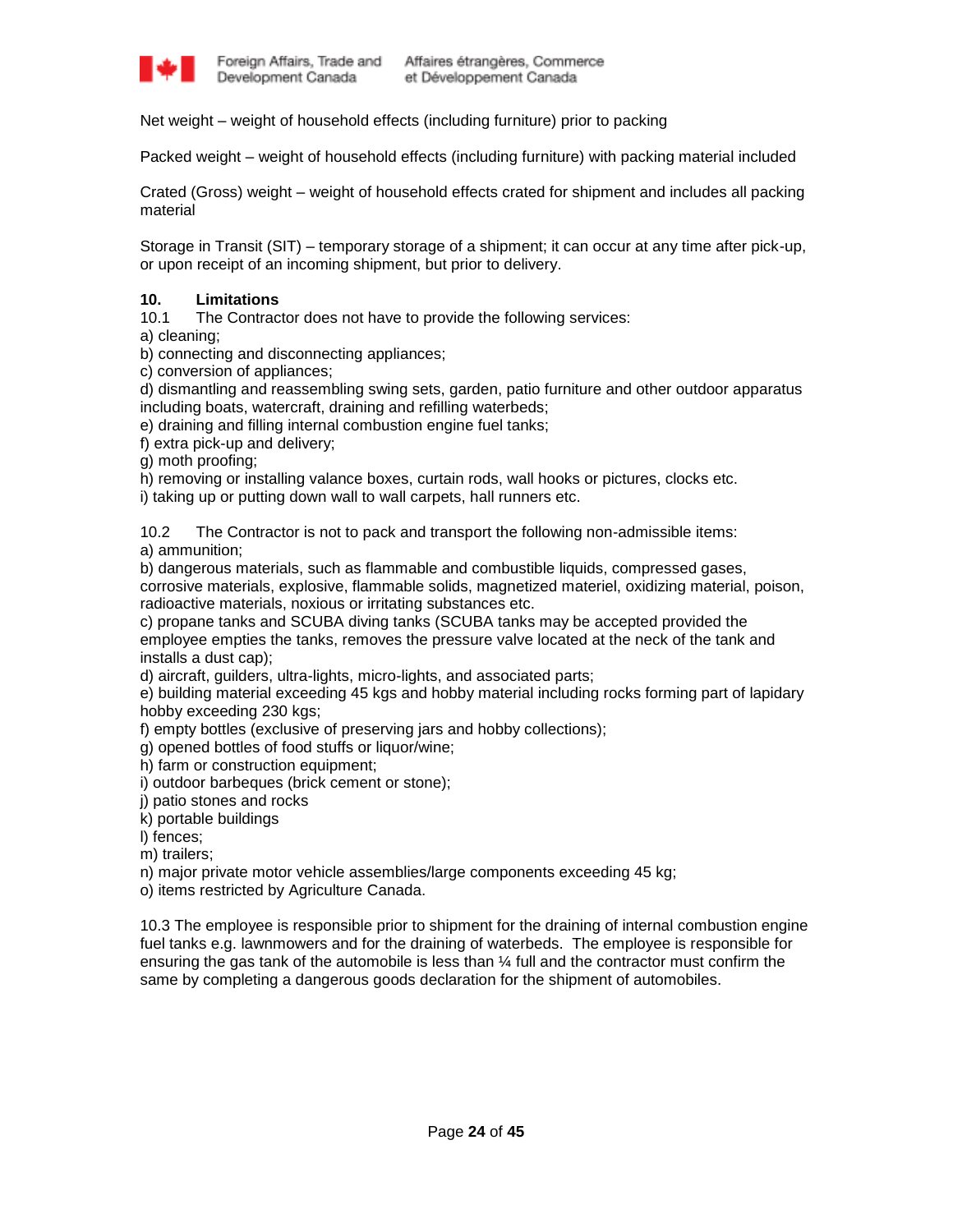

# **Annex A1– PACKAGING STANDARDS AND INSTRUCTIONS**

Personal effects and Government-owned goods for export only will be packed and crated in accordance with normal commercial standards in force in Mexico and international standards which govern packing material. The minimum standards as described below must be met in all cases. All packing costs must be included in the Basis of Payment in Appendix "B".

Personal effects and Government-owned goods for internal moves/relocations within Mexico City and Mexico will be packed and crated in accordance, and determined with the Project Authority on a case-by-case basis.

### **1. Packing Material**

a. **Boxes:** Wood or fibreboard boxes used as specified shall be wood-cleated fibreboard, wood cleated plywood, nailed wood, corrugated fibre or solid fibre boxes. Boxes shall be new and free of any substances injurious to the articles being packed. Boxes may be made of lumber, plywood, or solid fibre and shall be well manufactured and free from imperfections which may affect their utility. Size and spacing of nails will be in accordance with the best commercial practices.

International ISPM 15 Woodpackaging requirements must be met. This requires any wood packaging (e.g. pallets/skids/dunnage (used for purposes of stabilizing freight, blocking and bracing of vehicles) to be in compliance with the Inti requirements. Compliance with international Wood packaging requirements (ISPM 15) is mandatory. Any cost incurred for non-compliance will be the responsibility of mover. Goods can be returned to origin. if found not to be in compliance.

Canadian law requires that all non-manufactured wood imported to Canada be treated in accordance with IPPC regulations. The ISPM 15 stamp must be visible on all wood packing materials. A Phytosanitary Certificate or proof of professional processing of the wood products must also accompany the shipping documents.

- b. **Cartons**: Cartons, new, of solid or corrugated fibreboard may be used for packing linens, books, bedding, mattresses, lamp shades, draperies or other articles. All cartons shall be adequate for intended use, and must be dry, clean, and free from vermin, acid, paint, grease, and other substances injurious to the employee or to the article(s) packed. After packing, cartons must be glued, stapled or sealed by taping lengthwise at the joint on top and bottom or adequately tied. The side walls and ends of the corrugated or solid fibre cartons shall be of minimum average bursting strength of 275 pounds per square inch  $(125\text{kg}/0.654 \text{ m}^2)$ . With the exception of mattress cartons, the inside dimension of the carton, length, width, and depth totalled shall not exceed 75 centimetres with a weight limitation of 30 kg. Egg crates, orange crates, beer cartons and similar type boxes will not be used. At the Contractors discretion to ensure protection and safe transportation of the articles, boxes may be used in lieu of cartons.
- c. **Barrels, China Cartons, Drums, or Specifically Designed Fibre Containers**: China cartons, barrels, drums, or specially designed fibre containers (for use in lieu of barrels, drums) are to be used for packing glassware, chinaware, bric-a-brac, table lamp bases, and other fragile articles. All such containers must be clean, in sound condition and free of all substances which might be injurious to the employee or to the packed material. Fibre drums will not contain more than 55 kg and shall have a sidewall bursting strength per square inch of a minimum average of 400 pounds (182 kg/0.654 m<sup>2</sup>). Corrugated containers may be used in lieu of a barrel or drum type container for packing. The sidewalls and ends of the container shall be of minimum bursting strength of 275 pounds (125kg/0.654 m<sup>2</sup>) for single wall containers or 200 pounds (91 kg/0.654m<sup>2</sup>) for double wall or similar construction.
- d. **Filler Material:** Good quality unprinted newsprint, "Kimpak", fibreboard, or Kraft paper shall be used as filler for general packing. Filler shall be clean, dry, and free from vermin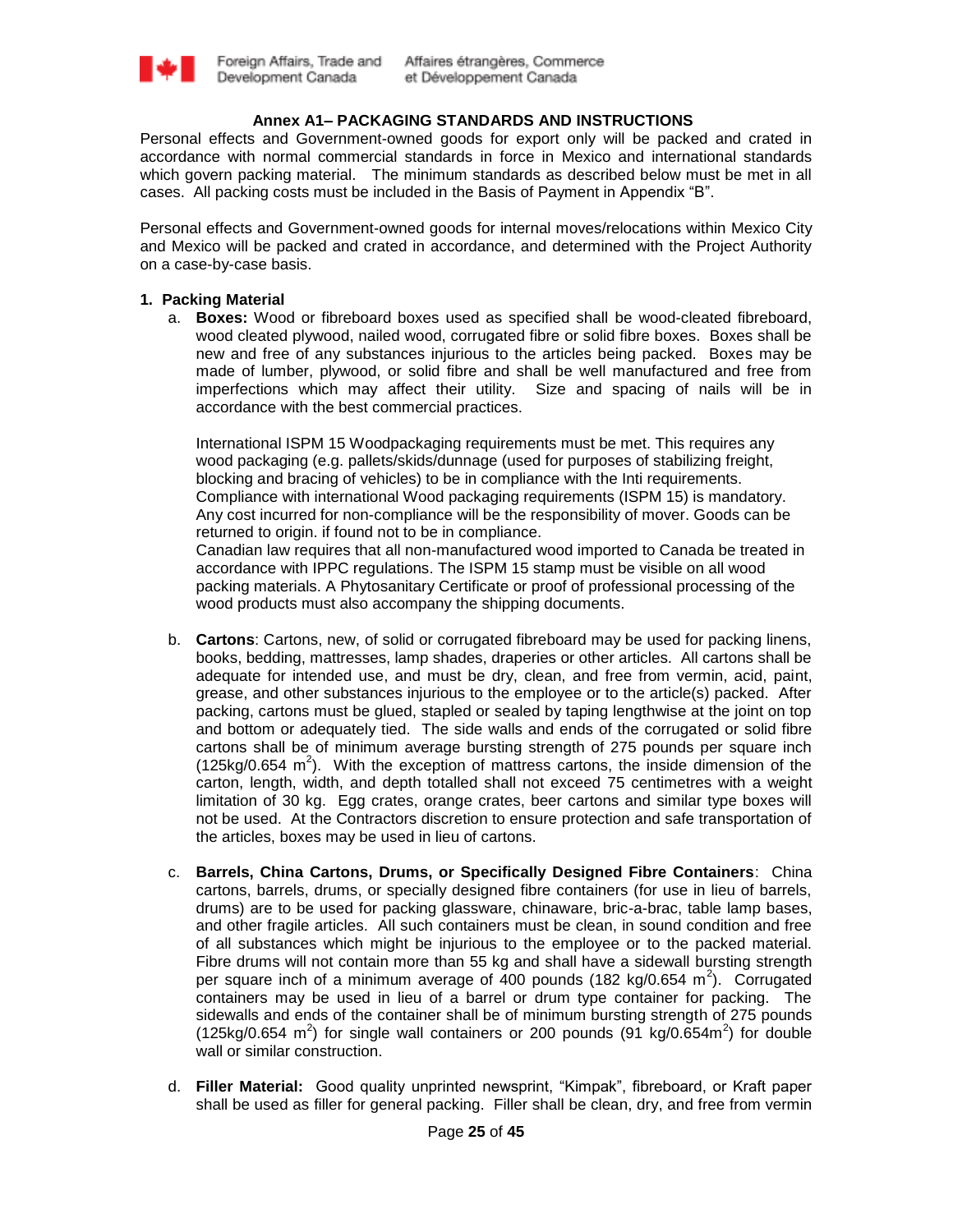

or any substances injurious to the articles to be packed. Straw will not be used as a packing material.

- e. **Paper wrapping:** All wrapping paper used shall be new, clean Kraft type of not less than 13.5 kg weight. All waxed paper used shall be manila, wax or equivalent of not less than 13.5 kg weight. Treated paper may be used free from creases and folds.
- f. **Padding:** New or good quality used shredded paper pads, bubble wrap, or other equally suitable material, shall be used when required. If required by the Mission, materiel shall be handled and moved without being packed by protecting goods with blankets or similar reusable materials.

All packing material used (Kraft paper, Manila paper, etc.) must be clean and free of vermin and any other substances that could be harmful to the owner or to the contents.

g. Use of damp, wet or dirty packaging material is prohibited.

### **2. Packing Method**

- a. Packing of personal effects or goods must always be carried out in such a way as to minimise weight and space in the container, the lorry or the shipping crate and so that no effects are damaged by movement of the contents. Crates, cardboard boxes and contents must be arranged to prevent movement during handling and shipping.
- b. All surfaces of furniture and personal effects must be protected against scratching or breakage.
- c. Care should be exercised to prevent loss or damage of goods in process of loading and the carrier shall properly and amply protect goods its" possession by proper protective measures and by not piling effects in a manner likely to cause damage.
- d. The Contractor is responsible for repackaging effects packed by the employee if he/she judges that the effects or goods are not protected sufficiently. Failure to do so does not relieve the Contractor of liability for owner packed items. The client or the Project Authority can request new packaging at any time if they are not satisfied with the way in which an effect has been packed.
- e. All china cartons, barrels, drums, or specifically designed fibre containers shall be securely fastened and marked to indicate the upright position.
- f. Linen, towels, bedding draperies, small pictures, mirrors and other items shall be packed carefully into cartons and properly sealed at the residence. Items shall not be left in drawers.
- g. Cartons or crates containing fragile objects must be securely fastened and indicate which side is up.
- h. Boxes, cartons and crates, where feasible, shall be marked to indicate the room location and contents.
- i. **Clothes** hanging in cupboards in the residence must be packed in vertical hanging cardboard boxes. No loose articles may be put into these boxes except for umbrellas, canes and swords which may be wrapped and secured within the boxes. Vertical or horizontal wardrobes may be used.
- j. **Books** shall be placed in stacks and/or rows in cartons and protected so as to prevent damage to any binding, covers and leaves. Clean unprinted newsprint or corrugated fibreboard shall be inserted between rows, or stacks to prevent chafing.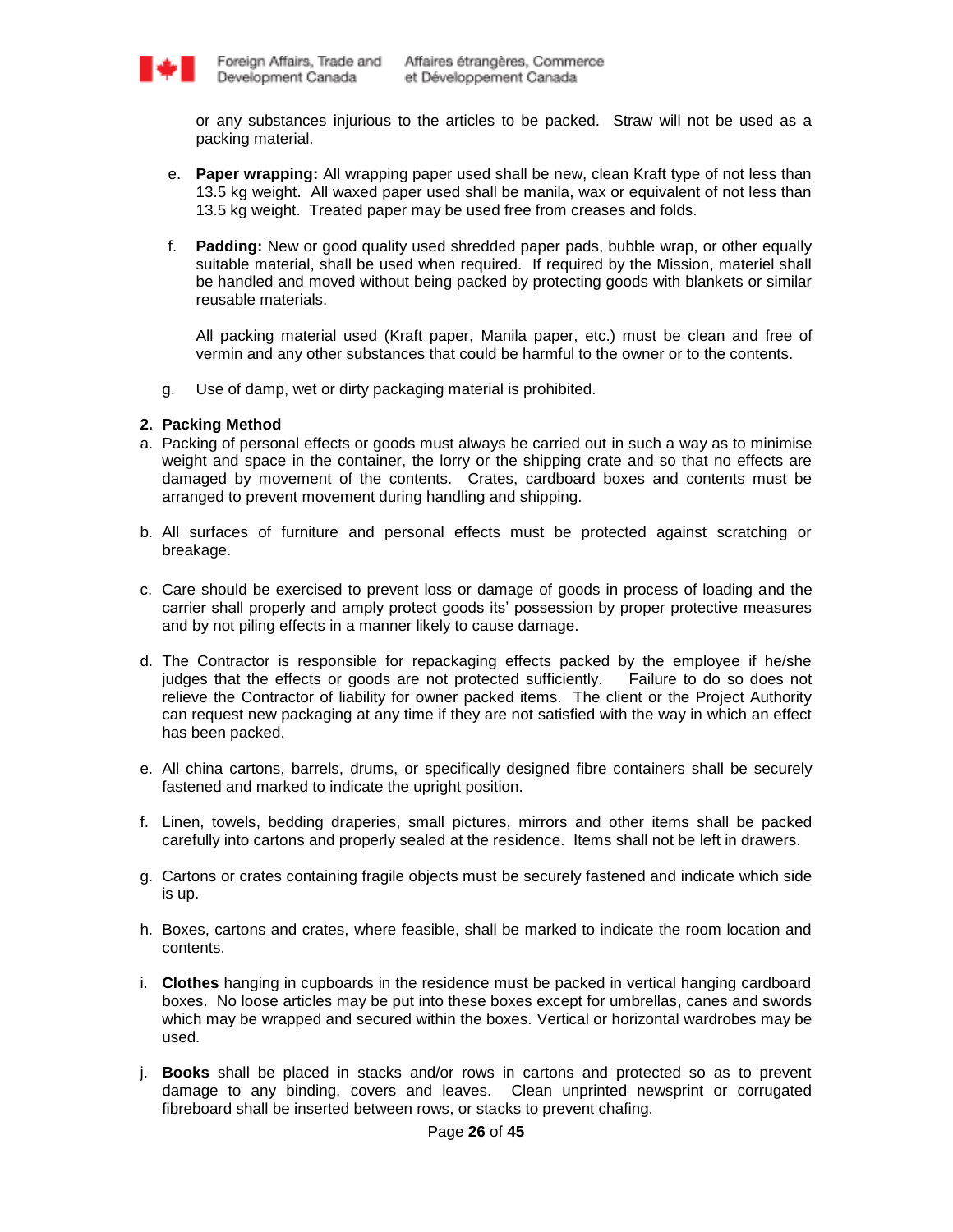

- k. **Crockery, glassware, earthenware, trinkets and other fragile objects**: Each china carton, barrel, drum, or specially designed fibre container shall be padded in the bottom with sufficient excelsior, unprinted newsprint, or other adequate cushion material. Items shall be wrapped separately, except groups of flat items, properly divided, may be wrapped in bundles properly cushioned. The heaviest items shall be placed on the bottom, the lightest items on top. Barrels, fibre drums, and other containers shall be packed as compactly as possible. Padding shall be pressed gently but firmly around each item and as many pieces as possible put in the container without risk of damage. Any surface or edge of an article that is fragile must be protected by cushioning. Stemware shall be packed in containers bottom side up, and bundles of flatware shall be packed in containers on edge. Small bric-a-brac, after being wrapped should be appropriately and conspicuously marked in order to readily identify the wrapped item from wads of paper filler.
- l. **Electrical Equipment, Fans, Heaters, Portable Sunlamps and similar items:** To protect the items for safe transportation or storage in transit items shall be completely wrapped in paper or unprinted newsprint, and packed in a carton with enough padding to provide separation necessary to prevent contact of one article with another to eliminate movement of any article in the container. When packing is not necessary, the item shall be properly wrapped or padded for protection.
- m. All **kitchenware,** flat irons, electrical irons etc shall be packed and padded into cartons. The heavier items shall be kept to the bottom of the container and lighter items to the top of the container.
- n. **Mirrors, Pictures, Paintings, Glass Table Tops and Stone Table Tops:** Mirrors shall be wrapped and packed in a crate or a mirror carton which is specially designed and used by the moving industry for that purpose. The agent shall determine whether a crate or mirror carton is required based on the size and construction of the mirror and consistent with normal commercial standards. No more than four furniture mirrors will be packed in any one crate and each mirror shall be individually bracketed. Specifications for packing mirrors are applicable to glass table tops, large glass faced pictures, and all other glass articles of this type and paintings. Paintings without benefit of glass protection are to be packed in such a manner that contact with any material which could damage the surface of the painting must be avoided. Stone table tops shall be packed separately.
- o. **Lampshades and other items that are easily crushed**, shall be wrapped and placed in cartons marked "FRAGILE" and shall be insulated from the carton walls and from other items. All lamp shades shall be wrapped individually with clean paper and placed in cartons marked "FRAGILE" and cushioned to prevent shifting or damage.
- p. **Bicycles** must be packed in suitably designed cartons of normal commercial pattern or they may be crated. Cartons and crates must be constructed and fabricated in a configuration which will permit containerization of the bicycle without removal of the front or rear wheels. Additionally, for shipments other than local moves, the handle bars shall be loosened, lowered, turned at right angle to their usual position, swung downward and re-tightened. Wheels or mechanisms on multi-speed bicycles shall not be removed or disassembled from the frame. Pedals shall be removed and secured on edge forward of the seat post or above back fender. Before placement into the carton/crate protective wrapping and padding shall be applied where necessary to prevent damage. After placement within the carton/crate adequate interior packaging will be placed in void areas to prevent shifting or movement during transit. The bicycle shall be placed upright and shall be sealed with a suitable tape and strapped girth wise at one third the distance from each end. The word "UP" with an arrow pointing to the top of the carton will be stenciled in black letters a minimum of 2 inches high on each side. Crates shall be similarly marked.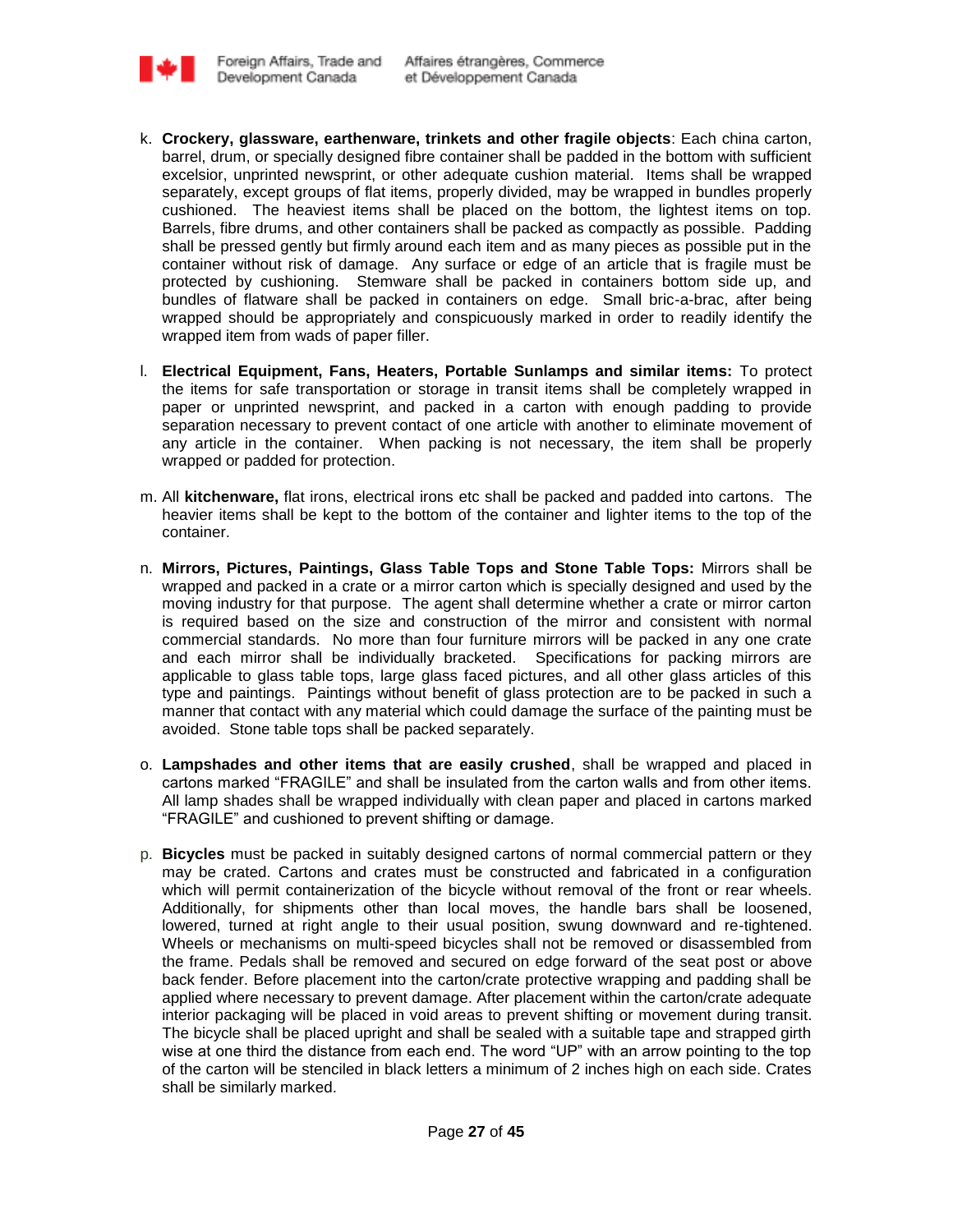

- **q. Motorcycles, mopeds and scooters** where possible and practical items will be delivered to the agent"s warehouse where they will be prepared for sea container shipment. Crates are to be designed to allow for inspection of fuel tanks when necessary. Batteries are to be disconnected and cable ends taped and remain secured to the vehicle. Head, tail, and signal lights shall be taped. Windshields, saddlebags, etc. are to be removed and packed separately or may be crated with the main crate so long as the minimum cubic measurement of the main crate is maintained.
- **r. Grandfather clocks;** the weights and pendulum should be removed and packed separately. All glass should be taped to reinforce it. No tape shall be applied directly to wood surfaces. The clock cabinet will be wrapped with wrapping and Kraft paper or equivalent, and then wrapped again with corrugated cardboard. The whole clock will then be fitted into prepared wooden crate or a covering made of honeycombed cardboard will be fabricated. Specifically designed containers/crates provided by the owner are acceptable. The mechanical preparation and certification is the responsibility of the employee.
- **s. Mattresses** with inner springs and those containing foam rubber, or mattresses consigned to storage, must be placed in cartons at the residence and protected from the elements when loading. All cartons used shall have a minimum average bursting strength per square inch of 275 pounds. Mattresses without internal springs and those not containing foam rubber must be placed in cartons, bags, or similar containers at the residence and protected from the elements when loading. Paper bags, if used, shall be of not less than 60-pound Kraft paper. All containers used must be clean and free from vermin. Mattresses that are part of upholstered furniture need not be placed in cartons.
- **t. Carpets, rugs and door mats** larger than 1.80 m x 1.80 m shall be rolled separately in a rigid solid tight roll and tied or taped at approximately 60 to 70 cm intervals. Tape, when used, shall not be applied to the rug or the underlay. At the agent"s discretion, underlays shall be either rolled or tied separately or rolled together with the rug and separated from the rug by 28 kg Kraft paper. Where an underlay is in such deteriorated condition that it cannot be rolled, the condition shall be clearly identified in the inventory. Under no circumstances may rugs and carpets be folded.
- u. Wine, spirits and/or liquids will be packed in boxes shipped such that the bottles are in a vertical position standing on their bases. Each bottle will be separated from the next by a r cardboard divider. With respect to insurance, the Offeror is not responsible for damage to and/or by wine, spirit and/or liquids during shipment. The Offeror is responsible for packing wine, spirits and/or liquids according to international standards for household effects. Unsealed or partly sealed bottles of wine, spirits and/or liquids will not be accepted for shipment.
- **v. Firearms** excluding most rifles and shotguns, air pistols, gas pistols and starting pistols are considered RESTRICTED weapons and will not be packed, delivered or otherwise handled by the agent. The employee is responsible for these items. These items will be shipped in bond but the employee.

UNRESTRICTED weapons such as most rifles and shotguns, air pistols, gas pistols and starting pistols are to be wrapped in paper and packed in a carton or cartons so as to prevent damage to the firearms or to other articles. Such weapons may be shipped with other household goods. Specific instructions will be provided by the Project Authority.

# **3. Loading/Stuffing Liftvans and Sea Containers:**

a. Liftvans of suitable commercial design and meeting the following general specifications shall be used for loading/stuffing household goods:

# **Sea shipment:**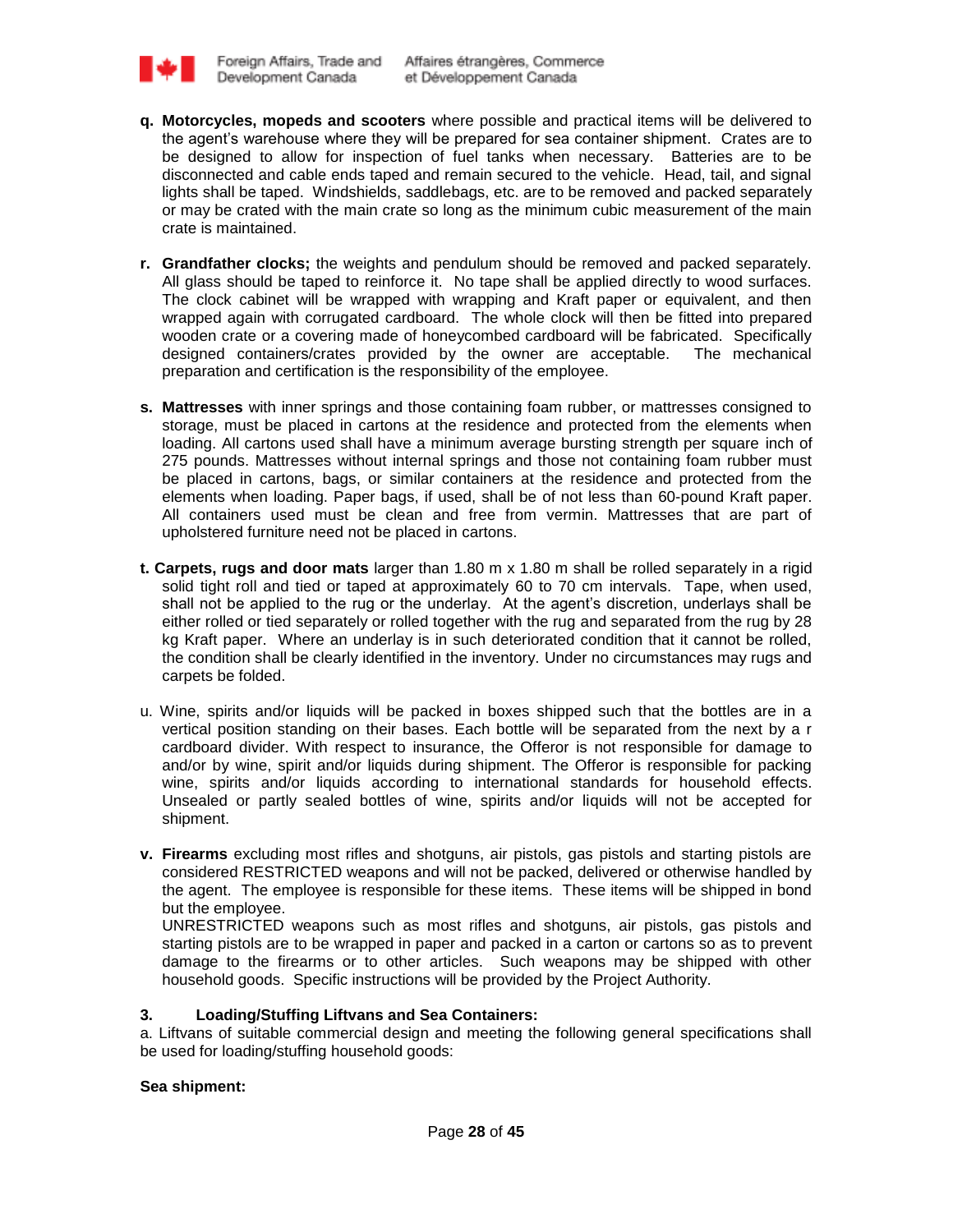

All sea shipments shall be moved in standard steel sea containers. Depending on instructions provided by the Project Authority, sea shipments will either be loose-loaded into steel sea containers, or be loaded into wooden sea liftvans which will be loaded into steel sea containers depending on the destination. Ninety percent of the sea shipments will be loose-loaded into steel containers. The following sea container and liftvan specifications apply:

- Loose loaded sea container: A sea container, of standard dimensions and free of defects, into which packed household effects are loose loaded, with bracing where required.
- Sea lift van: Sea lift vans shall be constructed entirely from new wood only, and have the following characteristics:
- Skid: constructed of 3/4" plywood and supported on 9 blocks of 4" X 4".
- Ends, sides and top constructed of 3/8" plywood or better.
- Framing: ends, sides and top framed with strips 1" X 4"or better.
- Waterproofing: complete interior waterproofing, exterior waterproofing of the roof and caulking of all joints.
- Strapping: metal strapping at least 19mm in width with at least 2 vertical bands and 1 horizontal band.
- The interior must be free from splinters, snags, etc. and be clean and free from residue and odours.

### **Air Shipment:**

Air shipments will either be loaded into standard IATA air containers, or specifically constructed air lift vans. The following specifications apply:

- IATA Standard Air Containers (Co8, Co7 or Other): Where IATA standard air containers are used they shall be prepared as follows:
- Skid: A wooden skid of 3/8" or better plywood is to be attached securely to the cardboard base of the container and provided with blocks or equivalent to facilitate handling by forklifts.
- Waterproofing: CO8, CO7 or other standard waterproofing bags with any gaps securely taped shut.
- Strapping: metal strapping at least 19mm in width with at least 2 vertical bands and 1 horizontal band and cardboard or plastic guards placed under the straps.
- The interior must be free from splinters, snags, etc and be clean and free from residue and odours.

**Air Lift Van**: Where the risk of pilferage or rough handling makes IATA standard containers impractical, air shipments shall be placed in wooden lift vans having the following characteristics:

- Skid: constructed of 3/4" plywood and supported on 9 blocks 4" in height.
- Ends, sides and top constructed of 3/8" plywood or better.
- Framing: ends, sides and top framed with strips 1" X 4" or better.
- Waterproofing: complete interior waterproofing, exterior waterproofing of the roof and caulking of all joints.
- Strapping: metal strapping at least 19mm in width with at least 2 vertical bands and 1 horizontal band.
- The interior must be free from splinters, snags, etc and be clean and free from residue and odours.
- b. Stuffing of liftvans must conform to same packing axiom as used for cartons, boxes, etc., that is, heavy on the bottom light on top concept is to prevail.
- c. Extra heavy items such as upright pianos must be raised and blocked to relieve any strain on the casters and braced with 10 x 10 cm lumber using cleats nailed through the plywood sheathing or compression points to prevent abrasion of finished surfaces.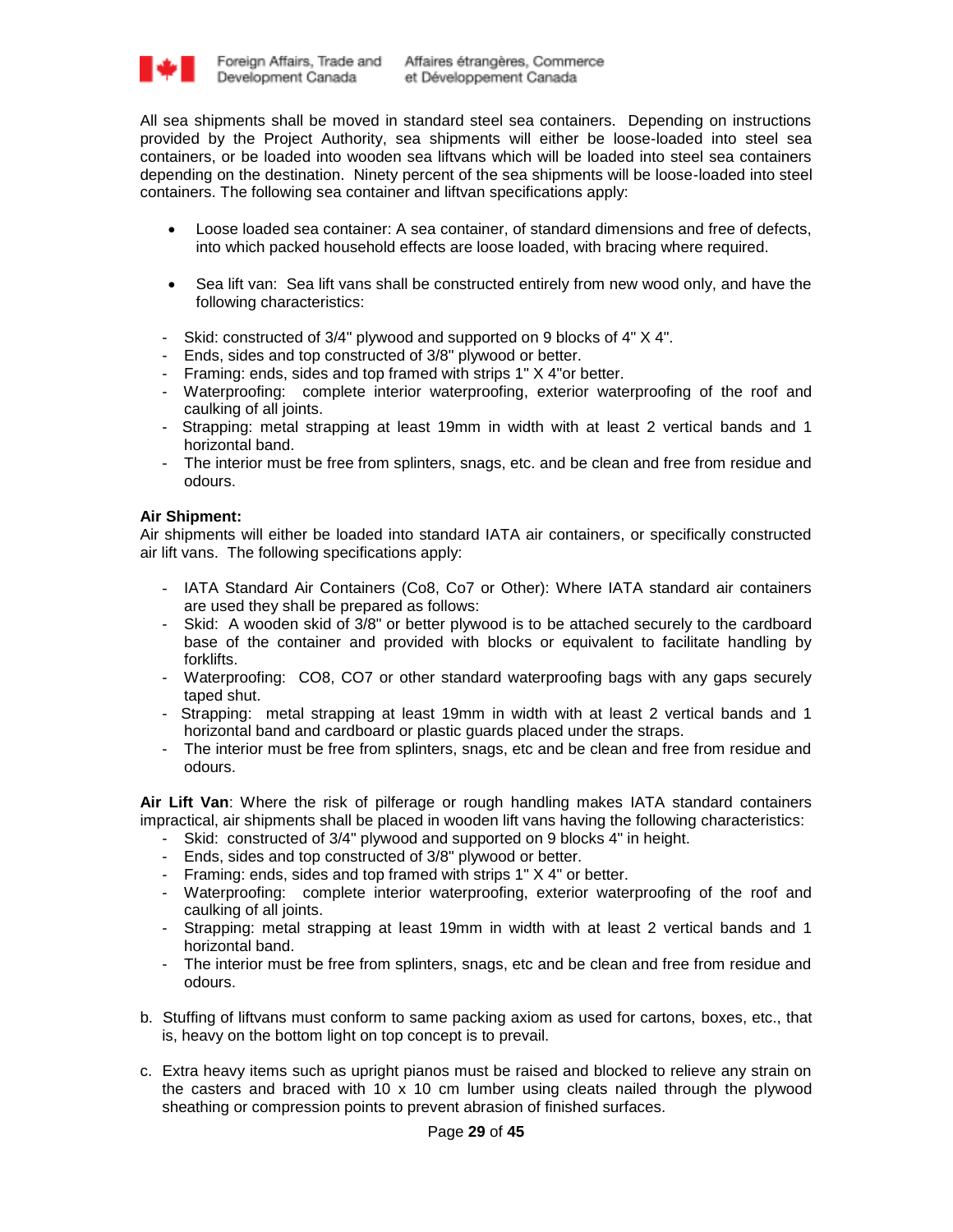

- d. Less dense articles such as chairs, small electrical appliances, packed cartons or small furniture articles shall be used in the middle layer and light weight articles on the top layers. All space must be filled or top bracing shall be installed in a partially filled liftvan. Empty cartons do not suffice as bracing. Bracing must be placed in such a manner (vertically, horizontally or both) and held down by cleats so as to prevent the movement of articles/boxes, etc., within the liftvan. Cushioning material must be used to fill gaps so shifting of articles, boxes, etc., is not possible.
- e. Liftvans must be stuffed tight and dunnaged/braced where necessary to prevent any movement. Special attention must be paid in preparing, padding and stuffing furniture pieces and to the corners, edges of other articles in order to prevent rubbing or chafing to furniture pieces.
- f. Liftvans once stuffed must be strapped with steel straps at least 19 mm in width. One band shall be placed vertically at each end of each side encircling the top, sides and bottom and one band placed horizontally encircling the ends and sides. One end is to be lag bolted to allow for ease of entry at destination and for Canada Customs inspection.
- g. All items stuffed in liftvans must be tagged in numerical sequence and annotated on the inventory.
- h. All items that are oversized and unable to fit into a liftvan are to be properly protected through special packing or crating and properly blocked and braced in the sea container.
- i. All liftvans in sea containers are to be properly blocked and braced to prevent movement within the container.
- j. The agent shall use all reasonable precautions to protect all goods from damage by weather while they are being moved from the residence into liftvans.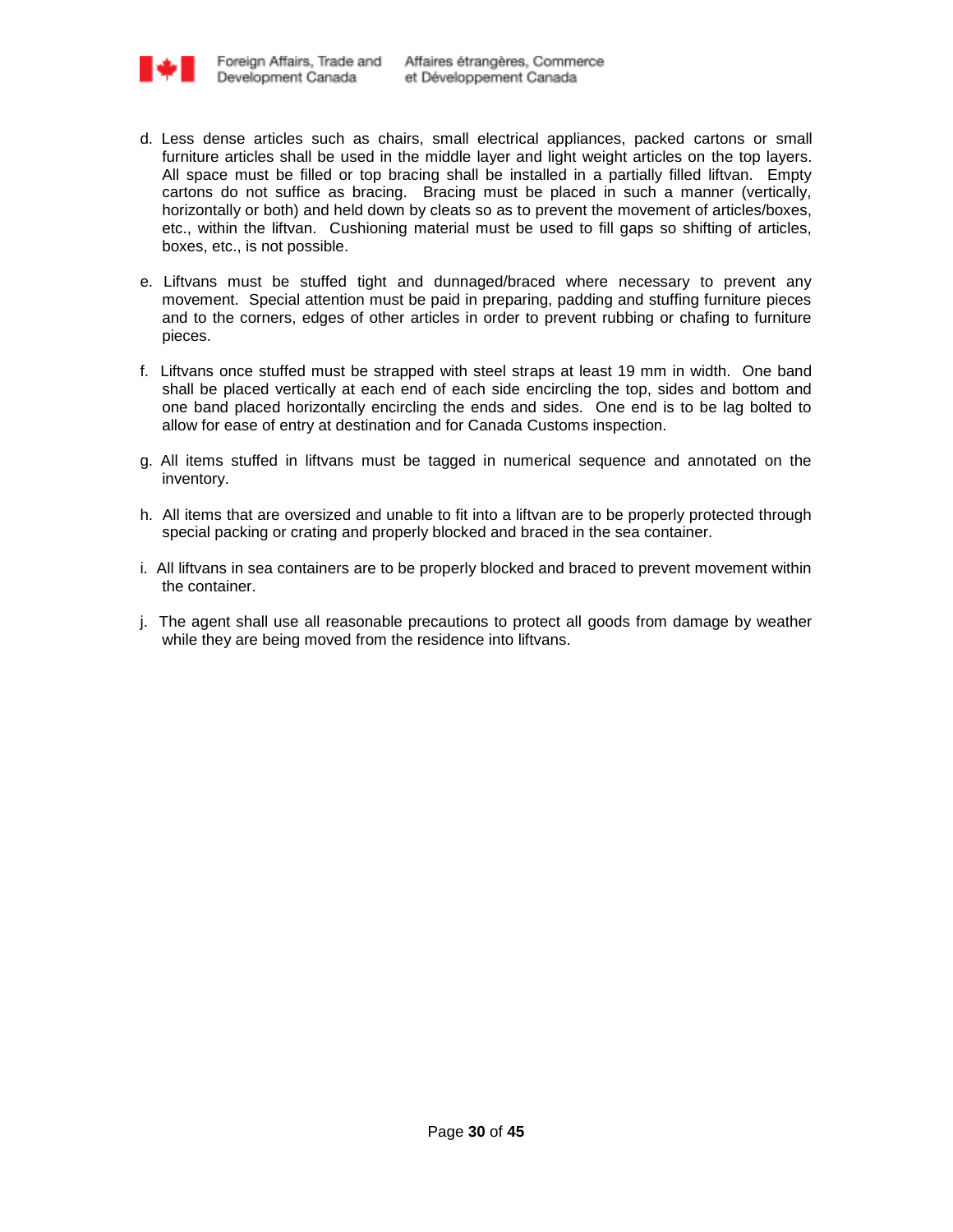

# **ANNEX "B" Pricing Schedule**

*The prices given below for the services will remain in force for the entire duration of the standing offer including the two (2) extension periods of one year if they are exercised. All prices must be stated in Mexican Pesos excluding applicable tax.*

*Note to Bidder: You must complete the tables with the all-inclusive firm rate for each item and enclose it in your financial proposal envelope.* 

*The estimated usage volumes indicated in columns are for financial evaluation purposes only and are not a guarantee of work volumes under the Standing Offers.* 

| <b>TABLE 1</b><br><b>GENERAL MOVING SERVICES AND INTERNAL MOVES WITHIN MEXICO</b><br>Personnel for internal moves at Embassy Premises, Official Residences and Staff quarters |                                                                                       |                                                                          |                                                                                           |                                                                                    |                                                                                           |                                                                                              |                           |  |  |  |  |  |
|-------------------------------------------------------------------------------------------------------------------------------------------------------------------------------|---------------------------------------------------------------------------------------|--------------------------------------------------------------------------|-------------------------------------------------------------------------------------------|------------------------------------------------------------------------------------|-------------------------------------------------------------------------------------------|----------------------------------------------------------------------------------------------|---------------------------|--|--|--|--|--|
| <b>Unit</b>                                                                                                                                                                   | <b>Firm Unit Price</b><br>(MXN Peso) for<br>initial contract<br>period (33<br>months) | <b>Estimated</b><br>Usage<br>(Estimate<br>based on a 33<br>month period) | <b>Firm Unit</b><br><b>Price (MXN</b><br>Peso) for<br>option period<br>one (12<br>months) | <b>Estimated</b><br><b>Usage</b><br>(Estimate<br>based on a<br>12 month<br>period) | <b>Firm Unit</b><br><b>Price (MXN</b><br>Peso) for<br>option<br>period two<br>(12 months) | <b>Estimated Usage</b><br>(Estimate based<br>on a 12 month<br>period)                        | <b>SUB-TOTAL</b>          |  |  |  |  |  |
|                                                                                                                                                                               | A                                                                                     | B                                                                        | $\mathbf{C}$                                                                              | D                                                                                  | Е                                                                                         | F                                                                                            | G                         |  |  |  |  |  |
| Regular                                                                                                                                                                       |                                                                                       |                                                                          |                                                                                           |                                                                                    |                                                                                           |                                                                                              |                           |  |  |  |  |  |
| per day<br>(8 hours)                                                                                                                                                          |                                                                                       | 200                                                                      |                                                                                           | 100                                                                                |                                                                                           | 100                                                                                          | $G1=(A^*B)+(C^*D)+(E^*F)$ |  |  |  |  |  |
| per half day<br>(4 hours)                                                                                                                                                     |                                                                                       | 60                                                                       |                                                                                           | 30                                                                                 |                                                                                           | 30                                                                                           | $G2=(A^*B)+(C^*D)+(E^*F)$ |  |  |  |  |  |
| per day<br>(Sunday)                                                                                                                                                           |                                                                                       | $\overline{2}$                                                           |                                                                                           | $\mathbf{1}$                                                                       |                                                                                           | 1                                                                                            | $G3=(A^*B)+(C^*D)+(E^*F)$ |  |  |  |  |  |
| Overtime                                                                                                                                                                      |                                                                                       |                                                                          |                                                                                           |                                                                                    |                                                                                           |                                                                                              |                           |  |  |  |  |  |
| per hour<br>(weekday)                                                                                                                                                         |                                                                                       | 20                                                                       |                                                                                           | 10                                                                                 |                                                                                           | 10                                                                                           | $G4=(A*B)+(C*D)+(E*F)$    |  |  |  |  |  |
| per hour<br>(Saturday)                                                                                                                                                        |                                                                                       | 20                                                                       |                                                                                           | 10                                                                                 |                                                                                           | 10                                                                                           | G5=(A*B)+(C*D)+(E*F)      |  |  |  |  |  |
| per hour<br>(Sunday)                                                                                                                                                          |                                                                                       | 16                                                                       |                                                                                           | 8                                                                                  |                                                                                           | 8                                                                                            | $G6=(A^*B)+(C^*D)+(E^*F)$ |  |  |  |  |  |
|                                                                                                                                                                               |                                                                                       |                                                                          |                                                                                           |                                                                                    |                                                                                           | <b>TOTAL</b><br><b>EVALUATED</b><br><b>PRICE FOR</b><br><b>TABLE 1</b><br>$=$ SUM (G1 to G6) |                           |  |  |  |  |  |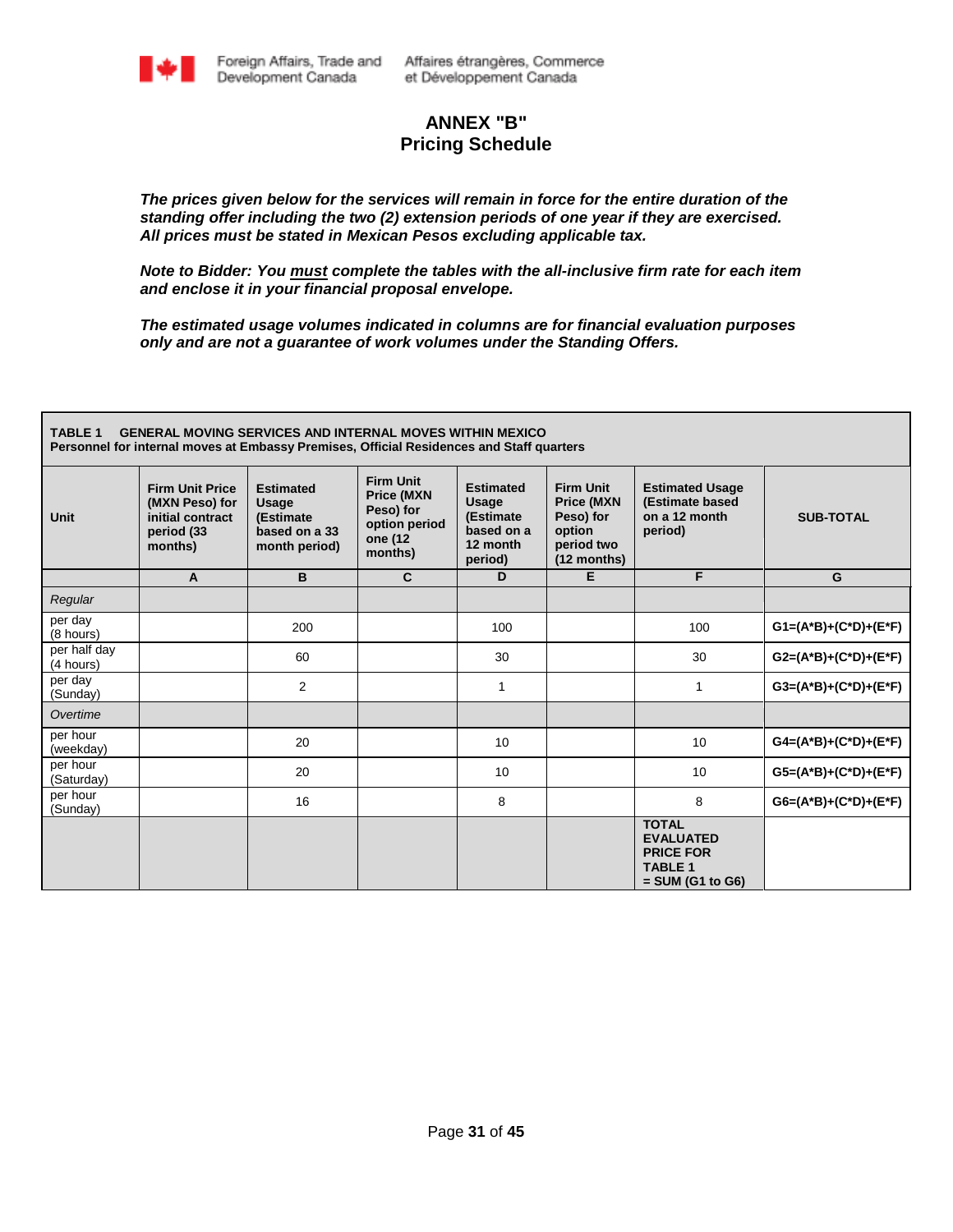

### **TABLE 2. OUTGOING SEA SHIPMENT OF PERSONAL EFFECTS AND VEHICLE**

#### **2.1 Loose Load container**

-Includes: Pre-move survey; full export packing at domicile; labeling and preparation of personal effects; loading of personal effects into container at domicile and/or warehouse; and loading of vehicle at warehouse (as per specifications at Appendix A)

-Vehicles include: receiving; inspecting; disconnect battery; load into freight forwarder container; block; brace; seal; obtain dangerous goods declaration from employee

| <b>Description</b>                                                                                         | <b>Unit</b>          | <b>Firm Unit</b><br><b>Price</b><br>(MXN<br>Peso) for<br>initial<br>contract<br>period (33<br>months) | <b>Estimated</b><br>Usage<br>(Estimate<br>based on<br>a 33<br>month<br>period) | <b>Firm Unit</b><br><b>Price</b><br>(MXN<br>Peso) for<br>option<br>period one<br>(12)<br>months) | <b>Estimated</b><br>Usage<br>(Estimate<br>based on<br>a 12<br>month<br>period) | <b>Firm Unit</b><br><b>Price</b><br>(MXN<br>Peso) for<br>option<br>period two<br>(12)<br>months) | <b>Estimated</b><br>Usage<br>(Estimate<br>based on a<br>12 month<br>period)                                 | <b>SUB-TOTAL</b>          |
|------------------------------------------------------------------------------------------------------------|----------------------|-------------------------------------------------------------------------------------------------------|--------------------------------------------------------------------------------|--------------------------------------------------------------------------------------------------|--------------------------------------------------------------------------------|--------------------------------------------------------------------------------------------------|-------------------------------------------------------------------------------------------------------------|---------------------------|
|                                                                                                            |                      | A                                                                                                     | В                                                                              | $\overline{c}$                                                                                   | D                                                                              | E                                                                                                | F                                                                                                           | $\overline{G}$            |
| personal effects only                                                                                      | $20-ft$<br>container |                                                                                                       | 2                                                                              |                                                                                                  | $\mathbf{1}$                                                                   |                                                                                                  | $\mathbf{1}$                                                                                                | $G1=(A*B)+(C*D)+(E*F)$    |
| personal effects and<br>vehicle                                                                            | $20-ft$<br>container |                                                                                                       | $\overline{2}$                                                                 |                                                                                                  | $\mathbf{1}$                                                                   |                                                                                                  | $\mathbf{1}$                                                                                                | G2=(A*B)+(C*D)+(E*F)      |
| personal effects only                                                                                      | $40-ft$<br>container |                                                                                                       | 4                                                                              |                                                                                                  | $\overline{2}$                                                                 |                                                                                                  | $\overline{2}$                                                                                              | $G3=(A^*B)+(C^*D)+(E^*F)$ |
| personal effects and<br>vehicle                                                                            | $40-ft$<br>container |                                                                                                       | 12                                                                             |                                                                                                  | 6                                                                              |                                                                                                  | 6                                                                                                           | $G4=(A*B)+(C*D)+(E*F)$    |
| Only Vehicle                                                                                               | Per vehicle          |                                                                                                       | $\overline{2}$                                                                 |                                                                                                  | $\mathbf{1}$                                                                   |                                                                                                  | $\mathbf{1}$                                                                                                | G5=(A*B)+(C*D)+(E*F)      |
| Cartage from residence<br>to warehouse for<br>loading into container<br>at warehouse                       | per 100kg            |                                                                                                       | 20                                                                             |                                                                                                  | 10                                                                             |                                                                                                  | 10                                                                                                          | G6=(A*B)+(C*D)+(E*F)      |
| Shuttle from residence<br>to container (if not<br>positioned close to<br>residence                         | per<br>shipment      |                                                                                                       | 20                                                                             |                                                                                                  | 10                                                                             |                                                                                                  | 10                                                                                                          | $G7=(A*B)+(C*D)+(E*F)$    |
| Customs clearance for<br>outgoing sea<br>shipments (personal<br>effects and vehicle,<br>excluding artwork) | per<br>shipment      |                                                                                                       | 20                                                                             |                                                                                                  | 10                                                                             |                                                                                                  | 10                                                                                                          | $G8=(A^*B)+(C^*D)+(E^*F)$ |
|                                                                                                            |                      |                                                                                                       |                                                                                |                                                                                                  |                                                                                |                                                                                                  | <b>TOTAL</b><br><b>EVALUATED</b><br><b>PRICE FOR</b><br><b>TABLE 2.1</b><br>$=$ SUM $(G1)$<br><b>TO G8)</b> |                           |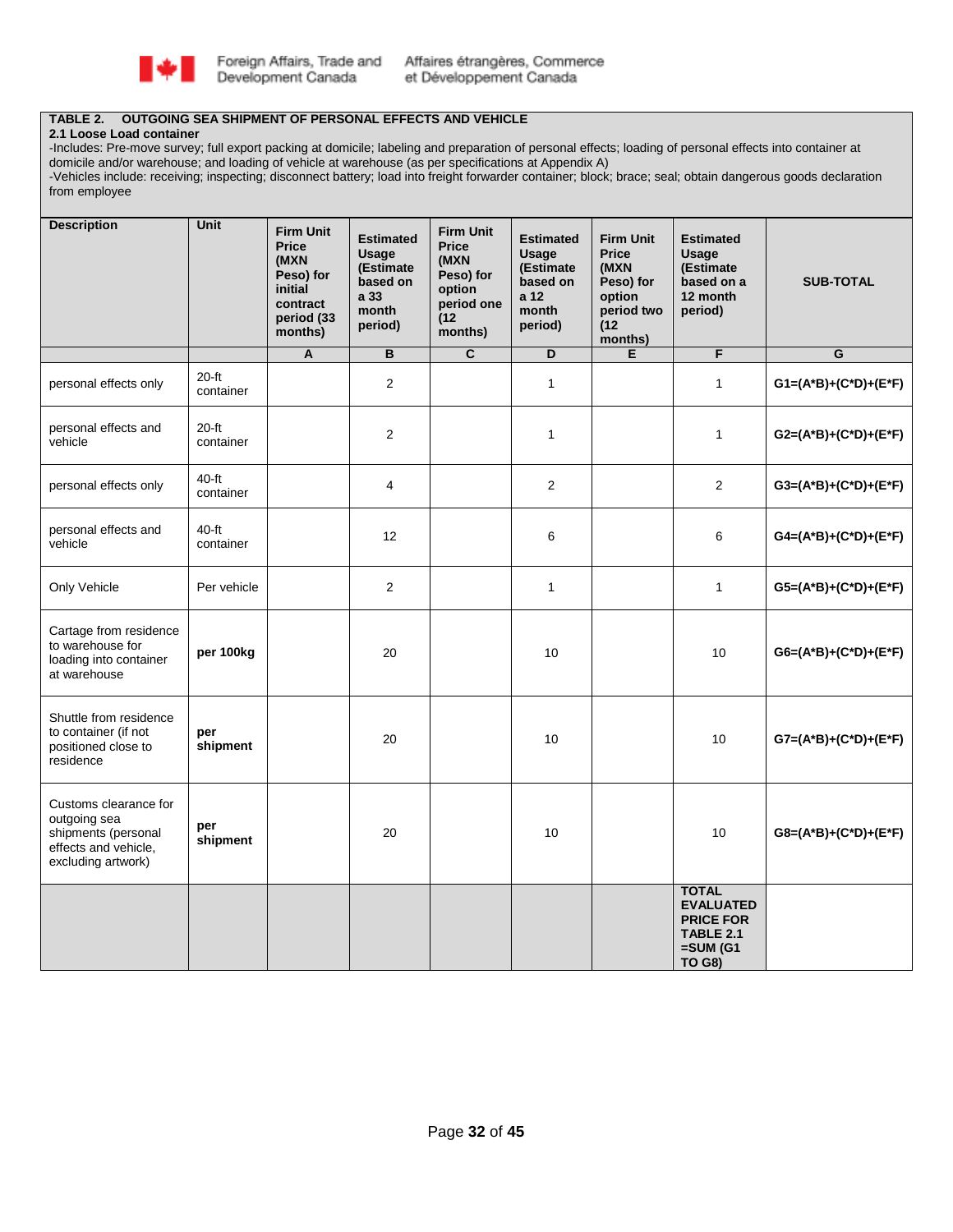

# **2.2 Less than a container load (min. 250 kg net)**

| <b>Description</b>                                                                                                        | <b>Unit</b>                       | <b>Firm Unit</b><br><b>Price (MXN</b><br>Peso) for<br>initial<br>contract<br>period (33<br>months) | <b>Estimated</b><br><b>Usage</b><br>(Estimate<br>based on<br>a 33<br>month<br>period) | <b>Firm Unit</b><br><b>Price (MXN)</b><br>Peso) for<br>option<br>period one<br>$(12$ months) | <b>Estimated</b><br>Usage<br>(Estimate<br>based on<br>a 12<br>month<br>period) | <b>Firm Unit</b><br><b>Price (MXN</b><br>Peso) for<br>option<br>period two<br>$(12$ months) | <b>Estimated</b><br><b>Usage</b><br>(Estimate<br>based on a 12<br>month<br>period)         | <b>SUB-TOTAL</b>          |
|---------------------------------------------------------------------------------------------------------------------------|-----------------------------------|----------------------------------------------------------------------------------------------------|---------------------------------------------------------------------------------------|----------------------------------------------------------------------------------------------|--------------------------------------------------------------------------------|---------------------------------------------------------------------------------------------|--------------------------------------------------------------------------------------------|---------------------------|
|                                                                                                                           |                                   | $\mathsf{A}$                                                                                       | B.                                                                                    | C.                                                                                           | D                                                                              | E                                                                                           | F                                                                                          | G                         |
| Pre-move survey at<br>domicile; labeling and<br>transport to<br>warehouse (as per<br>specifications at<br>Appendix A)     | per<br>100 <sub>kg</sub><br>s net |                                                                                                    | $\overline{2}$                                                                        |                                                                                              | $\mathbf{1}$                                                                   |                                                                                             | $\mathbf{1}$                                                                               | $G1=(A^*B)+(C^*D)+(E^*F)$ |
| Preparation of<br>personal effects at<br>warehouse:<br>A) Liftvan (LCL)<br>(250 kgs. Minimum)                             | per<br>100 <sub>kg</sub><br>s net |                                                                                                    | $\overline{2}$                                                                        |                                                                                              | 1                                                                              |                                                                                             | $\mathbf{1}$                                                                               | $G2=(A^*B)+(C^*D)+(E^*F)$ |
| Preparation of<br>personal effects at<br>warehouse:<br>B)<br>(Build/Stuffing/Strappi<br>ng and Loading Into<br>Container) | per<br>100 <sub>kg</sub><br>s net |                                                                                                    | $\overline{2}$                                                                        |                                                                                              | $\mathbf{1}$                                                                   |                                                                                             | $\mathbf{1}$                                                                               | $G3=(A^*B)+(C^*D)+(E^*F)$ |
|                                                                                                                           |                                   |                                                                                                    |                                                                                       |                                                                                              |                                                                                |                                                                                             | <b>TOTAL</b><br><b>EVALUATED</b><br><b>PRICE FOR</b><br>TABLE $2.2 =$<br>SUM (G1 TO<br>G3) |                           |
|                                                                                                                           |                                   |                                                                                                    |                                                                                       |                                                                                              |                                                                                |                                                                                             | <b>TOTAL</b><br><b>EVALUATED</b><br><b>PRICE FOR</b><br><b>TABLES 2.1</b><br>and $2.2$     |                           |

| TABLE 3 OUTGOING AIR SHIPMENT OF PERSONAL EFFECTS (MINIMUM 200KGS CHARGEABLE)                                                                        |                                        |                                                                                                        |                                                                                |                                                                                                 |                                                                                |                                                                                                  |                                                                             |                           |  |  |  |
|------------------------------------------------------------------------------------------------------------------------------------------------------|----------------------------------------|--------------------------------------------------------------------------------------------------------|--------------------------------------------------------------------------------|-------------------------------------------------------------------------------------------------|--------------------------------------------------------------------------------|--------------------------------------------------------------------------------------------------|-----------------------------------------------------------------------------|---------------------------|--|--|--|
| <b>Description</b>                                                                                                                                   | Unit                                   | <b>Firm Unit</b><br><b>Price</b><br>(MXN)<br>Peso) for<br>initial<br>contract<br>period (33<br>months) | <b>Estimated</b><br>Usage<br>(Estimate<br>based on<br>a 33<br>month<br>period) | <b>Firm Unit</b><br><b>Price</b><br>(MXN<br>Peso) for<br>option<br>period<br>one (12<br>months) | <b>Estimated</b><br>Usage<br>(Estimate<br>based on<br>a 12<br>month<br>period) | <b>Firm Unit</b><br><b>Price</b><br>(MXN<br>Peso) for<br>option<br>period<br>two (12)<br>months) | <b>Estimated</b><br>Usage<br>(Estimate<br>based on a<br>12 month<br>period) | <b>SUB-TOTAL</b>          |  |  |  |
|                                                                                                                                                      |                                        | A                                                                                                      | B                                                                              | C                                                                                               | D                                                                              | Е                                                                                                | F                                                                           | G                         |  |  |  |
| Full export packing,<br>labelling and<br>transportation to<br>warehouse for preparation                                                              | Per 100<br>kgs<br>chargeable<br>weight |                                                                                                        | $\overline{2}$                                                                 |                                                                                                 | 1                                                                              |                                                                                                  |                                                                             | $G1=(A^*B)+(C^*D)+(E^*F)$ |  |  |  |
| Preparation of Air<br>shipments, as per<br>Statement of Work (to be<br>collected by<br>freightforwarder)<br>(A) IATA Containers: Set-<br>up/Stuffing | Per 100<br>kgs<br>chargeable<br>weight |                                                                                                        | $\overline{2}$                                                                 |                                                                                                 |                                                                                |                                                                                                  |                                                                             | $G2=(A^*B)+(C^*D)+(E^*F)$ |  |  |  |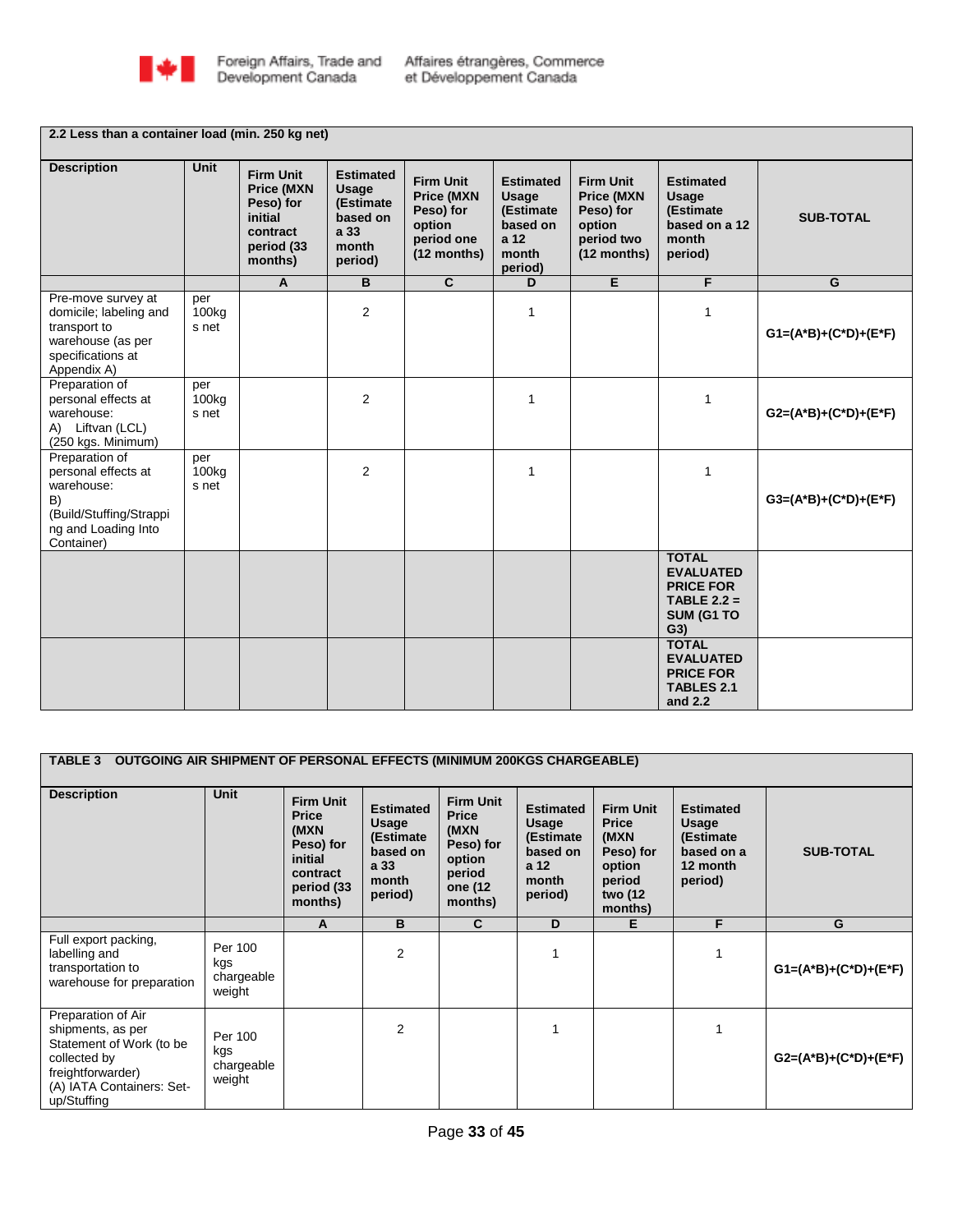

| Preparation of Air<br>shipments, as per<br>Statement of Work (to be<br>collected by<br>freightforwarder)<br>(B) Liftvans:<br>Build/Stuffing/Strapping | Per 100<br>kgs<br>chargeable<br>weight      | 2 |  |                                                                                          | $G3=(A^*B)+(C^*D)+(E^*F)$ |
|-------------------------------------------------------------------------------------------------------------------------------------------------------|---------------------------------------------|---|--|------------------------------------------------------------------------------------------|---------------------------|
| Customs clearance for air<br>shipments                                                                                                                | N/A<br>(carried by<br>freight<br>forwarder) |   |  |                                                                                          |                           |
| Insurance Coverage                                                                                                                                    | 1 % on<br>declared<br>value                 |   |  |                                                                                          |                           |
|                                                                                                                                                       |                                             |   |  | <b>TOTAL</b><br><b>EVALUATED</b><br><b>PRICE FOR</b><br>TABLE $3 =$<br>SUM (G1 to<br>G3) |                           |

| <b>INCOMING SEA SHIPMENTS</b><br><b>TABLE 4</b><br>4.1 Loose Load Container of employee personal effects                             |                      |                                                                                                    |                                                                                |                                                                                                  |                                                                                |                                                                                               |                                                                             |                           |  |  |  |  |
|--------------------------------------------------------------------------------------------------------------------------------------|----------------------|----------------------------------------------------------------------------------------------------|--------------------------------------------------------------------------------|--------------------------------------------------------------------------------------------------|--------------------------------------------------------------------------------|-----------------------------------------------------------------------------------------------|-----------------------------------------------------------------------------|---------------------------|--|--|--|--|
| <b>Description</b>                                                                                                                   | Unit                 | <b>Firm Unit</b><br><b>Price (MXN</b><br>Peso) for<br>initial<br>contract<br>period (33<br>months) | <b>Estimated</b><br>Usage<br>(Estimate<br>based on<br>a 33<br>month<br>period) | <b>Firm Unit</b><br><b>Price</b><br>(MXN<br>Peso) for<br>option<br>period one<br>(12)<br>months) | <b>Estimated</b><br>Usage<br>(Estimate<br>based on<br>a 12<br>month<br>period) | <b>Firm Unit</b><br><b>Price (MXN</b><br>Peso) for<br>option<br>period two<br>(12)<br>months) | <b>Estimated</b><br>Usage<br>(Estimate<br>based on a<br>12 month<br>period) | <b>SUB-TOTAL</b>          |  |  |  |  |
|                                                                                                                                      |                      | A                                                                                                  | B                                                                              | $\mathbf{C}$                                                                                     | D                                                                              | F.                                                                                            | F                                                                           | G                         |  |  |  |  |
| 4.1a Destuffing,<br>Unpacking / Uncrating<br>/ Assembly furniture /                                                                  | Per 20'<br>container |                                                                                                    | 6                                                                              |                                                                                                  | 3                                                                              |                                                                                               | 3                                                                           | $G1=(A^*B)+(C^*D)+(E^*F)$ |  |  |  |  |
| Removal of Debris<br>(excluding vehicle)                                                                                             | Per 40'<br>container |                                                                                                    | 14                                                                             |                                                                                                  | $\overline{7}$                                                                 |                                                                                               | $\overline{7}$                                                              | G2=(A*B)+(C*D)+(E*F)      |  |  |  |  |
| 4.1b Transport from<br>port of Salerno to<br>Mexico customs (first<br>stop) and to                                                   | Per 20'<br>container |                                                                                                    | 4                                                                              |                                                                                                  | 2                                                                              |                                                                                               | $\overline{2}$                                                              | $G3=(A^*B)+(C^*D)+(E^*F)$ |  |  |  |  |
| warehouse and/or<br>residence (second<br>stop)                                                                                       | Per 40'<br>container |                                                                                                    | $\overline{4}$                                                                 |                                                                                                  | $\overline{2}$                                                                 |                                                                                               | 2                                                                           | $G4=(A^*B)+(C^*D)+(E^*F)$ |  |  |  |  |
| 4.1c Transport from<br>port of Naples to<br>Mexico customs (first<br>stop) and to                                                    | Per 20'<br>container |                                                                                                    | $\overline{2}$                                                                 |                                                                                                  | $\mathbf{1}$                                                                   |                                                                                               | 1                                                                           | $G5=(A^*B)+(C^*D)+(E^*F)$ |  |  |  |  |
| warehouse and/or<br>residence (second<br>stop)                                                                                       | Per 40'<br>container |                                                                                                    | 6                                                                              |                                                                                                  | 3                                                                              |                                                                                               | 3                                                                           | $G6=(A*B)+(C*D)+(E*F)$    |  |  |  |  |
| 4.1d Transport from<br>port of Leghorn to<br>Mexico customs (first<br>stop) and to<br>warehouse and/or<br>residence (second<br>stop) | Per 20'<br>container |                                                                                                    | $\overline{2}$                                                                 |                                                                                                  | 1                                                                              |                                                                                               | 1                                                                           | $G7=(A^*B)+(C^*D)+(E^*F)$ |  |  |  |  |
|                                                                                                                                      | Per 40<br>container  |                                                                                                    | $\overline{2}$                                                                 |                                                                                                  | $\mathbf 1$                                                                    |                                                                                               | 1                                                                           | G8=(A*B)+(C*D)+(E*F)      |  |  |  |  |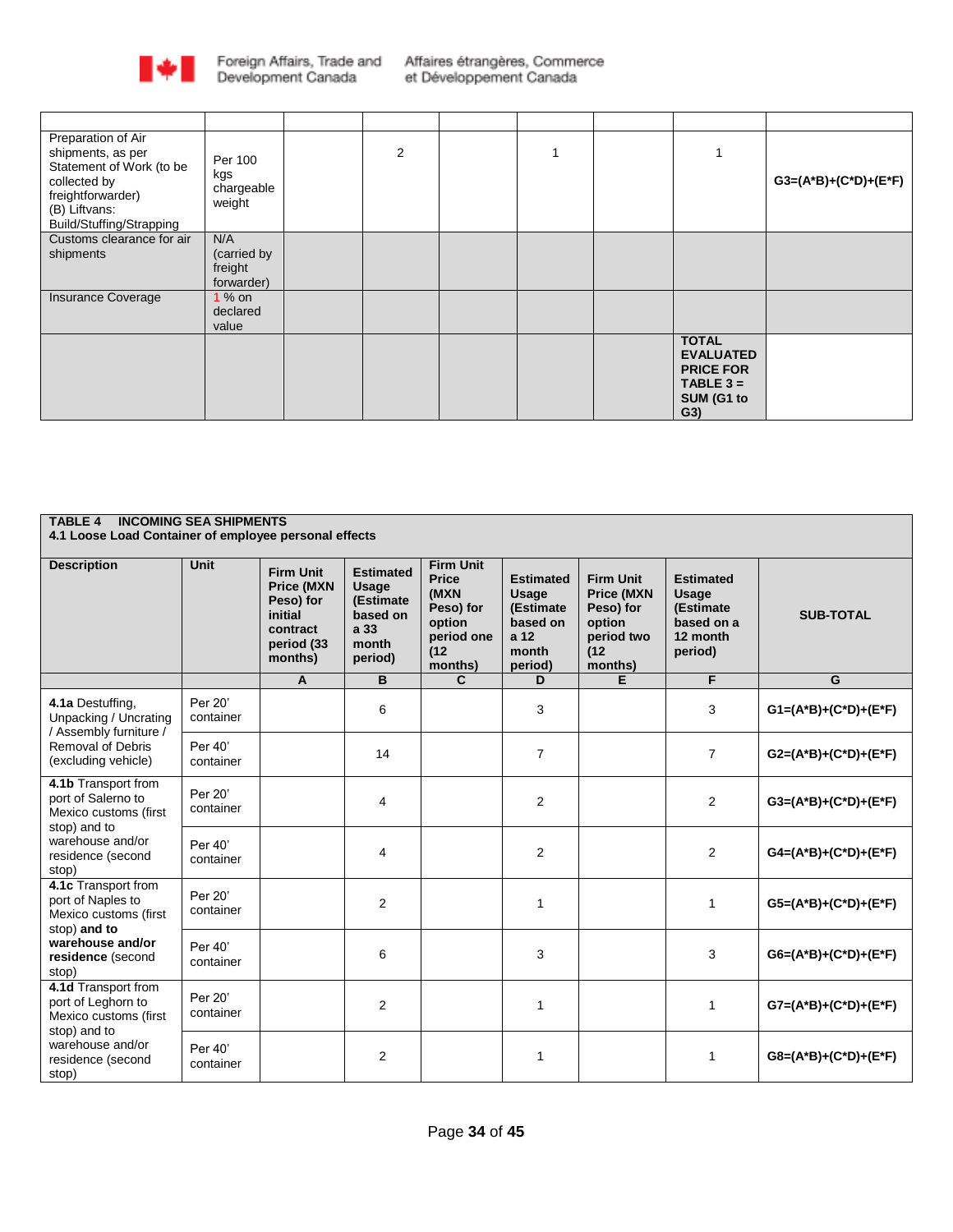

| 4.1e Transport from<br>port of Civitavecchia<br>to Mexico customs                                                                 | Per 20'<br>container                                       | $\overline{2}$ | 1              | $\mathbf{1}$                                                                                | $G9=(A^*B)+(C^*D)+(E^*F)$ |
|-----------------------------------------------------------------------------------------------------------------------------------|------------------------------------------------------------|----------------|----------------|---------------------------------------------------------------------------------------------|---------------------------|
| (first stop) and to<br>warehouse and/or<br>residence (second<br>stop)                                                             | Per 40'<br>container                                       | $\overline{2}$ | $\mathbf{1}$   | $\mathbf{1}$                                                                                | $G10=(A*B)+(C*D)+(E*F)$   |
| 4.1f Unblocking and<br>Removal of Vehicle<br>from Sea Container<br>and towing of vehicle<br>to residence                          | Per vehicle                                                | 14             | $\overline{7}$ | $\overline{7}$                                                                              | $G11=(A*B)+(C*D)+(E*F)$   |
|                                                                                                                                   | Per 20'<br>container                                       | 6              | 3              | 3                                                                                           | $G12=(A*B)+(C*D)+(E*F)$   |
| 4.1g Transit via<br>warehouse (unloading                                                                                          | Per 40'<br>container                                       | 10             | 5              | 5                                                                                           | $G13=(A*B)+(C*D)+(E*F)$   |
| and reloading and one<br>month in-transit<br>storage included)                                                                    | <b>Per 100</b><br>kgs<br>chargeable<br>weight (for<br>LCL) | $\overline{2}$ | 1              | 1                                                                                           | $G14=(A*B)+(C*D)+(E*F)$   |
| 4.1h Container with<br>vehicle only<br>(unblocking and<br>removal of vehicle<br>from Sea Container<br>and towing to<br>residence) | Per<br>container                                           | $\overline{2}$ | $\mathbf{1}$   | $\mathbf{1}$                                                                                | G15=(A*B)+(C*D)+(E*F)     |
| 4.1i Customs<br>clearance of inbound<br>sea shipments at the                                                                      | Personal<br>Effects<br>only                                | 6              | 3              | 3                                                                                           | $G16=(A*B)+(C*D)+(E*F)$   |
| Mexico customs office<br>only (personal effects                                                                                   | Vehicle<br>only                                            | $\overline{c}$ | $\mathbf{1}$   | $\mathbf{1}$                                                                                | $G17=(A*B)+(C*D)+(E*F)$   |
| and/or vehicle),<br>including T1                                                                                                  | Personal<br>effects and<br>Vehicle                         | 14             | $\overline{7}$ | $\overline{7}$                                                                              | $G18=(A*B)+(C*D)+(E*F)$   |
|                                                                                                                                   |                                                            |                |                | <b>TOTAL</b><br><b>EVALUATED</b><br><b>PRICE FOR</b><br>TABLE $4.1 =$<br>SUM (G1 TO<br>G18) |                           |

| TABLE 4.2. Less than a container load DDU (groupage) of employee personal effects                                           |                              |                                                                                                    |                                                                                |                                                                                                  |                                                                                 |                                                                                                |                                                                              |                           |
|-----------------------------------------------------------------------------------------------------------------------------|------------------------------|----------------------------------------------------------------------------------------------------|--------------------------------------------------------------------------------|--------------------------------------------------------------------------------------------------|---------------------------------------------------------------------------------|------------------------------------------------------------------------------------------------|------------------------------------------------------------------------------|---------------------------|
| <b>Description</b>                                                                                                          | <b>Unit</b>                  | <b>Firm Unit</b><br><b>Price (MXN</b><br>Peso) for<br>initial<br>contract<br>period (33<br>months) | <b>Estimated</b><br>Usage<br>(Estimate<br>based on<br>a 33<br>month<br>period) | <b>Firm Unit</b><br><b>Price</b><br>(MXN<br>Peso) for<br>option<br>period one<br>(12)<br>months) | <b>Estimated</b><br>Usage<br>(Estimate)<br>based on<br>a 12<br>month<br>period) | <b>Firm Unit</b><br><b>Price (MXN)</b><br>Peso) for<br>option<br>period two<br>(12)<br>months) | <b>Estimated</b><br>Usage<br>(Estimate)<br>based on a<br>12 month<br>period) | <b>SUB-TOTAL</b>          |
|                                                                                                                             |                              | A                                                                                                  | B                                                                              | C                                                                                                | D                                                                               | Е                                                                                              | F                                                                            | G                         |
| Transportation from<br>warehouse to<br>residence, Unpacking /<br>Uncrating / Assembling<br>furniture / Removal of<br>Debris | Per 100<br>kgs net<br>weight |                                                                                                    | 2                                                                              |                                                                                                  |                                                                                 |                                                                                                |                                                                              | $G1=(A^*B)+(C^*D)+(E^*F)$ |
| Customs clearance of<br>inbound sea shipments<br>at the Mexico customs                                                      | Per<br>instance              |                                                                                                    | 2                                                                              |                                                                                                  |                                                                                 |                                                                                                |                                                                              | $G2=(A^*B)+(C^*D)+(E^*F)$ |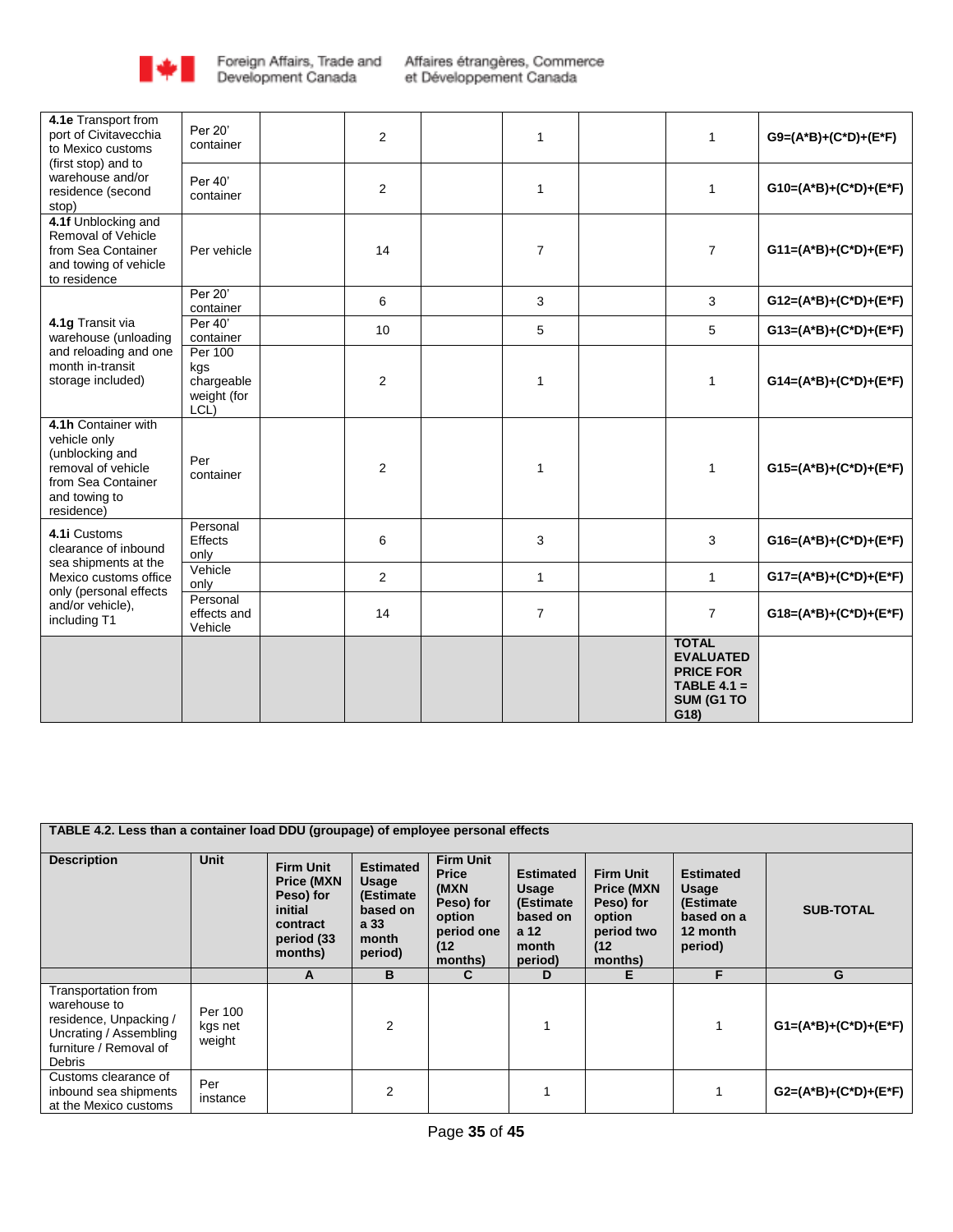

| office only with duty free<br>exemption<br>documentation |  |  |  |                                                                                                             |  |
|----------------------------------------------------------|--|--|--|-------------------------------------------------------------------------------------------------------------|--|
|                                                          |  |  |  | <b>TOTAL</b><br><b>EVALUATED</b><br><b>PRICE FOR</b><br>$TABLE 4.2 =$<br><b>SUM (G1 +</b><br>G <sub>2</sub> |  |

| TABLE 4.3 Loose Load Container of Government-owned goods                                                                                                                                |                              |                                                                                                       |                                                                                |                                                                                                  |                                                                                |                                                                                                  |                                                                                                       |                           |
|-----------------------------------------------------------------------------------------------------------------------------------------------------------------------------------------|------------------------------|-------------------------------------------------------------------------------------------------------|--------------------------------------------------------------------------------|--------------------------------------------------------------------------------------------------|--------------------------------------------------------------------------------|--------------------------------------------------------------------------------------------------|-------------------------------------------------------------------------------------------------------|---------------------------|
| <b>Description</b>                                                                                                                                                                      | <b>Unit</b>                  | <b>Firm Unit</b><br><b>Price</b><br>(MXN<br>Peso) for<br>initial<br>contract<br>period (33<br>months) | <b>Estimated</b><br>Usage<br>(Estimate<br>based on<br>a 33<br>month<br>period) | <b>Firm Unit</b><br><b>Price</b><br>(MXN<br>Peso) for<br>option<br>period one<br>(12)<br>months) | <b>Estimated</b><br>Usage<br>(Estimate<br>based on<br>a 12<br>month<br>period) | <b>Firm Unit</b><br><b>Price</b><br>(MXN<br>Peso) for<br>option<br>period two<br>(12)<br>months) | <b>Estimated</b><br>Usage<br>(Estimate<br>based on a<br>12 month<br>period)                           | <b>SUB-TOTAL</b>          |
|                                                                                                                                                                                         |                              | A                                                                                                     | B                                                                              | $\overline{c}$                                                                                   | D                                                                              | Е                                                                                                | F                                                                                                     | $\overline{G}$            |
| Furniture and furnishings,<br>office furniture and<br>equipment)- Transportation<br>from port to Mexico door,<br>Destuffing,                                                            | Per 20'<br>container         |                                                                                                       | $\overline{2}$                                                                 |                                                                                                  | $\mathbf{1}$                                                                   |                                                                                                  | 1                                                                                                     | $G1=(A^*B)+(C^*D)+(E^*F)$ |
| Unpacking/Uncrating/Removal<br>of Debris<br>Note: Assembly to be quoted<br>separately per man day.                                                                                      | Per 40'<br>container         |                                                                                                       | 4                                                                              |                                                                                                  | $\overline{2}$                                                                 |                                                                                                  | $\overline{2}$                                                                                        | $G2=(A^*B)+(C^*D)+(E^*F)$ |
| Transit via warehouse<br>(unloading and reloading and<br>one month in-transit storage<br>incl)                                                                                          | Per 100<br>kgs net<br>weight |                                                                                                       | $\overline{2}$                                                                 |                                                                                                  | $\mathbf{1}$                                                                   |                                                                                                  | 1                                                                                                     | $G3=(A^*B)+(C^*D)+(E^*F)$ |
| Customs clearance of inbound<br>sea shipments at the Mexico<br>customs only (furniture and<br>furnishings, office furniture<br>and equipment) with duty free<br>exemption documentation | Per<br>instance              |                                                                                                       | $\overline{2}$                                                                 |                                                                                                  | 1                                                                              |                                                                                                  | 1                                                                                                     | $G4=(A^*B)+(C^*D)+(E^*F)$ |
|                                                                                                                                                                                         |                              |                                                                                                       |                                                                                |                                                                                                  |                                                                                |                                                                                                  | <b>TOTAL</b><br><b>EVALUATED</b><br><b>PRICE FOR</b><br>TABLE $4.3 =$<br>SUM (G1 to<br>G <sub>4</sub> |                           |
|                                                                                                                                                                                         |                              |                                                                                                       |                                                                                |                                                                                                  |                                                                                |                                                                                                  | <b>TOTAL</b><br><b>EVALUATED</b><br><b>PRICE FOR</b><br>TABLES 4.1,<br>4.2, and 4.3                   |                           |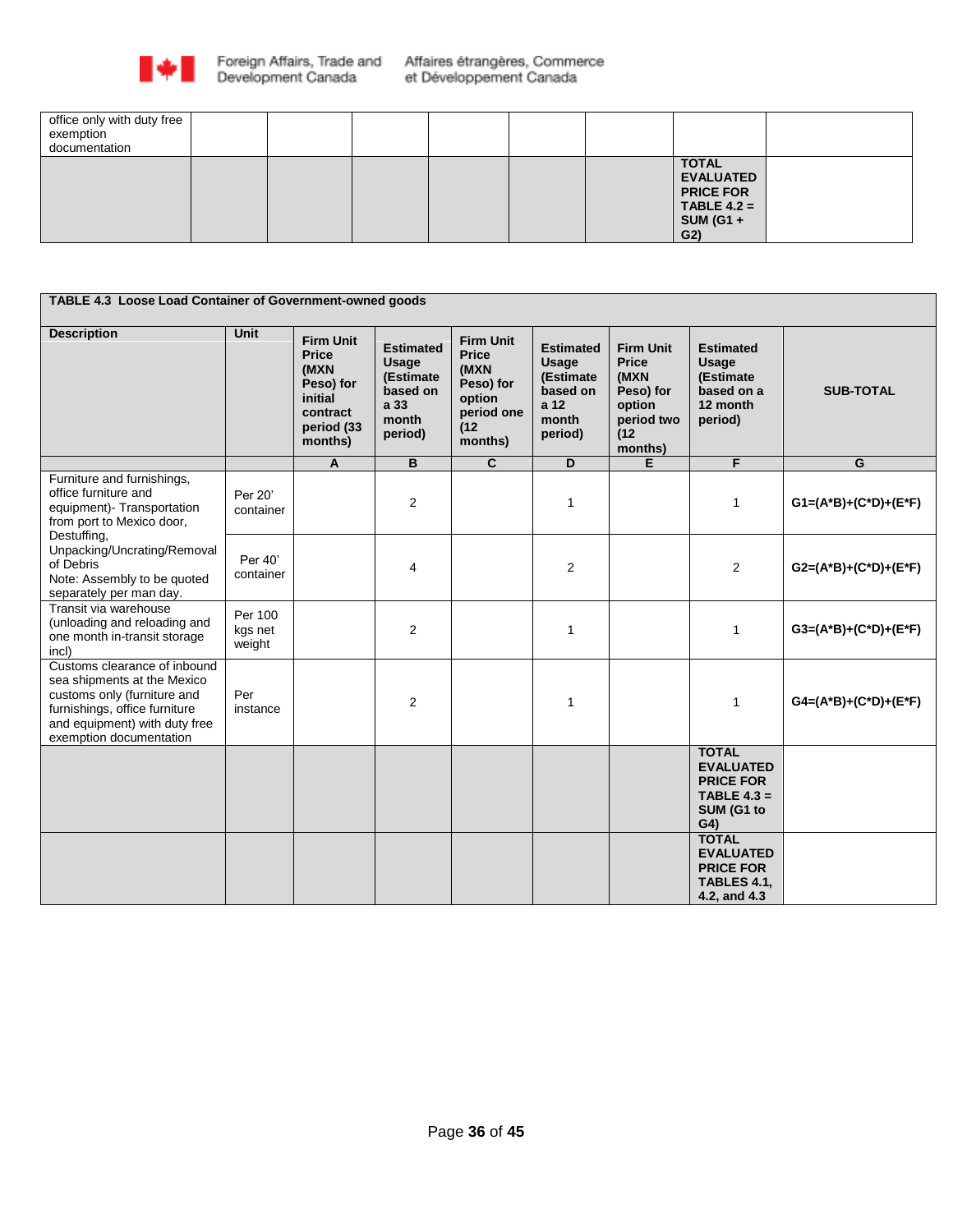

### **TABLE 5 INCOMING AIR SHIPMENTS AT MEXICO INTERNATIONAL AIRPORT**

| <b>Description</b>                                                                                                                                                                                               | <b>Unit</b>                            | <b>Firm Unit</b><br><b>Price (MXN</b><br>Peso) for<br>initial<br>contract<br>period (33<br>months) | <b>Estimated</b><br><b>Usage</b><br>(Estimate<br>based on<br>a 33<br>month<br>period) | <b>Firm Unit</b><br>Price<br>(MXN<br>Peso) for<br>option<br>period one<br>(12)<br>months) | <b>Estimated</b><br><b>Usage</b><br>(Estimate<br>based on<br>a 12<br>month<br>period) | <b>Firm Unit</b><br><b>Price (MXN</b><br>Peso) for<br>option<br>period two<br>(12)<br>months) | <b>Estimated</b><br><b>Usage</b><br>(Estimate<br>based on a<br>12 month<br>period)                  | <b>SUB-TOTAL</b>          |
|------------------------------------------------------------------------------------------------------------------------------------------------------------------------------------------------------------------|----------------------------------------|----------------------------------------------------------------------------------------------------|---------------------------------------------------------------------------------------|-------------------------------------------------------------------------------------------|---------------------------------------------------------------------------------------|-----------------------------------------------------------------------------------------------|-----------------------------------------------------------------------------------------------------|---------------------------|
|                                                                                                                                                                                                                  |                                        | A                                                                                                  | $\overline{\mathsf{B}}$                                                               | $\overline{\mathbf{c}}$                                                                   | D                                                                                     | Ε                                                                                             | F                                                                                                   | G                         |
| 5.1. Personal effects<br>(minimum 100kgs<br>chargeable)-<br>Customs clearance,<br>Transportation from<br>airport to Residence<br>Unpacking / Uncrating<br>/ Assembly of<br>furniture/Removal of<br><b>Debris</b> | Per 100<br>kgs<br>chargeable<br>weight |                                                                                                    | 2                                                                                     |                                                                                           | 1                                                                                     |                                                                                               | $\mathbf{1}$                                                                                        | $G1=(A^*B)+(C^*D)+(E^*F)$ |
| 5.2 Office materials<br>and printed matter<br>Customs clearance,<br>Transportation from<br>airport to Embassy,<br>Delivery                                                                                       | Per 100<br>kgs<br>chargeable<br>weight |                                                                                                    | 2                                                                                     |                                                                                           | $\mathbf{1}$                                                                          |                                                                                               | $\mathbf{1}$                                                                                        | $G2=(A^*B)+(C^*D)+(E^*F)$ |
| 5.3 Diplomatic cargo<br>Customs clearance.<br>Transportation from<br>airport to Embassy<br>and/or Official<br>Residences.<br>Unpacking / Uncrating<br>/ Removal of Debris                                        | Per 100<br>kgs<br>chargeable<br>weight |                                                                                                    | 4                                                                                     |                                                                                           | 2                                                                                     |                                                                                               | 2                                                                                                   | $G3=(A^*B)+(C^*D)+(E^*F)$ |
| 5.4 Transit via<br>warehouse Includes<br>customs clearance.<br>Transportation from<br>airport to Embassy<br>and/or Official<br>Residences,<br>Unpacking / Uncrating<br>/ Removal of Debris                       | Per 100<br>kgs<br>chargeable<br>weight |                                                                                                    | 4                                                                                     |                                                                                           | 2                                                                                     |                                                                                               | 2                                                                                                   | $G4=(A*B)+(C*D)+(E*F)$    |
|                                                                                                                                                                                                                  |                                        |                                                                                                    |                                                                                       |                                                                                           |                                                                                       |                                                                                               | <b>TOTAL</b><br><b>EVALUATED</b><br><b>PRICE FOR</b><br>TABLE $5 =$<br>SUM (G1 to<br>G <sub>4</sub> |                           |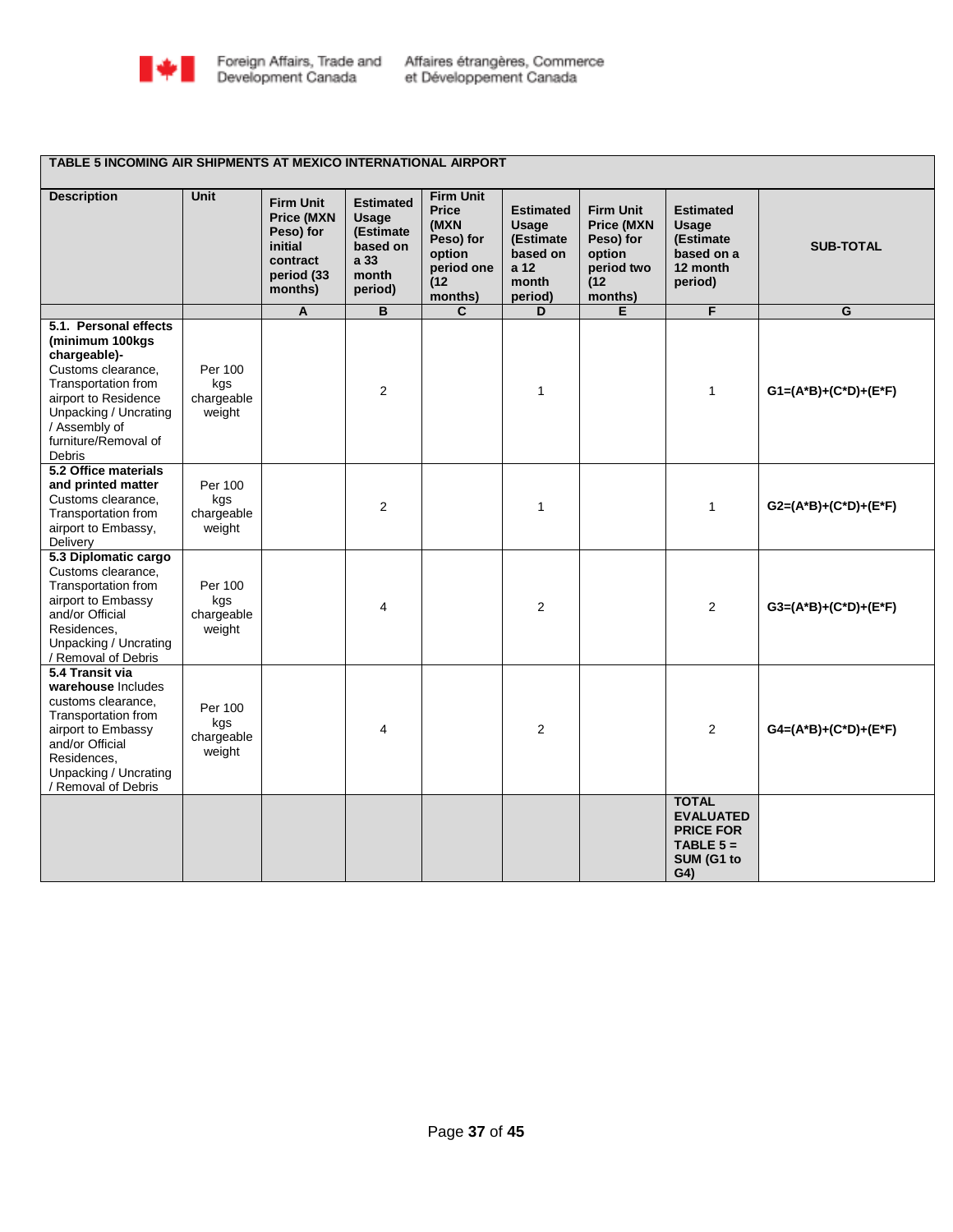

**TABLE 6 STORAGE (Long term and In-Transit)**

| <b>Description</b>                                                                                                                                                  | <b>Unit</b>                        | <b>Firm Unit</b><br><b>Price (MXN</b><br>Peso) for<br>initial<br>contract<br>period (33<br>months) | <b>Estimated</b><br>Usage<br>(Estimate<br>based on<br>a 33<br>month<br>period) | <b>Firm Unit</b><br><b>Price (MXN</b><br>Peso) for<br>option<br>period one<br>(12 months) | <b>Estimated</b><br>Usage<br>(Estimate<br>based on<br>a 12<br>month<br>period) | <b>Firm Unit</b><br><b>Price</b><br>(MXN<br>Peso) for<br>option<br>period<br>two (12<br>months) | <b>Estimated</b><br><b>Usage</b><br>(Estimate<br>based on a 12<br>month<br>period)                  | <b>SUB-TOTAL</b>          |
|---------------------------------------------------------------------------------------------------------------------------------------------------------------------|------------------------------------|----------------------------------------------------------------------------------------------------|--------------------------------------------------------------------------------|-------------------------------------------------------------------------------------------|--------------------------------------------------------------------------------|-------------------------------------------------------------------------------------------------|-----------------------------------------------------------------------------------------------------|---------------------------|
|                                                                                                                                                                     |                                    | $\mathsf{A}$                                                                                       | B                                                                              | $\overline{c}$                                                                            | D                                                                              | E                                                                                               | F                                                                                                   | G                         |
| 6.1 Storage in transit<br>of incoming and<br>outgoing shipments<br>Less than 30 days                                                                                | Per<br>instance                    |                                                                                                    | <b>MUST BE</b><br><b>INCLUDE</b><br><b>D IN THE</b><br><b>RATE</b>             |                                                                                           | <b>MUST BE</b><br><b>INCLUDE</b><br><b>D IN THE</b><br><b>RATE</b>             |                                                                                                 | <b>MUST BE</b><br><b>INCLUDED IN</b><br>THE RATE                                                    |                           |
| 6.2 Long-term<br>storage                                                                                                                                            | Per<br>month                       |                                                                                                    | 6                                                                              |                                                                                           | 3                                                                              |                                                                                                 | 3                                                                                                   | $G1=(A^*B)+(C^*D)+(E^*F)$ |
| 6.3 Handling In and<br>out of storage                                                                                                                               | $\overline{Per}$<br>cubic<br>metre |                                                                                                    | 40                                                                             |                                                                                           | 20                                                                             |                                                                                                 | 20                                                                                                  | $G2=(A^*B)+(C^*D)+(E^*F)$ |
| 6.4a Insurance<br>coverage (if not<br>included) Storage at<br>warehouse<br>(A) Advise if included<br>and extent of<br>coverage<br>(B) Advise If not<br>included     | Per<br>declared<br><b>MXN</b>      | $\%$                                                                                               | 2                                                                              | $\frac{9}{6}$                                                                             | 1                                                                              | $\%$                                                                                            | 1                                                                                                   | G3=(A*B)+(C*D)+(E*F)      |
| 6.4b Insurance<br>coverage (if not<br>included) In transit<br>within Mexico<br>(A) Advise if included<br>and extent of<br>coverage<br>(B) Advise If not<br>included | Per<br>declared<br><b>MXN</b>      | $\%$                                                                                               | 2                                                                              | $\frac{1}{2}$                                                                             | 1                                                                              | $\%$                                                                                            | 1                                                                                                   | $G4=(A*B)+(C*D)+(E*F)$    |
|                                                                                                                                                                     |                                    |                                                                                                    |                                                                                |                                                                                           |                                                                                |                                                                                                 | <b>TOTAL</b><br><b>EVALUATED</b><br><b>PRICE FOR</b><br>TABLE $6 =$<br>SUM (G1 to<br>G <sub>4</sub> |                           |

| <b>TABLE 7 ADDITIONAL SERVICES</b>                                                                                                        |                   |                                                                                                       |                                                                              |                                                                                               |                                                                                 |                                                                                               |                                                                             |                           |
|-------------------------------------------------------------------------------------------------------------------------------------------|-------------------|-------------------------------------------------------------------------------------------------------|------------------------------------------------------------------------------|-----------------------------------------------------------------------------------------------|---------------------------------------------------------------------------------|-----------------------------------------------------------------------------------------------|-----------------------------------------------------------------------------|---------------------------|
| <b>Description</b>                                                                                                                        | Unit              | <b>Firm Unit</b><br><b>Price</b><br>(MXN<br>Peso) for<br>initial<br>contract<br>period (33<br>months) | <b>Estimated</b><br>Usage<br>(Estimate)<br>based on a<br>33 month<br>period) | <b>Firm Unit</b><br><b>Price (MXN</b><br>Peso) for<br>option<br>period one<br>(12)<br>months) | <b>Estimated</b><br>Usage<br>(Estimate)<br>based on<br>a 12<br>month<br>period) | <b>Firm Unit</b><br><b>Price (MXN</b><br>Peso) for<br>option<br>period two<br>(12)<br>months) | <b>Estimated</b><br>Usage<br>(Estimate<br>based on a<br>12 month<br>period) | <b>SUB-TOTAL</b>          |
|                                                                                                                                           |                   | A                                                                                                     | B                                                                            | C                                                                                             | D                                                                               | Е                                                                                             | F                                                                           | G                         |
| 7.1 Special<br><b>Customs clearance</b><br>procedure With<br>anticipation of<br>funds to cover<br>duty/tax (deferred<br>procedure pending | Per<br>occurrence |                                                                                                       | $\overline{2}$                                                               |                                                                                               |                                                                                 |                                                                                               |                                                                             | $G1=(A^*B)+(C^*D)+(E^*F)$ |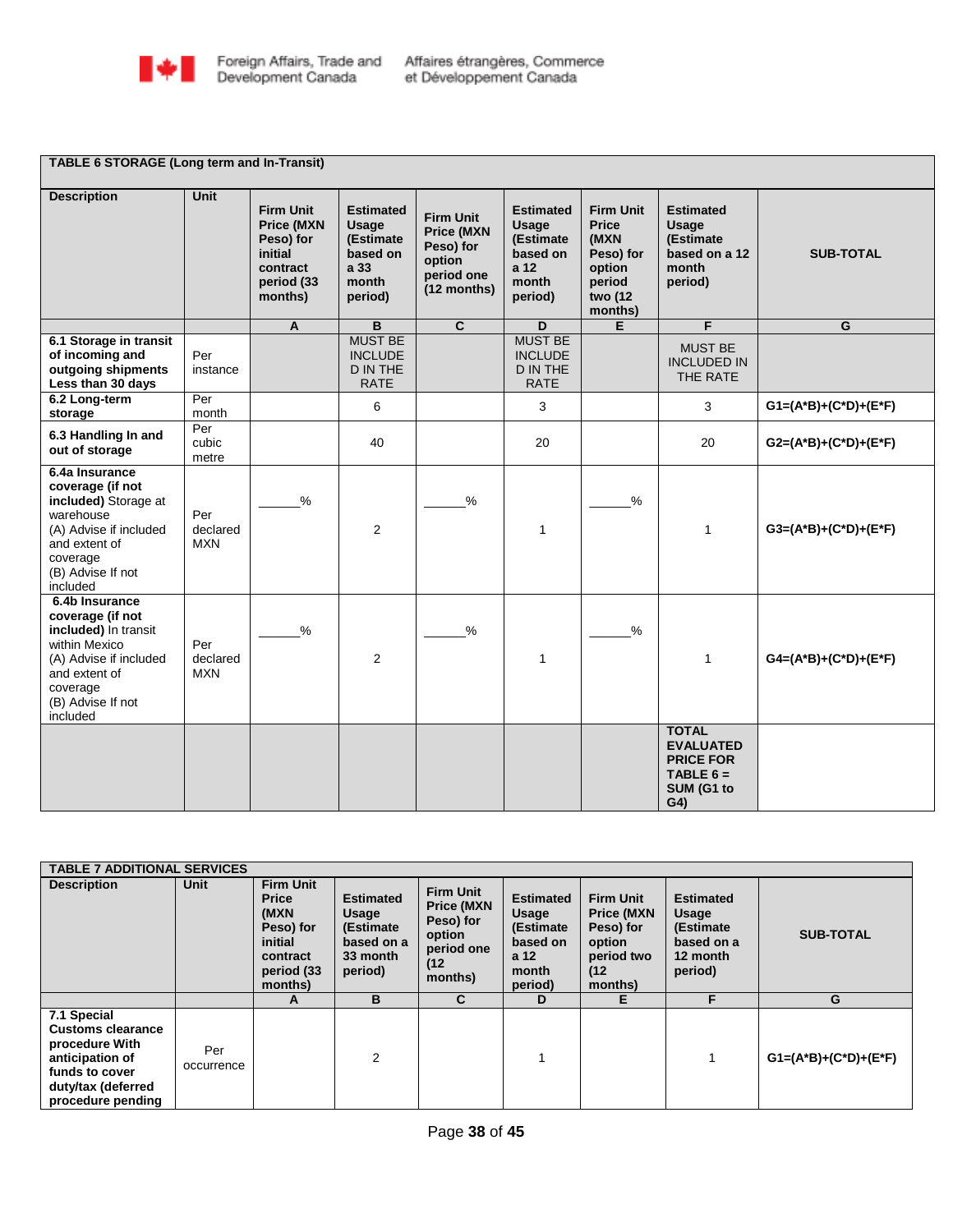

| receipt of approved                  |           |                |    |                  |                            |
|--------------------------------------|-----------|----------------|----|------------------|----------------------------|
| franchise<br>documentation)          |           |                |    |                  |                            |
| 7.2 Customs                          |           |                |    |                  |                            |
| clearance for art                    | Per unit  | $\overline{2}$ | 1  | $\overline{1}$   | $G2=(A^*B)+(C^*D)+(E^*F)$  |
| work (outgoing)                      |           |                |    |                  |                            |
| 7.3 Customs                          |           |                |    |                  |                            |
| clearance for art<br>work (incoming) | Per unit  | $\overline{2}$ | 1  | $\overline{1}$   | $G3=(A^*B)+(C^*D)+(E^*F)$  |
| 7.4 Vehicle tow                      |           |                |    |                  |                            |
| from / to residence                  | Per unit  | 6              | 3  | 3                | $G4=(A^*B)+(C^*D)+(E^*F)$  |
| to warehouse                         |           |                |    |                  |                            |
| 7.5 Crating                          | Per crate | 20             | 10 | 10               | $G5=(A^*B)+(C^*D)+(E^*F)$  |
| 7.6 Handling of                      |           |                |    |                  |                            |
| Piano                                | Per unit  | $\overline{2}$ | 1  | $\mathbf{1}$     | $G6=(A^*B)+(C^*D)+(E^*F)$  |
| in transit within<br>Mexico          |           |                |    |                  |                            |
| 7.7 Trucks Small                     | per day   |                |    |                  |                            |
| (up to 20 ql)                        |           | 60             | 30 | 30               | $G7=(A*B)+(C*D)+(E*F)$     |
| Medium (over 20 ql)                  | per day   | 40             | 20 | 20               | $G8=(A^*B)+(C^*D)+(E^*F)$  |
|                                      |           |                |    |                  |                            |
| <b>Elevator Truck</b>                | per day   | 6              | 3  | 3                | $G9=(A^*B)+(C^*D)+(E^*F)$  |
| Mechanic Ladder +                    | per day   | 40             | 20 | 20               | $G10=(A^*B)+(C^*D)+(E^*F)$ |
| Permits                              |           |                |    | <b>TOTAL</b>     |                            |
|                                      |           |                |    | <b>EVALUATED</b> |                            |
|                                      |           |                |    | <b>PRICE FOR</b> |                            |
|                                      |           |                |    | TABLE $7 =$      |                            |
|                                      |           |                |    | SUM (G1 to       |                            |
|                                      |           |                |    | G(10)            |                            |

# **Cumulative total of all tables – to be completed by Contracting Authority**

| Table 1                                    |  |
|--------------------------------------------|--|
| Table 2                                    |  |
| Table 3                                    |  |
| Table 4                                    |  |
| Table 5                                    |  |
| Table 6                                    |  |
| Table 7                                    |  |
| <b>FINAL TOTAL FOR EVALUATION PURPOSES</b> |  |
| (excluding all taxes) MXN PESO             |  |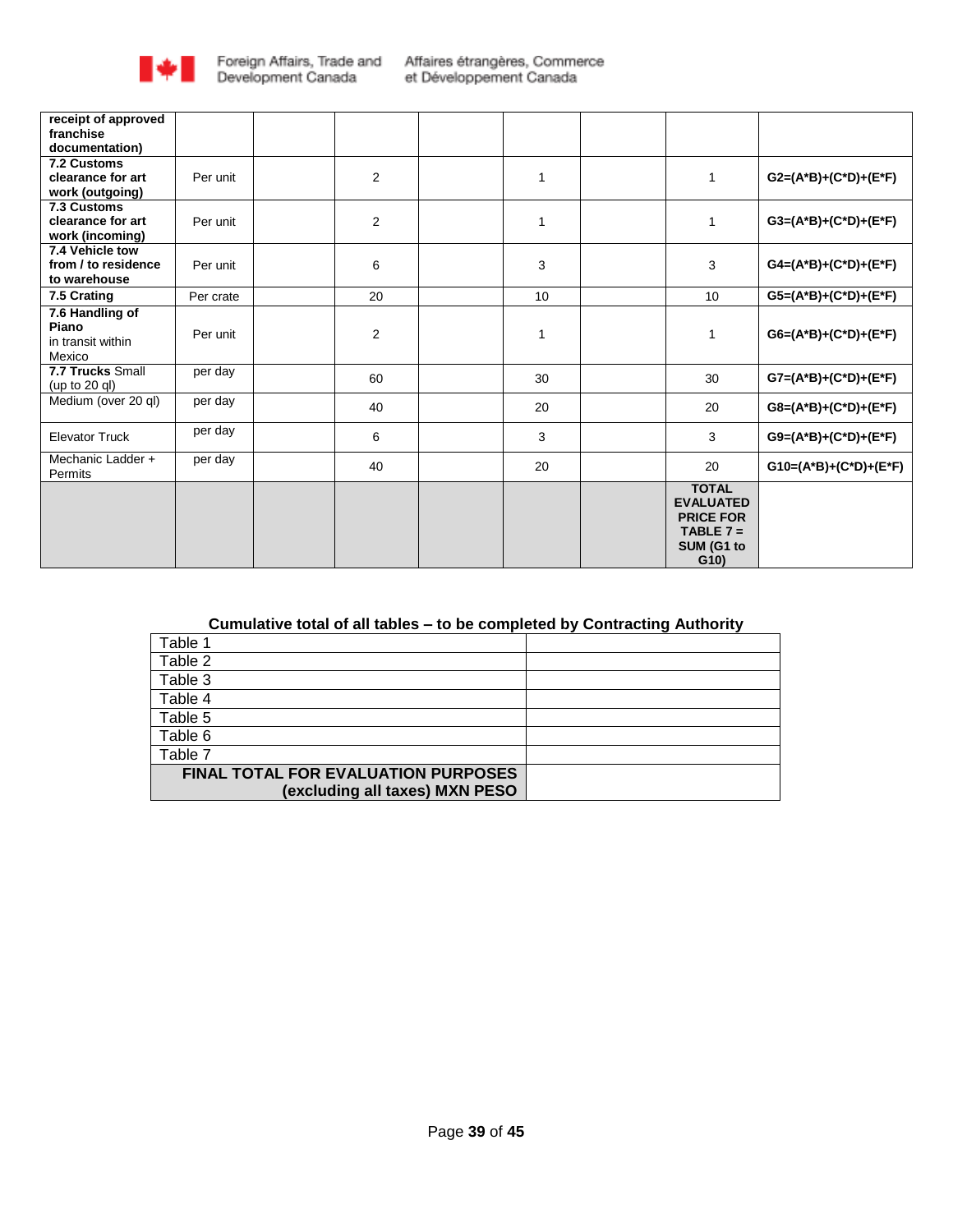

# **APPENDIX "A" – FSD 15**

#### **Scope**

**Definitions** 

*Note: These definitions only apply to this directive.*

**Actual cash value (ACV)** (*valeur réelle*) takes into account the age, condition and expected lifespan of the article, as determined by the Claims Administrator in accordance with good industry practice.

**Beauty allowance** (*indemnité d'esthétisme*) is an allowance, not to exceed the actual cash value, to compensate for visible damage which does not affect the performance or function of the item. **Place of duty** (*lieu de travail*) refers to a location in Canada or a post at or from which an employee's duties are ordinarily performed, and includes any area which, according to local custom, is within commuting distance of the place of duty.

**Relocate** (*réinstallation*) refers to the authorized geographic move of an employee and/or dependant between a place of duty in Canada and a place of duty at a post, or between a place of duty at one post and a place of duty at another post.

### **15.13 Shipment and Storage of Household Effects**

15.13.1 On relocation to a post or between posts the deputy head shall authorize and arrange shipment of all or part of the employee's household effects to the new place of duty, as follows: (a) with respect to those household effects authorized for shipment, the deputy head shall approve for payment the actual and reasonable expenses for packing, crating, cartage, transportation, incidental storage for a period not exceeding twelve months, and unpacking; (b) with respect to those household effects not authorized for shipment, the deputy head shall make the necessary arrangements and approve for payment the actual and reasonable expenses for packing, crating, cartage and storage of such effects and, if necessary, transportation expenses to the employee's headquarters city or the nearest place where the deputy head determines suitable storage facilities exist;

(c) whether or not a PMV is shipped under Section 15.18, the deputy head may authorize payment:

(i) of actual and reasonable storage costs, including insurance and a one-time preservation fee for such services as removing battery, raising PMV off tires, applying lubricants as required, etc. for commercial storage of the employee's PMV, where the "Canadian Red Book" value of the vehicle exceeds the estimated cost of storage for the posting period; or

(ii) up to \$30 per month, including insurance, for private dead storage, such amount to be adjusted from time to time and indicated in the Foreign Affairs and International Trade's monthly Schedules to Foreign Service Directives and Meal Rates where the estimated cost of storage for the posting period exceeds the "Canadian Red Book" value.

15.13.2 An employee on cross-posting may be allowed, at the discretion of the deputy head: (a) a supplementary shipment from the employee's headquarters city or third location, to the employee's post, provided that the total shipments do not exceed the weight limitations as prescribed in Appendix A. This will apply to situations such as, but not limited to, a move to a significantly different climate requiring different clothing, or where food and other supplies must be brought to the post.

(b) a shipment to the headquarters city from the former place of duty of effects which will not be needed at the new place of duty. If the Deputy Head does not agree to a shipment to the headquarters city for cost reasons, the employee shall not be penalized for overweight for these excess goods going to and/or from the new place of duty.

15.13.3 Any subsequent shipment of household effects is subject to the overall weight limitations of Appendix A. The deputy head may authorize shipment and approve for payment the actual and reasonable expenses for packing, crating, cartage, transportation and unpacking of essential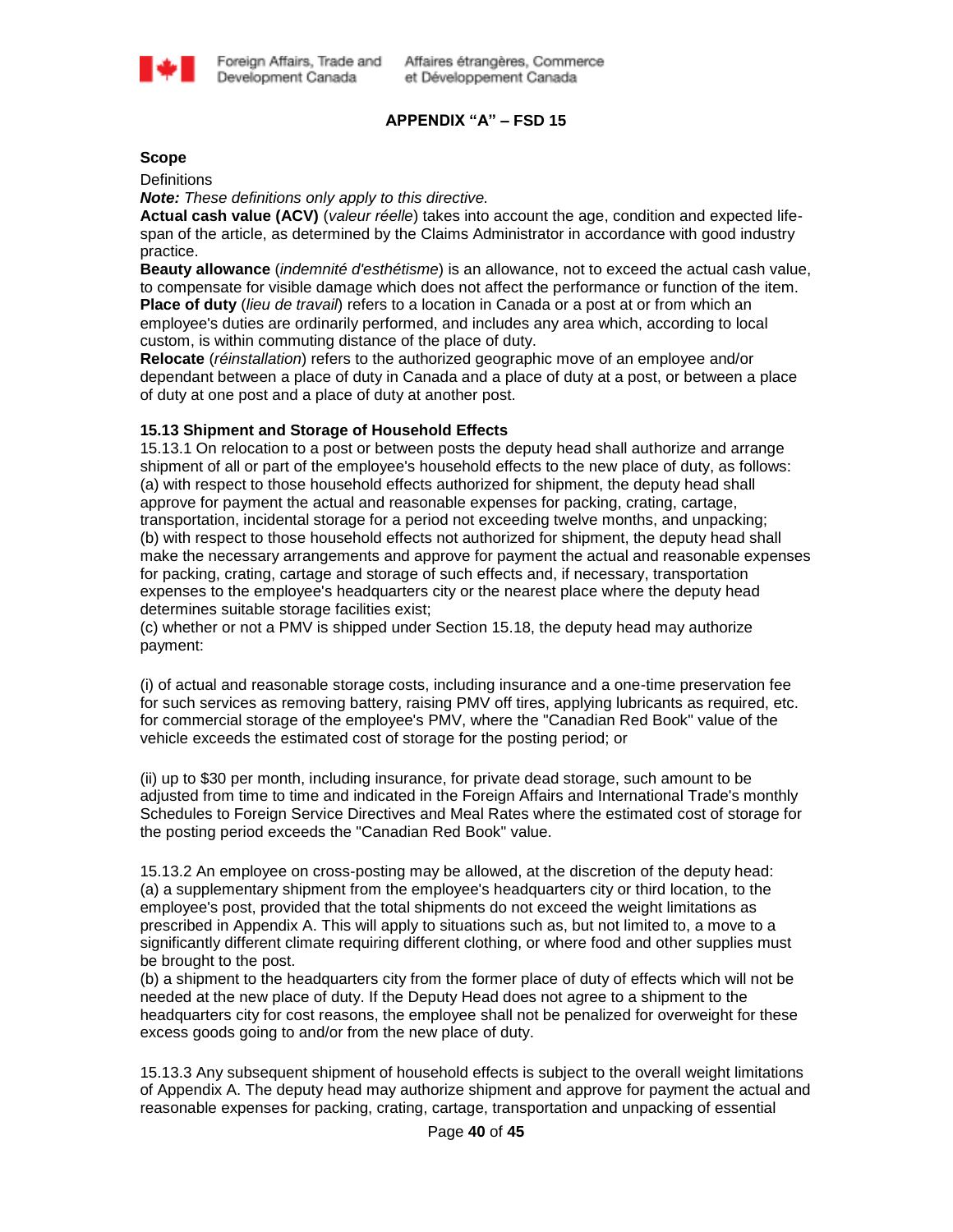

household effects requested within six months from the date of the employee's occupancy of permanent accommodation at the post.

15.13.4 Where, during an assignment outside Canada, an employee acquires furniture and household effects and/or a private motor vehicle (PMV) as a result of an inheritance, the deputy head shall exercise managerial discretion under Section 15.42 to authorize payment of all or a part of the storage costs only, incurred either in or outside Canada, of such effects until the employee is assigned to duty in Canada. Inheritance may also include personal and household effects transferred from parent(s) who move from a family residence into an elder-care facility. With respect to storage of an inherited private motor vehicle (PMV), provisions in paragraph 15.13.1(c) will apply.

15.13.5 Except as provided for in subsection 15.13.10, shipment of effects after expiry of the time limit established in accordance with subsection 15.13.3 shall only be authorized where there is an increase in the number of the employee's dependants, for example, birth or adoption of a child, or replacements for inventory items lost at the place of duty as a result of fire, theft or other calamity.

15.13.6 Payment of shipping charges in accordance with subsection 15.13.3 may not exceed the charges that would apply if the shipment were made between the employee's headquarters city and the post.

15.13.7 Where, for reasons attributable to employee choice, more than one trip is made to the employee's residence for packing and crating of household effects, the employee shall be responsible for those costs which would not have been incurred had the packing and crating been done on one occasion only.

15.13.8 Shipment of effects of a dependent student who joins the employee at the post may be authorized under FSD 35 - Education Travel.

15.13.9 Where, following notification of an assignment outside Canada, an employee chooses to ship household effects, for the use of a dependent student who has been a member of the employee's household, to a temporary residence which is directly and solely attributable to the relocation, the deputy head may exercise managerial discretion under Section 15.42 to authorize for payment the actual and reasonable expenses for packing, crating, transportation and unpacking (including in-transit insurance) of such effects and their return to the employee's principal residence, up to the cost that would otherwise have been incurred for the packing, crating, cartage and commercial storage of the effects in the employee's headquarters city.

15.13.10 Notwithstanding subsection 15.13.3, a subsequent shipment of personal and/or household effects shall be authorized for employees who are returning to a level III, IV or V hardship post in accordance with the provisions of FSD 50.6.

15.13.11 Where, at the request of an employee, household effects which were not placed in longterm storage in accordance with paragraph 15.13.1(b) at the time of the employee's relocation are later placed in long-term storage during the employee's assignment outside Canada, actual and reasonable expenses for packing, crating, cartage and storage may be authorized by the deputy head to the extent that such expenses do not exceed the expenses that would otherwise have been incurred had these effects been placed in long-term storage at the time of the employee's relocation.

15.13.12 On relocation from a post to a place of duty in Canada, the deputy head shall make the necessary arrangements and approve for payment the actual and reasonable expenses for packing, crating, transportation, unpacking, and incidental storage of household effects for a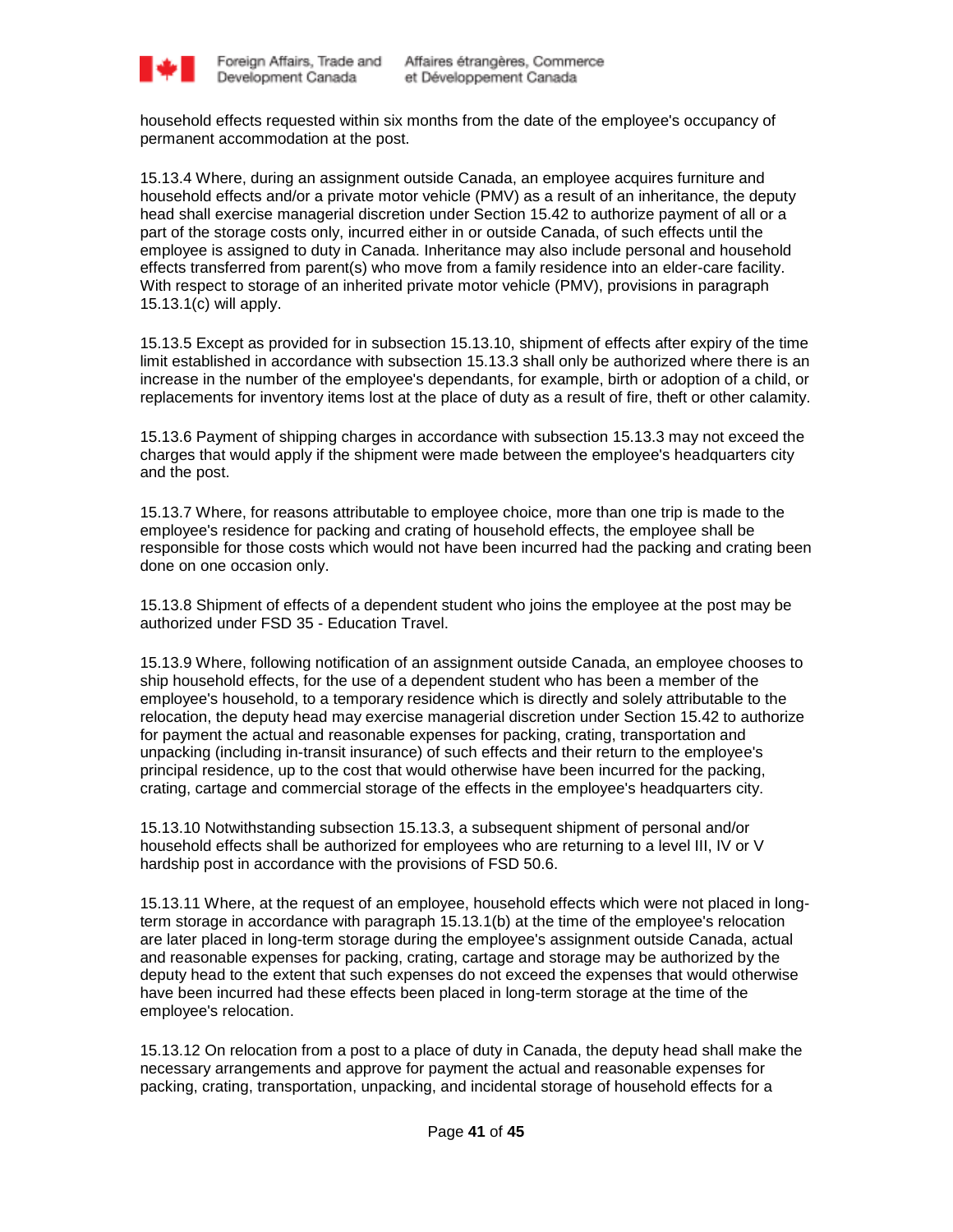

period not exceeding twelve months or until the employee moves into permanent accommodation, whichever is earlier.

# **15.14 Modes of Shipment**

15.14.1 The household effects authorized for shipment to an employee's new place of duty shall be shipped using the most practical mode and route. Effects shall be shipped by surface means, by air cargo or by a combination of both modes as determined by the deputy head. In determining the mode of shipment the deputy head shall take into account anticipated costs of temporary shelter, available shipping facilities and conditions at the new place of duty.

15.14.2 In exceptional cases, the deputy head may authorize limited excess baggage or accompanied air freight, as appropriate, for example, where:

(a) access to the air shipment may be delayed;

- (b) there may be an extended stay in temporary accommodation; or
- (c) there is a need for more clothing because of a significant change in climate.

### **15.15 Restrictions Applying to Shipments**

15.15.1 When a removal at public expense has been authorized in accordance with the foregoing, an employee may include all household effects, subject to the limits of Appendix A. 15.15.2 The following is a representative listing of items which shall not be moved at public expense:

(a) items which by law or tariff restriction may not be moved with household effects, for example, fuel, explosives, gas barbeque tanks, ammunition, corrosives, flammable liquids, aerosols, home brew, cooking oil;

(b) goods requiring climatically controlled conditions;

(c) building materials, patio stones, cement blocks, outdoor barbecues (brick, cement or stone); (d) boats (except where sufficient space is available in the container authorized for shipment of the employee's household effects, including the employee's PMV or motorcycle where this has been authorized for containerized shipment with household effects);

(e) aircraft and parts of aircraft;

(f) trailers;

(g) livestock;

(h) portable buildings (except when dismantled and accepted by the mover on a straight-weight basis);

(i) farm or construction equipment or machinery.

### **15.16 Weight Limitations**

15.16.1 The total quantity of effects the deputy head will normally approve under Section 15.13 for shipment on each relocation at public expense shall not exceed the weight limitations outlined in Appendix A for the type of accommodation at the post.

15.16.2 An employee shall be advised of the pre-shipment weight of effects. If these estimates indicate an overweight situation, the employee shall either take corrective action to reduce shipping weights to within the authorized limit or accept responsibility for overweight charges.

15.16.3 Prior to departure from post, an employee is expected to consider estimates provided for outgoing shipments by reference to the total weight of all incoming shipments and the purchase of personal and household effects while at post. It is the employee's responsibility to bring discrepancies to the attention of mission management.

15.16.4 When effects have been authorized for shipment at public expense to a post, those effects shall be authorized for shipment and/or storage at public expense from that post, reduced by the weight of any shipments to Canada under FSD 35 - Education Travel; the weight of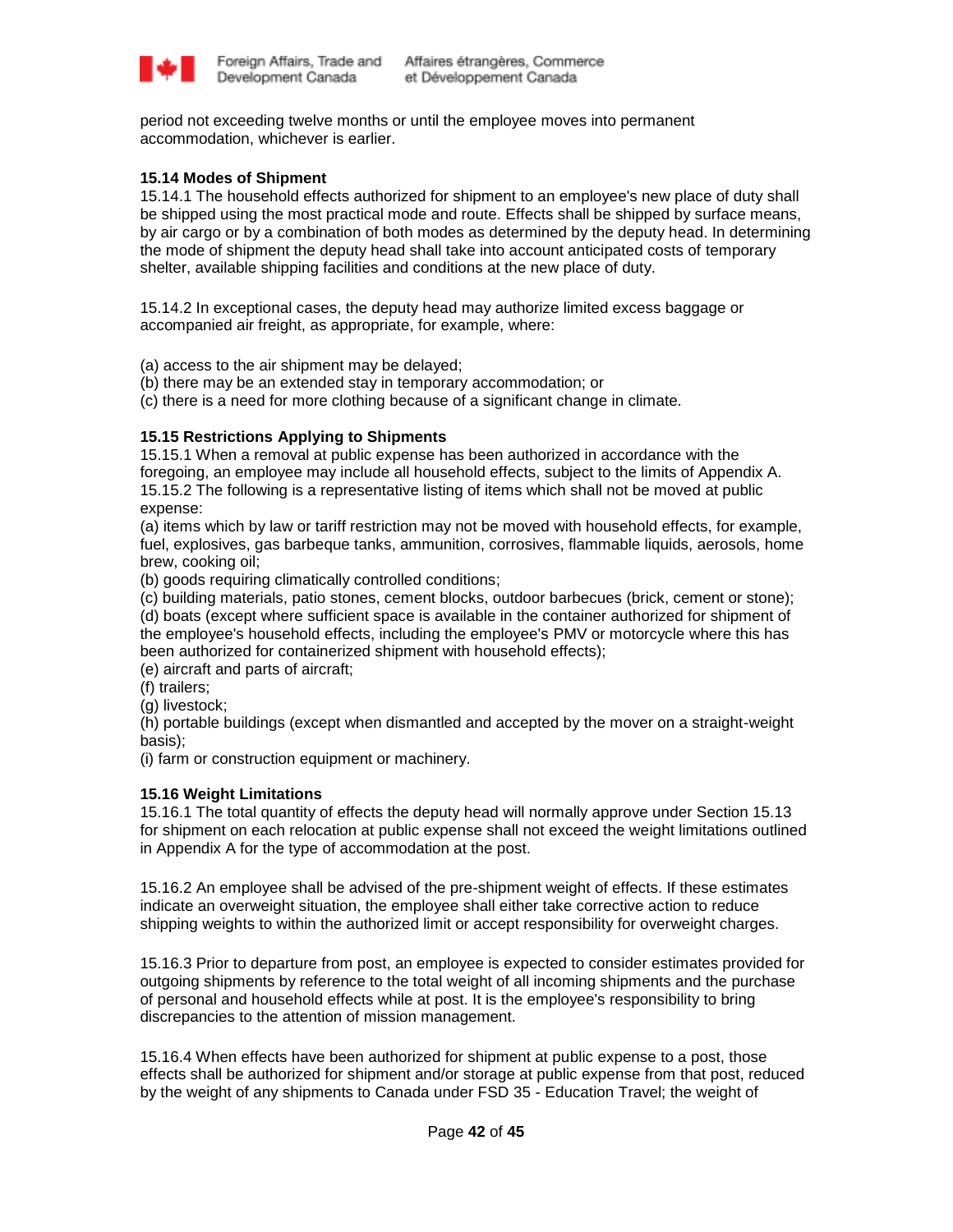

consumable goods shipped to post which put the shipment to post in an overweight situation; and/or other FSD provision.

15.16.5 In unusual circumstances, such as where packing material is heavier than normal, or there is evidence to indicate fault or negligence outside the reasonable control of the employee, the overall weight limitations referred to in Section 15.16 may be exceeded with the approval of the deputy head. Where applicable, a determining factor in considering an exception to the weight limitation would be the total weight of all incoming shipments. Where it can be clearly demonstrated that the employee could not have been aware of an overweight situation, or was advised too late to take corrective action, recovery of all costs related to the excess weight shall be waived. Where a weight limitation has been exceeded without prior approval, the employee may be held accountable for any shipping and related charges attributable to the excess weight.

15.16.6 Where an employee chooses to ship additional effects to post at personal expense, the weight of these effects shall not be included in the weight entitlement on departure from post.

### **15.17 Preparation of Inventory**

15.17.1 The inventories of household effects the employee must submit to the Deputy Head prior to departure shall be separated into four sections: air shipment; sea or road shipment; long-term storage; and accompanying baggage.

15.17.2 Articles listed in the inventory shall be described briefly, together with details regarding year of purchase, model and serial numbers if applicable, condition and replacement cost value in Canada at the time the inventory is prepared. Everyday household items, clothing, bedding/linen, kitchenware, appliances, furniture, furniture accessories, books, toys, etc. can be listed and valued either separately or in groups. The maximum payable for any item which is included in a group is \$200*.*

15.17.3 Effects shall be described as follows:

(a) **General -** Items which are valuable or unique or difficult to replace, such as works of art, hand-crafted rugs, antiques, etc. shall be described in more detail. Current appraisal reports must be provided for all items over the specified limits, as outlined in subsection 15.25.6, and shall be attached to the inventory. It is also helpful to have photos or videos of valuable items on file in case of damage or loss.

(b) **Crystal, porcelain, art objects etc.** shall be described with emphasis on breakable or damageable items, particularly those that have a high value in comparison to like items. For name-brand crystal, porcelain, silverware and similar items which are still available commercially, appraisal reports are not required. The brand, model and specific design of these items shall be noted.

(c) **Furniture, major appliances and carpets**, particularly when they will be detailed individually on the mover's inventory, need not be described in detail, but make and model shall be noted. Where appropriate, similar items can be listed as sets, i.e. 8 mahogany dining room chairs at \$300 each.

(d) **Appliances, electrical and electronic equipment** shall be described by make, model and serial number, unless they are unique or antique and valued at more than \$1000, in which case a current appraisal report shall be provided and attached to the inventory. No compensation will be provided for appliances and electronic or electrical equipment unless a certificate of good working order at the time of shipment or storage is attached to the inventory.

(e) **Other effects**, such as clothing, cooking accessories, regular glassware and china, books, CDs, sporting equipment, tools, etc, may be listed in groups.

(f) Any single item valued at over \$1000, other than name-brand items, or any personally-crafted item valued at more than \$200 shall be supported by an appraisal report, with a copy attached to the inventory.

(g) Items excluded from insurance coverage by the Crown should be listed separately in the same manner to assist in arranging private insurance coverage on some or all of these articles in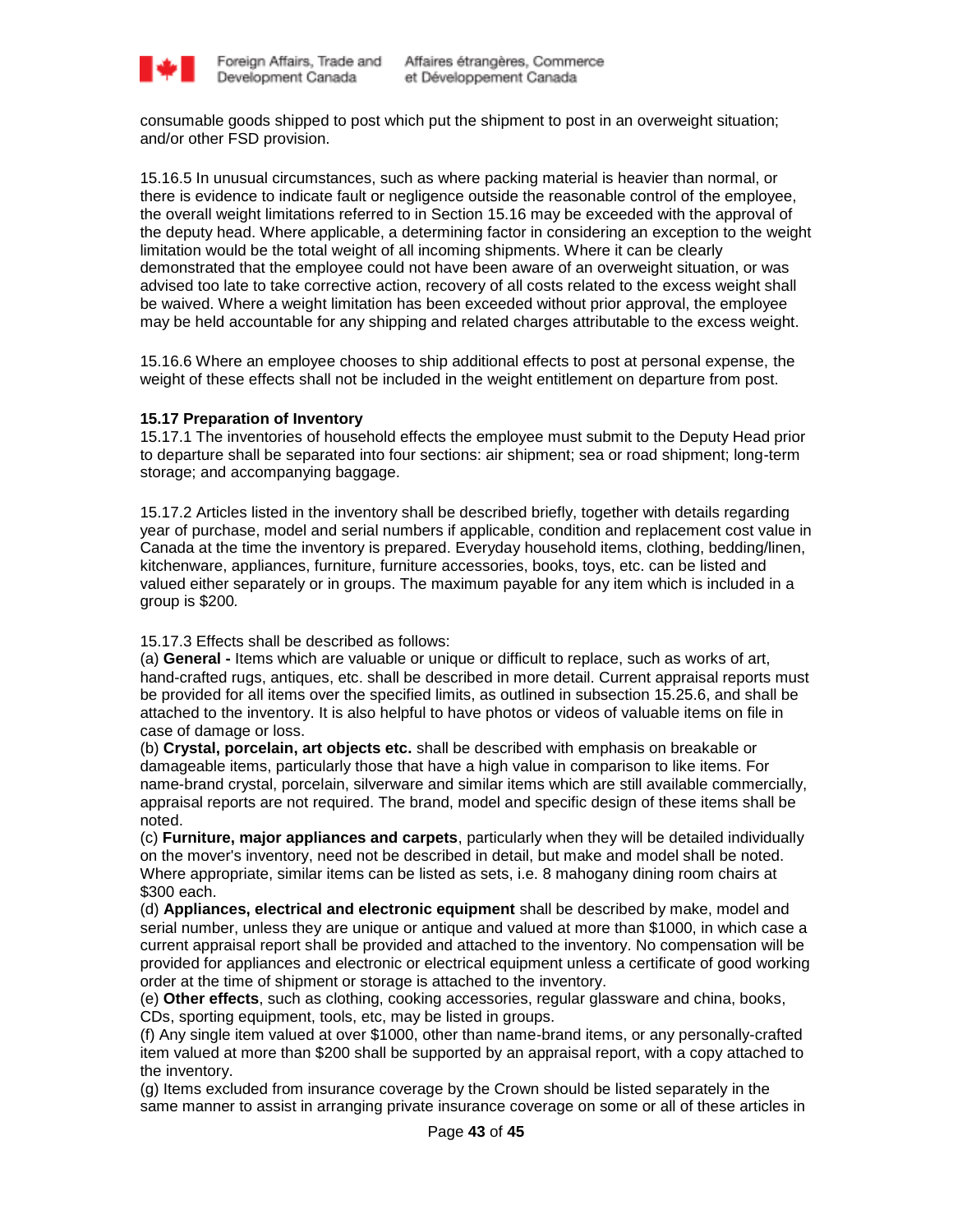

the event the employee wishes to arrange such coverage. These articles are listed in subsection 15.25.6.

15.17.4 If an employee's household effects are damaged or lost during relocation, no claim for such loss or damage may be made under this directive unless the employee has submitted a detailed inventory of items shipped and/or stored at public expense, to the deputy head two weeks prior to departure for the new place of duty.

15.17.5 Inventories are essential to the damage and loss claims process, and are often necessary for customs purposes. The inventory may not be sufficient to substantiate ownership or value of specific items. Employees are advised to keep receipts, photos, or videos, of important, valuable and unique effects.

# **15.18 Shipment of Private Motor Vehicle (PMV)**

15.18.1 Subject to the provisions of this section, the deputy head may authorize shipment of one private motor vehicle (PMV), the primary purpose of which is for family conveyance. For purposes of shipment, private motor vehicle (PMV) means a motorcycle (when not shipped as household effects), sedan, sports car, station wagon, mini van, pick-up or 4-wheel drive vehicle of threequarter ton rating or less owned by or registered in the name of an employee or a dependant.

15.18.2 Payment of the actual and reasonable expenses related to the crating if required by the shipping and/or insurance company, insuring and transporting of a private motor vehicle (PMV) to and/or from the employee's post may be authorized when the deputy head is satisfied that the country to which an employee is about to be relocated does not:

(a) impose restrictive limitations on the size or other characteristics of the private motor vehicle (PMV) to be shipped;

(b) have vehicle operating laws or conditions that in the opinion of the deputy head make the operation of the employee's PMV significantly less safe than that experienced in Canada; (c) have prohibitive import duties or embargoes on the importation of private motor vehicles, or prohibitive disposal restrictions.

15.18.3 Expenses authorized under subsection 15.18.2 shall not exceed the cost of crating, insuring, and transporting an employee's PMV from the old place of duty in Canada to the post, notwithstanding that the PMV may be shipped from a third location to the employee's post.

15.18.4 Expenses authorized under subsection 15.18.2 shall not exceed the cost of crating, insuring and transporting an employee's PMV from the post to the new place of duty in Canada, except that such expenses will only be authorized if the PMV is in the possession of the employee, or a dependant, at the post, prior to shipment.

15.18.5 In cases of cross-posting, the expenses authorized under subsection 15.18.2 shall not exceed the cost of crating, insuring and transporting an employee's PMV from: (a) the employee's old place of duty to the new place of duty where the vehicle is shipped from the old place of duty, or

(b) the employee's old place of duty in Canada to the new place of duty where the vehicle is shipped from a location other than the employee's former post, except where the deputy head determines, and advises the appropriate foreign service interdepartmental co-ordinating committee, that unusual circumstances warrant the waiver of this limitation.

15.18.6 In determining the transportation entitlement under subsection 15.4.3, the cost for PMV shipment shall be established in accordance with subsections 15.18.3, 15.18.4 and 15.18.5 above, but shall not exceed the estimated cost of shipping the vehicle from its location to the new place of duty.